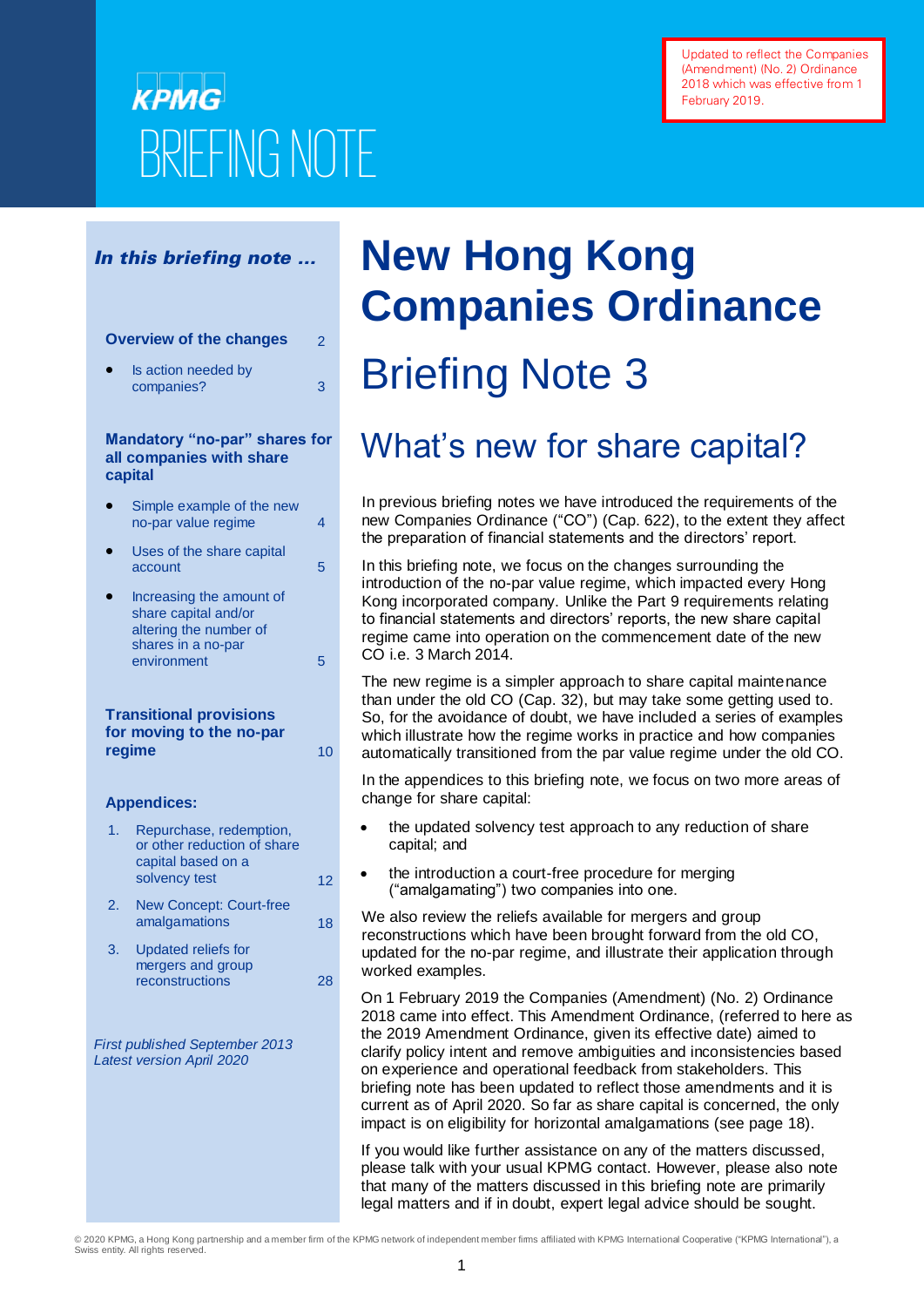## **Overview of the changes**

Parts 4 and 5 of the new CO (sections 134 to 289) and part 13 (sections 666 to 721) focus exclusively on share capital and transactions in share capital. Many of the basic requirements in the old CO (Cap. 32) have been brought forward into these sections, but are set out in plainer English than in the old CO.

In addition, the opportunity has been taken to (a) abandon concepts which were redundant and (b) clarify matters on which the law was previously silent. For example, section 138 states that a company no longer has the power to convert shares into stock (a concept which was rarely used in practice), while section 172 allows for share capital to be re-denominated into another currency. We recommend that those in your company responsible for company secretarial matters review these sections to establish whether any of the detailed changes are relevant for your company.

As mentioned above, there are three key areas of changes in the new CO relating to share capital to be aware of:

| Old CO                                                                                                                                                                                                                                                                                                                                                                                                                                                                                                                                                                                                        | New CO                                                                                                                                                                                                                                                                                                                                                                                                                                                                                                                                                                                                    |
|---------------------------------------------------------------------------------------------------------------------------------------------------------------------------------------------------------------------------------------------------------------------------------------------------------------------------------------------------------------------------------------------------------------------------------------------------------------------------------------------------------------------------------------------------------------------------------------------------------------|-----------------------------------------------------------------------------------------------------------------------------------------------------------------------------------------------------------------------------------------------------------------------------------------------------------------------------------------------------------------------------------------------------------------------------------------------------------------------------------------------------------------------------------------------------------------------------------------------------------|
| Par value of shares                                                                                                                                                                                                                                                                                                                                                                                                                                                                                                                                                                                           |                                                                                                                                                                                                                                                                                                                                                                                                                                                                                                                                                                                                           |
| All shares were required to have a<br>"nominal value" and shares could not<br>be issued at a discount to this nominal<br>value<br>If shares were issued for more than<br>their nominal value, then the excess<br>was to be recorded in the share<br>premium account                                                                                                                                                                                                                                                                                                                                           | The concepts of "nominal value" and<br>"share premium" are abolished<br>Instead, any amount received for<br>issuing equity shares of a company<br>should be recorded as part of "share<br>capital"<br>This new "no-par value" regime is looked at<br>more closely from page 4 onwards in this<br>briefing note.                                                                                                                                                                                                                                                                                           |
| Repurchase or redemption of shares                                                                                                                                                                                                                                                                                                                                                                                                                                                                                                                                                                            |                                                                                                                                                                                                                                                                                                                                                                                                                                                                                                                                                                                                           |
| If shares were repurchased or<br>redeemed then generally this had to<br>be done out of distributable profits<br>Generally, share capital and share<br>premium were not reduced when<br>shares were redeemed or repurchased<br>- any nominal value relating to those<br>shares had to be held in the "capital<br>redemption reserve", which was not<br>distributable<br>Only private companies were<br>permitted to reduce their capital<br>(unless the court is involved) and this<br>could only be done after using up all of<br>the company's distributable profits<br>In order to make such a "permissible | Companies are given greater<br>flexibility to choose whether to pay for<br>redemptions or share buy-backs out<br>of capital or distributable profits<br>Companies can also decide to reduce<br>share capital without returning the<br>funds to shareholders immediately<br>If the directors decide to reduce share<br>capital, there are a series of<br>mandatory procedures that need to<br>be followed to ensure creditors and<br>members are protected - the<br>procedures are similar to the<br>procedures in the old CO for a<br>"permissible capital payment".<br>However, there is no need for the |
| capital payment" the directors needed<br>to make a solvency statement on<br>which the auditors had to report, as<br>well as needing to publicise the plan to<br>allow time for creditors or members to<br>object. They needed also to use up all<br>the distributable profits in paying for<br>redemption or repurchase as far as<br>possible.                                                                                                                                                                                                                                                                | directors' statement to be reported on<br>by the auditors.<br>Further details of the new regime for share<br>capital reductions can be found in Appendix<br>1 to this briefing note.                                                                                                                                                                                                                                                                                                                                                                                                                      |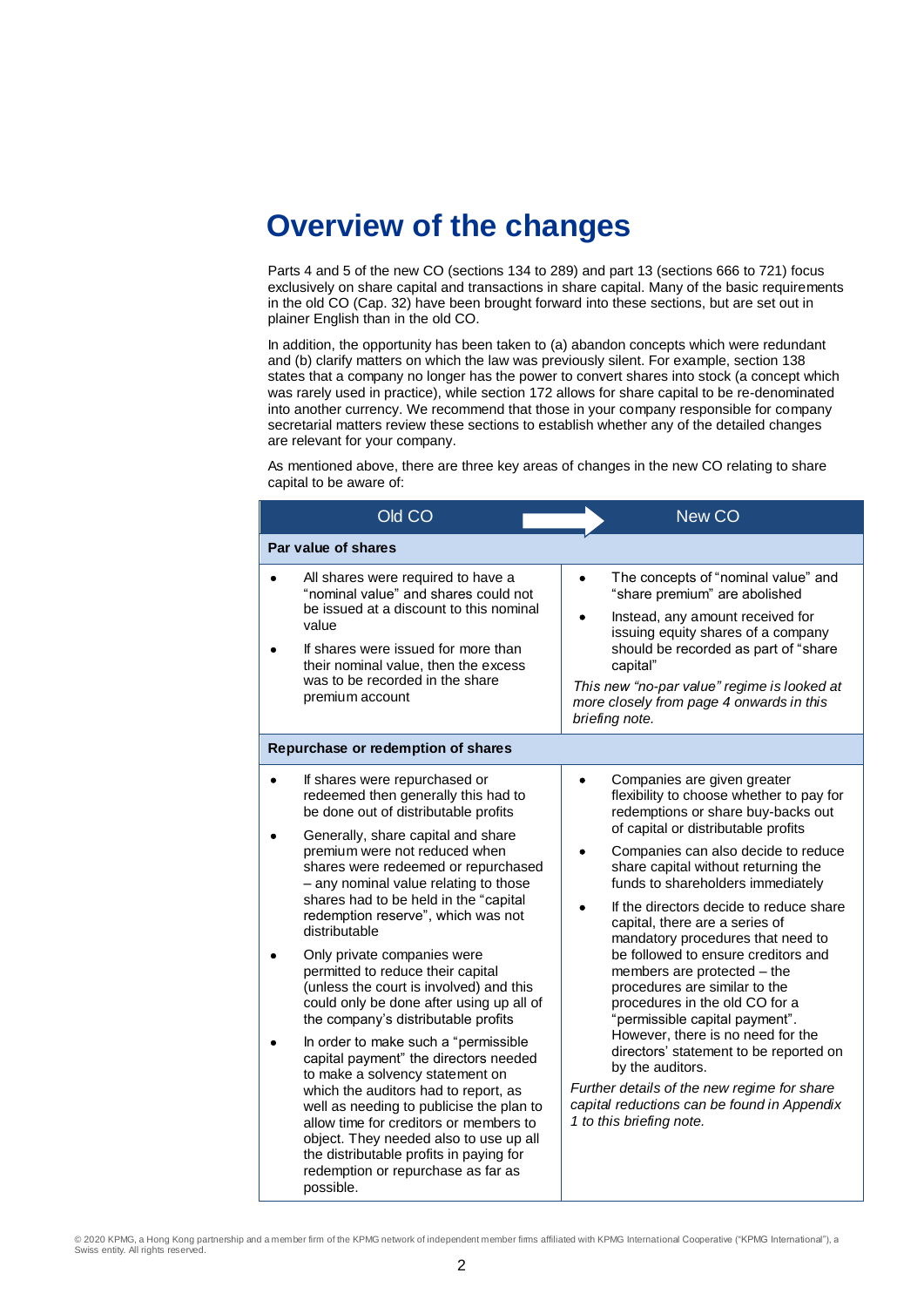

## **Is action needed by companies?**

- Unlike the changes relating to financial statements and directors' reports introduced in our briefing notes 1 and 2, the new share capital regime came into operation on the commencement date of the new CO i.e. 3 March 2014. This means that these changes in respect of share capital impacted a company with a December year-end one year earlier than the impact of the Part 9 changes on the financial statements and directors' reports.
- As explained in more detail on page 10 of this briefing note, the change to "no-par" shares was effected by transitional and deeming legislation in the new CO. These transitional rules aimed to:
	- provide legal safeguards to ensure that any contracts which included references to "par value" and related terms were not affected by the abolition of par; and
	- save time and effort for companies.

However, the HK Companies Registry suggested in External Circular No.7/2012 that "*individual companies may wish to review their particular situation before commencement of the new CO to determine whether or not they need to introduce more specific changes to their documents as a result of the migration to the no-par regime."* 

> The Registry suggested, for example, that companies may wish to review their Memorandum, legal documents such as contracts or trust deeds entered into by the company and share certificates for use under the "no-par" regime, to see if any specific changes are needed. The Companies Registry also advised companies to seek independent legal advice if necessary.

> To help with this review, in the briefing note below we outline the changes and the impact of the abolition of par value. However, we also recommend that those in your company responsible for company secretarial matters review the relevant sections of the new CO in their entirety, and/or seek legal advice, to establish whether any of the detailed changes are relevant for your company.

• HK Companies Registry External Circular No.7/2012 para 16

• Companies Registry External Circular No. 2/2013 dated 1 November 2013

• New CO Sch 11.35-41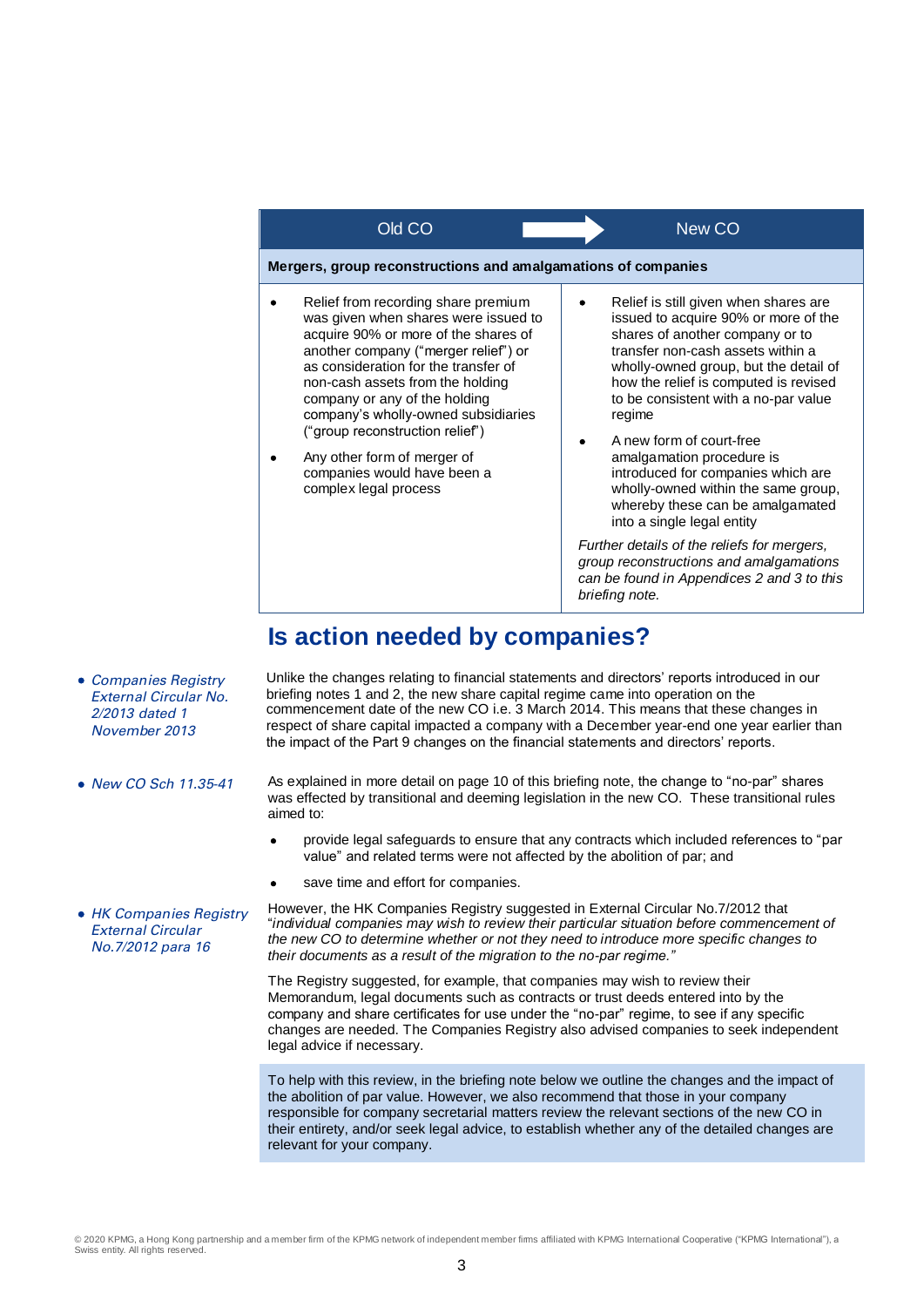## **Mandatory "no-par" shares for all companies with share capital**

• New CO s135 The new CO abolishes the concept of par (or "nominal") value for all shares in Hong Kong companies, as it was thought that it no longer satisfied its original purpose, which was the protection of creditors and shareholders. In fact, the idea of a "par value" was considered misleading as it did not represent what the shares were worth.

> Consequently, the concepts of "share premium", "capital redemption reserve" and "authorised share capital" have also been abolished.

When taken together, these changes simplify the requirements relating to share capital and give companies more flexibility when structuring their share capital.

These changes apply to:

- shares issued before and after the new legislation took effect; and
- both existing companies and new companies.

The nature of a share is still the same after these changes i.e. a share represents a fraction of ownership in a company whether or not it has a par value. The concepts of paid up capital, issued capital and partly paid shares also remain relevant.

This provision applied immediately on the date the new CO took effect, i.e. 3 March 2014, and the legislation included straightforward deeming transitional provisions to move companies onto the new rules.

## **Simple example of the new no-par value regime**

#### *Example 1 – Effect of the abolition of "nominal value" and "share premium"*

C Ltd is a Hong Kong company, incorporated under the old CO. It has in the past issued 100 shares of nominal value \$1 each and on issue received \$4 per share. Under the old CO, the equity section of C Ltd's statement of financial position at 31 December 2013 shows the following:

|                                                                  | Y/e 31 Dec 2013<br>\$. |
|------------------------------------------------------------------|------------------------|
| Nominal value:<br>100 shares of \$1 each in issue and fully paid | 100                    |
| Share premium account                                            | 300                    |
| Statutory capital and reserves                                   | 400                    |
| <b>Retained profits</b>                                          | - 50                   |
| <b>Total equity</b>                                              |                        |

In 2014 there were no changes to the number of shares in issue, but C Ltd earned profits of \$10. Under the new CO, the equity section of C Ltd's statement of financial position at 31 December 2014 would show the following:

|                                                   | Y/e 31 Dec 2014<br>S |
|---------------------------------------------------|----------------------|
| Share capital: 100 shares in issue and fully paid | 400                  |
| <b>Retained profits</b>                           | 60                   |
| Total equity                                      |                      |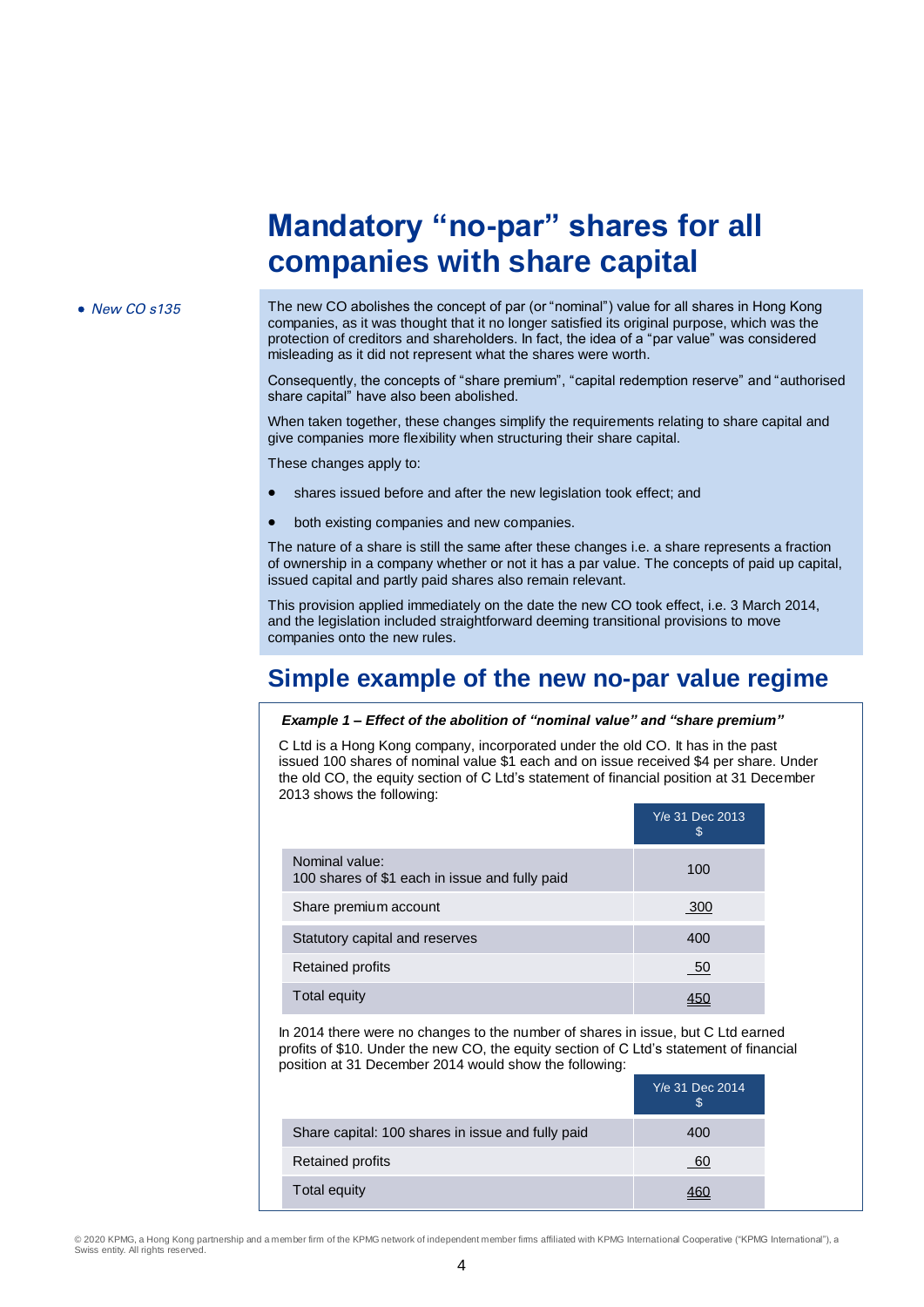## **Uses of the share capital account**

• New CO s149 compared to old CO s48B

Once the new CO took effect, a company's share capital account could be used in similar ways to the share premium account under the previous legislation, i.e. to write off:

- preliminary expenses of the company; or
- any commission paid under s148 of the new CO or s46 of the old CO; or
- any other expenses of any issue of shares in the company.

• New CO Part 5 (sections 203-273) compared to old CO s49-49S

Any other reductions in the share capital (other than on liquidation) are in general only permitted if they satisfy the requirements of Part 5 of the new CO as set out in sections 203 to 273. These sections cover share redemptions and buy-backs and other forms of reducing share capital and set out the procedures that a company needs to go through before it is permitted to reduce its share capital.

The procedures in respect of paying back share capital to shareholders are less onerous than under the old CO but nevertheless inevitably take longer, and require more effort from directors, than those requirements which apply to distribution of dividends from net accumulated realised profits. For this reason, companies should think carefully before crediting amounts to share capital voluntarily.

In the section below we look more closely at increasing the amount of share capital and/or altering the number of shares in a no-par environment. Further details on ways to reduce share capital are set out in Appendix 1 to this briefing note.

## **Increasing the amount of share capital and/or altering the number of shares in a no-par environment**

capital and/or alter the number of shares in issue (other than by redeeming them or buying

• New CO s170 Section 170 of the new CO sets out the ways in which a company may increase its share

• New CO s171  $\bullet$  New CO s140-144

• New CO s201

them back). This includes issuing new shares, capitalising profits, issuing bonus shares and effecting a share split or a share consolidation. Section 170 also includes a reminder that sections 140 and 141 require the directors to obtain shareholder approval in certain situations for some of these changes.

> If there has been any alteration in the share capital under section 170, then a notice must be delivered to the Registrar concerning the change and including a statement of capital which complies with section 201 i.e. a statement which states both the number of shares in issue and the amount of the share capital. Similar requirements apply when new shares have been allotted under section 141.

Set out below are some common examples of how share capital can increase and/or the number of shares in issue can change in a no-par regime.

## *Issuing new shares for fresh consideration*

• New CO s170(2)(a) • New CO s140-144 The abolition of par value means that there is no longer a minimum price at which shares may be issued. However, directors still have a fiduciary duty to act in the best interests of the company when setting the share price for any new issue of shares. It may also be necessary to obtain the shareholders' approval before issuing the new shares, if the shares are not allotted under an offer made to all member of the company in proportion to their holdings (i.e. a rights issue).

> If a company issues new shares for fresh consideration, then the full proceeds will be credited to the share capital account.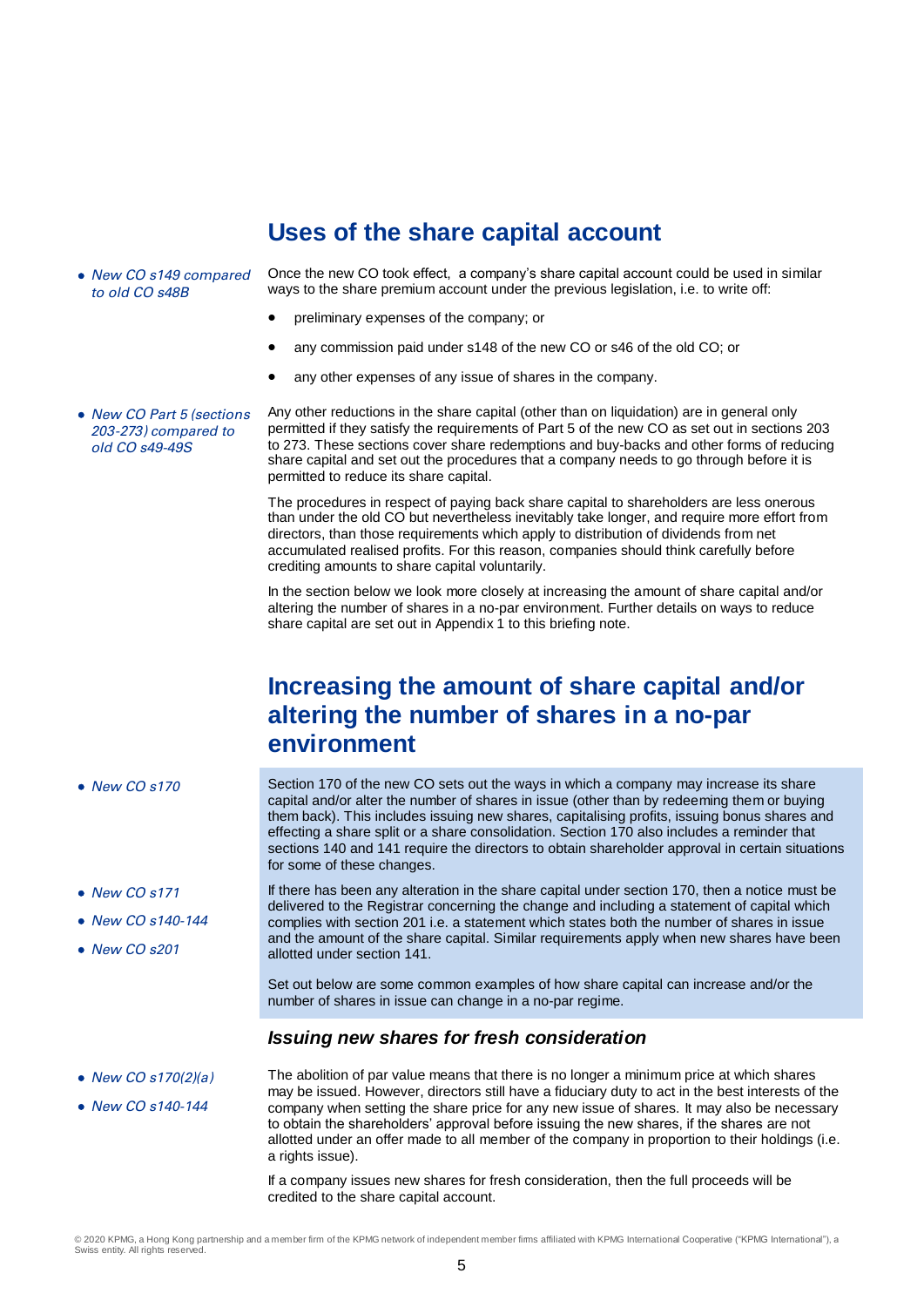#### *Example 2 – Issue of shares for cash consideration*

*Continuing example 1 on page 4*: on 1st January 2015, having obtained prior approval from shareholders under s141 of the new CO, C Ltd issued 10 shares for \$5 each to new subscribers, fully paid at date of issue. In 2015 it also earned profits of \$15. Under the new CO, the equity section of C Ltd's statement of financial position at 31 December 2015, with comparatives for 2014, would show the following:

|                                                                         | Y/e 31 Dec 2015<br>æ | Y/e 31 Dec 2014<br>ъ |
|-------------------------------------------------------------------------|----------------------|----------------------|
| Share capital: 110 shares in issue and fully paid<br>(2014: 100 shares) | 450                  | 400                  |
| <b>Retained profits</b>                                                 | <u>75</u>            | 60                   |
| Total equity                                                            | 525                  |                      |

## *Issuing bonus shares*

## • New CO s170(2)(d)

A company is still able to issue bonus shares under the new "no-par" regime.

• New CO s140(2)(b)

As shares have no nominal value, the company is no longer required to transfer an amount to share capital if it issues shares for no consideration, but it could chose to do so (e.g. by capitalising profits). So a company may allot and issue bonus shares either with or without increasing its share capital. Shareholder approval is not required by the new CO, provided that the bonus issue of shares is to members of the company in proportion to their shareholdings.

## *Example 3a: Issue of bonus shares without capitalising retained profits*

*Continuing example* 2: on 1<sup>st</sup> January 2016 the directors of C Ltd decided to issue 1 bonus share for each 10 shares held i.e. to increase share capital from 110 shares to 121 shares. However, they decided not to capitalise any reserves. In 2016 C Ltd also earned profits of \$15. Under the new CO, the equity section of C Ltd's statement of financial position at 31 December 2016, with comparatives, would show the following:

|                                                                         | Y/e 31 Dec 2016<br>S | Y/e 31 Dec 2015<br>S. |
|-------------------------------------------------------------------------|----------------------|-----------------------|
| Share capital: 121 shares in issue and fully paid<br>(2015: 110 shares) | 450                  | 450                   |
| <b>Retained profits</b>                                                 | <u>90</u>            | <u>75</u>             |
| <b>Total equity</b>                                                     | 540                  | 525                   |

#### *Example 3b: Issue of bonus shares by capitalising retained profits*

*As an extension to the above example 3a*: on 1 January 2016 the directors of C Ltd decided that in addition to issuing the bonus shares it would capitalise 1/3 of its brought forward retained profits of \$75 without issuing any further shares. As mentioned in example 3a, in 2016 C Ltd earned profits of \$15. Under the new CO, the equity section of C Ltd's statement of financial position at 31 December 2016, with comparatives, would show the following:

|                                                                         | Y/e 31 Dec 2016<br>S | Y/e 31 Dec 2015<br>ъ |
|-------------------------------------------------------------------------|----------------------|----------------------|
| Share capital: 121 shares in issue and fully paid<br>(2015: 110 shares) | 475                  | 450                  |
| <b>Retained profits</b>                                                 | $-65$                | 75                   |
| Total equity                                                            |                      | 525                  |

© 2020 KPMG, a Hong Kong partnership and a member firm of the KPMG network of independent member firms affiliated with KPMG International Cooperative ("KPMG International"), a Swiss entity. All rights reserved.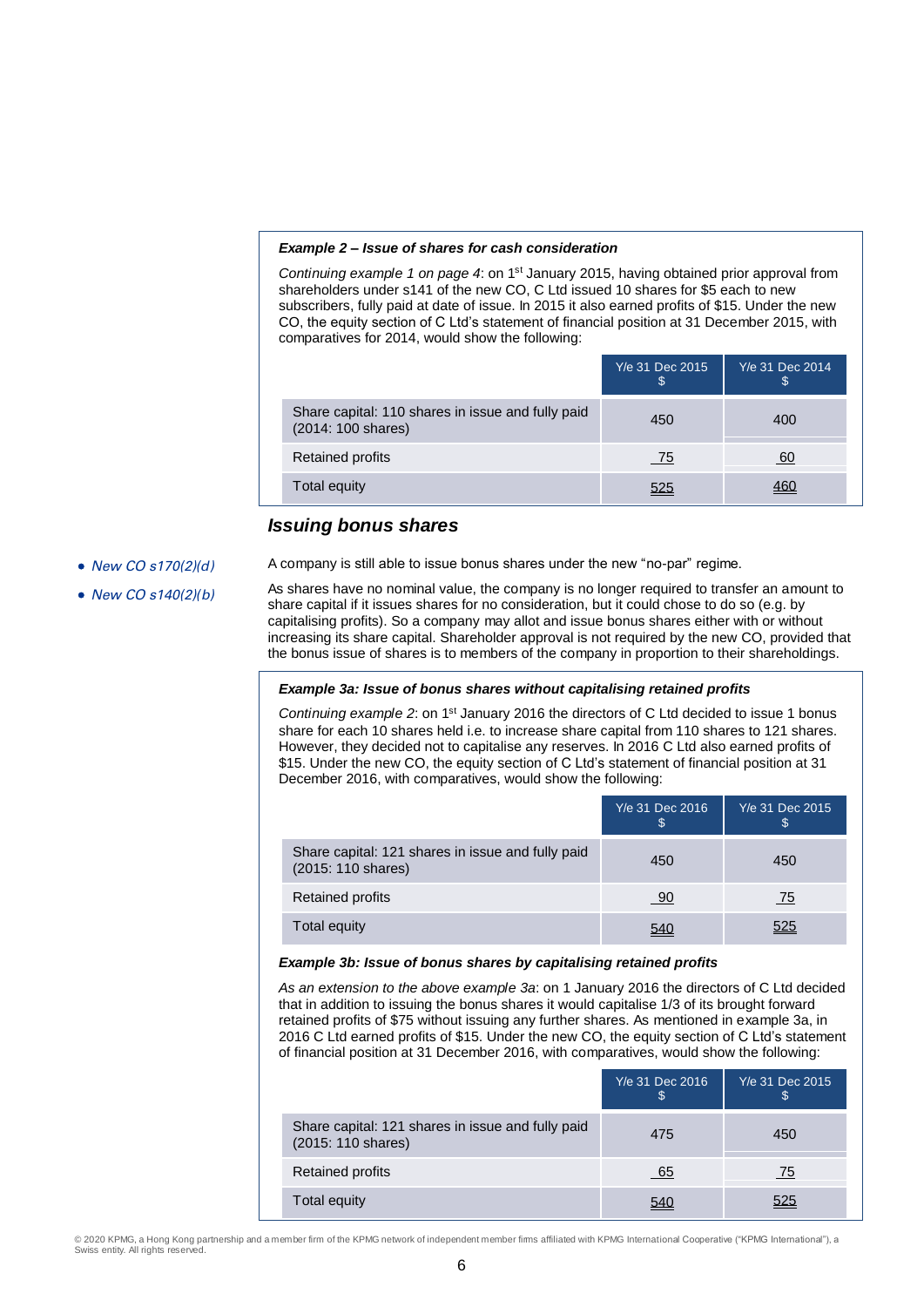## *Share consolidations and share splits*

• New CO s170(2)(e),(3), (4)

The new CO allows a company to convert any or all of its shares into a larger or smaller number of shares, provided that the shareholders have passed a resolution.

The resolution above may authorise the company to consolidate or split its shares:

- on more than one occasion;
- at a specified time or in particular circumstances.

#### *Example 3c: Share consolidation*

*As a variation of example 3a:* on 1 January 2016 C Ltd decided to consolidate its share capital by exchanging 1 new share for every 10 shares held i.e. to reduce the number of shares in issue from 110 shares to 11 shares. In 2016 it also earned profits of \$15. Under the new CO, the equity section of C Ltd's statement of financial position at 31 December 2016, with comparatives, would show the following:

|                                                                        | Y/e 31 Dec 2016<br>\$ | Y/e 31 Dec 2015<br>ა |
|------------------------------------------------------------------------|-----------------------|----------------------|
| Share capital: 11 shares in issue and fully paid<br>(2015: 110 shares) | 450                   | 450                  |
| <b>Retained profits</b>                                                | <u>90</u>             | 75                   |
| Total equity                                                           | 540                   | 525                  |

## *Example 3d: Share split*

*As an alternative variation to example 3a*: on 1 January 2016 C Ltd decided to replace each of the 110 shares in issue with 5 new shares. In 2016 it also earned profits of \$15. Under the new CO, the equity section of C Ltd's statement of financial position at 31 December 2016, with comparatives, would show the following:

|                                                                         | Y/e 31 Dec 2016<br>S | Y/e 31 Dec 2015<br>\$ |
|-------------------------------------------------------------------------|----------------------|-----------------------|
| Share capital: 550 shares in issue and fully paid<br>(2015: 110 shares) | 450                  | 450                   |
| <b>Retained profits</b>                                                 | 90                   | 75                    |
| Total equity                                                            | 540                  | 525                   |

#### Note:

In the above examples, the share capital note in the financial statements would report the number of shares that were actually in issue during the comparative period (2015). However, in addition:

- narrative information should be disclosed to explain that the increase or decrease in share capital was only as a result of a share split or share consolidation, as appropriate; and
- if the company discloses earnings per share, then the earnings per share for the comparative period (2015) would need to be restated to reflect the share split or share consolidation as if it had occurred at the start of that period, in order to comply with paragraph 26 of Hong Kong Accounting Standard 33, *Earnings per Share.*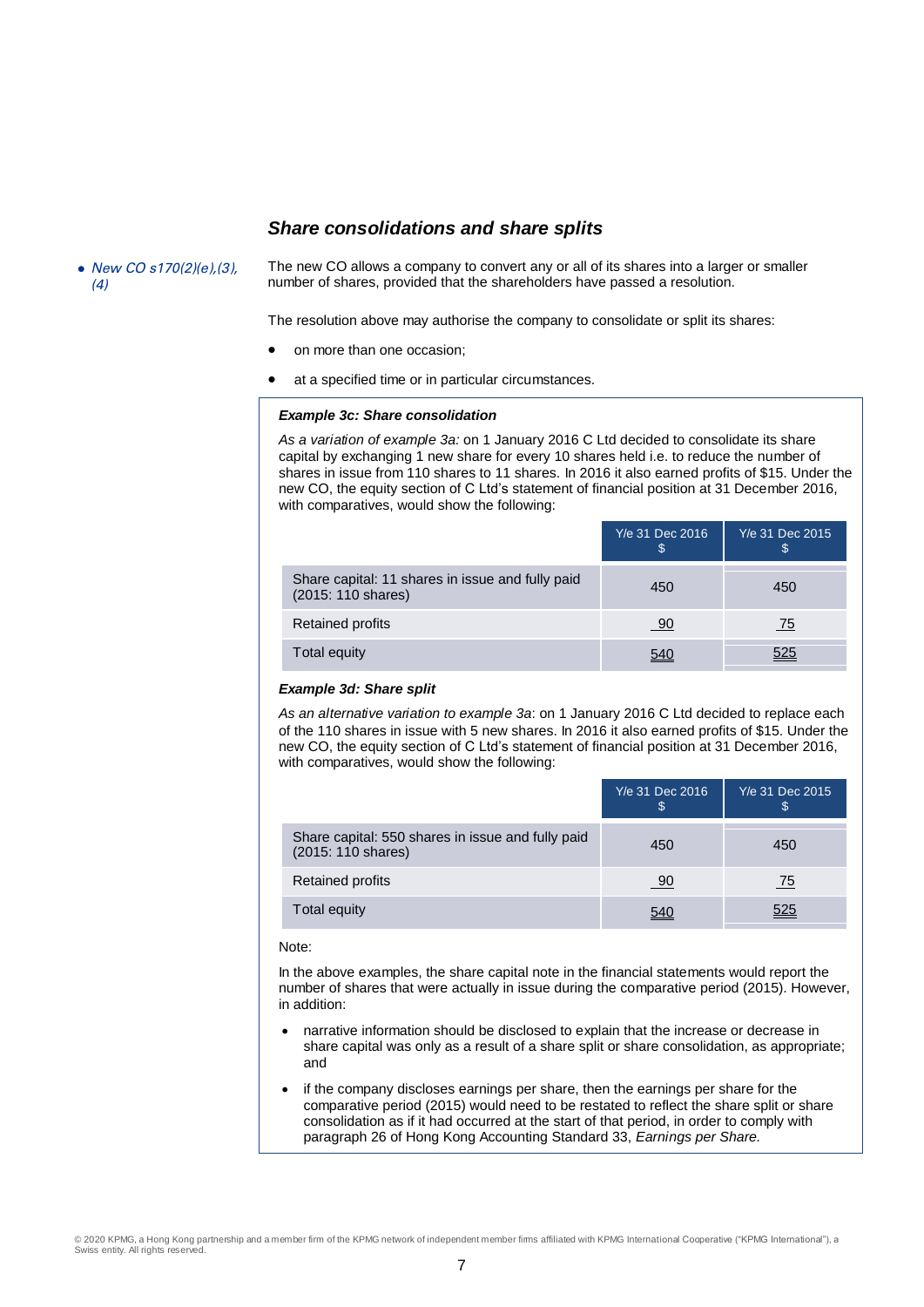## *Where should a capital contribution be credited?*

• New CO s170(2)(b) It is a generally accepted accounting principle that when a company receives a gift from a shareholder, the amount received should be credited directly to equity. This is commonly referred to as a "capital contribution". The new CO is flexible about where the capital contribution can be recorded in equity i.e. whether within or outside share capital.

Specifically, the company has the following choices under the new CO:



*(1) According to s170(2)(d) of the new CO, a company can issue bonus shares without capitalising profits. However, if this issue is not in proportion to existing shareholdings as per s140(2), then shareholder approval is required under s141 of the new CO.*

The decision as to where to record the contribution needs to be made at the time it is received. In practice, the decisions in respect of these choices would be made as part of the arrangement with the contributor. Factors that would be considered when making the decisions would include:

- whether the purpose of the contribution was to boost share capital (for example to meet a regulatory requirement to maintain a certain level of capital) or, for example, to absorb losses; and/or
- whether the contribution was being made by all shareholders in proportion to their holdings – if not, then it is likely that the contributing shareholders will want to receive an increase in the numbers of shares they hold, to reflect their contribution to the company.

*If a company decides to credit the contribution to share capital,* the impact would be the same as in example 2 above, with the only difference being no change in the number of shares in issue if the company decides not to issue shares. The contribution would then be retained in the company and could only be paid back if the procedures for capital reduction were successfully completed (see Appendix 1 to this briefing note).

*If the company decides instead to record the contribution outside share capital*, this would leave open the possibility of returning the contribution to shareholders in the form of a dividend at a later date (or at least absorbing any realized losses and so improving the company's ability to pay dividends).

The ability to return a contribution recorded outside of share capital depends on the requirements relating to distributions of profits and assets set out in Part 6 of the new CO (sections 290-306). These sections are broadly the same as in the old CO and are based on the principle that a company may only pay a dividend, or distribute assets, out of its accumulated realized profits less its accumulated realized losses.

• New CO Part 6 (s290-306, specifically s297) compared to old CO s79A-79P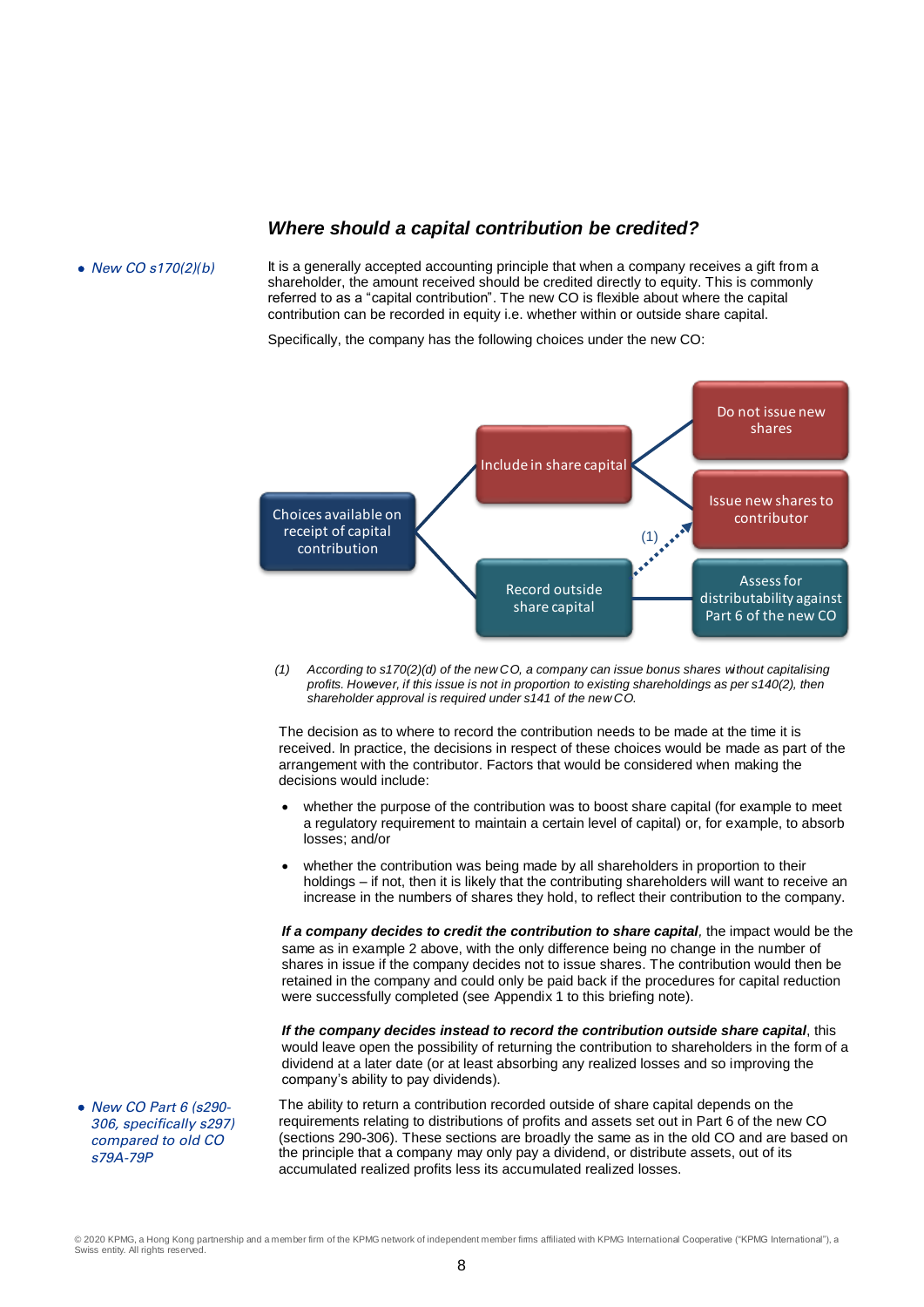• HKICPA Accounting Bulletin 4 "Guidance on the determination of realised profits and losses in the context of distributions under the Hong Kong Companies Ordinance" and Staff **Summary** 

The concept of "realized" profits or losses is narrower than the concept of profits or losses "recognised" under the relevant accounting standards and therefore not every contribution received can be regarded as generating a realized profit.

For example, if a company is given a piece of real estate by its shareholders, then the capital contribution reserve arising from this gift cannot be regarded by the recipient as a "realized" profit for distribution as a cash dividend until the value of the property has been realized by selling the property for cash or a near cash asset. The only other means of distributing this reserve would be to return the property itself to shareholders in accordance with section 294.

On the other hand, if a shareholder contributes cash or waives a payable, then the contribution can be regarded as a realized profit immediately on receipt.

Further details of the principles relating to realized profits and losses can be found in the HKICPA's Accounting Bulletin 4, *Guidance on the determination of realised profits and losses in the context of distributions under the Hong Kong Companies Ordinance*, and the accompanying Staff Summary. Although as of the time of writing these materials have not been updated to refer to the new CO, the same principles continue to apply as the sections in Part 6 of the new CO have been brought forward from sections 79A to 79P of the old CO.

#### *Example 4: Receipt of capital contribution without increasing share capital*

S Ltd is a wholly owned subsidiary of P Ltd. On 31 December 2015 S Ltd's financial position was as follows:

|                                                   | Y/e 31 Dec 2015<br>\$ |
|---------------------------------------------------|-----------------------|
| Various net assets                                | 500                   |
| Loan from P Ltd                                   | (95)                  |
| Net assets                                        | <u>405</u>            |
|                                                   |                       |
| Share capital: 100 shares in issue and fully paid | 475                   |
| <b>Accumulated losses</b>                         | (70)                  |
| Total equity                                      |                       |

On 1 January 2016 P Ltd decided to waive the loan in advance of a plan to seek additional equity investors in S Ltd. As S Ltd is wholly owned, there was no advantage to S Ltd or to P Ltd for S Ltd to issue more shares. In addition, the purpose of waiving the loan was to absorb the accumulated losses so that in future S Ltd may be able to pay dividends. Therefore S Ltd decided to credit the contribution outside share capital.

Assuming S Ltd made no other profit or loss during 2016, S Ltd's statement of financial position at 31 December 2016, including comparatives, would show the following:

|                                                   | Y/e 31 Dec 2016<br>\$ | Y/e 31 Dec 2015<br>\$ |
|---------------------------------------------------|-----------------------|-----------------------|
| Various net assets                                | 500                   | 500                   |
| Loan from P Ltd                                   |                       | (95)                  |
| Net assets                                        | 500                   | <u>405</u>            |
|                                                   |                       |                       |
| Share capital: 100 shares in issue and fully paid | 475                   | 475                   |
| Distributable profits/(accumulated losses)        | 25                    | (70)                  |
| <b>Total equity</b>                               |                       |                       |

© 2020 KPMG, a Hong Kong partnership and a member firm of the KPMG network of independent member firms affiliated with KPMG International Cooperative ("KPMG International"), a Swiss entity. All rights reserved.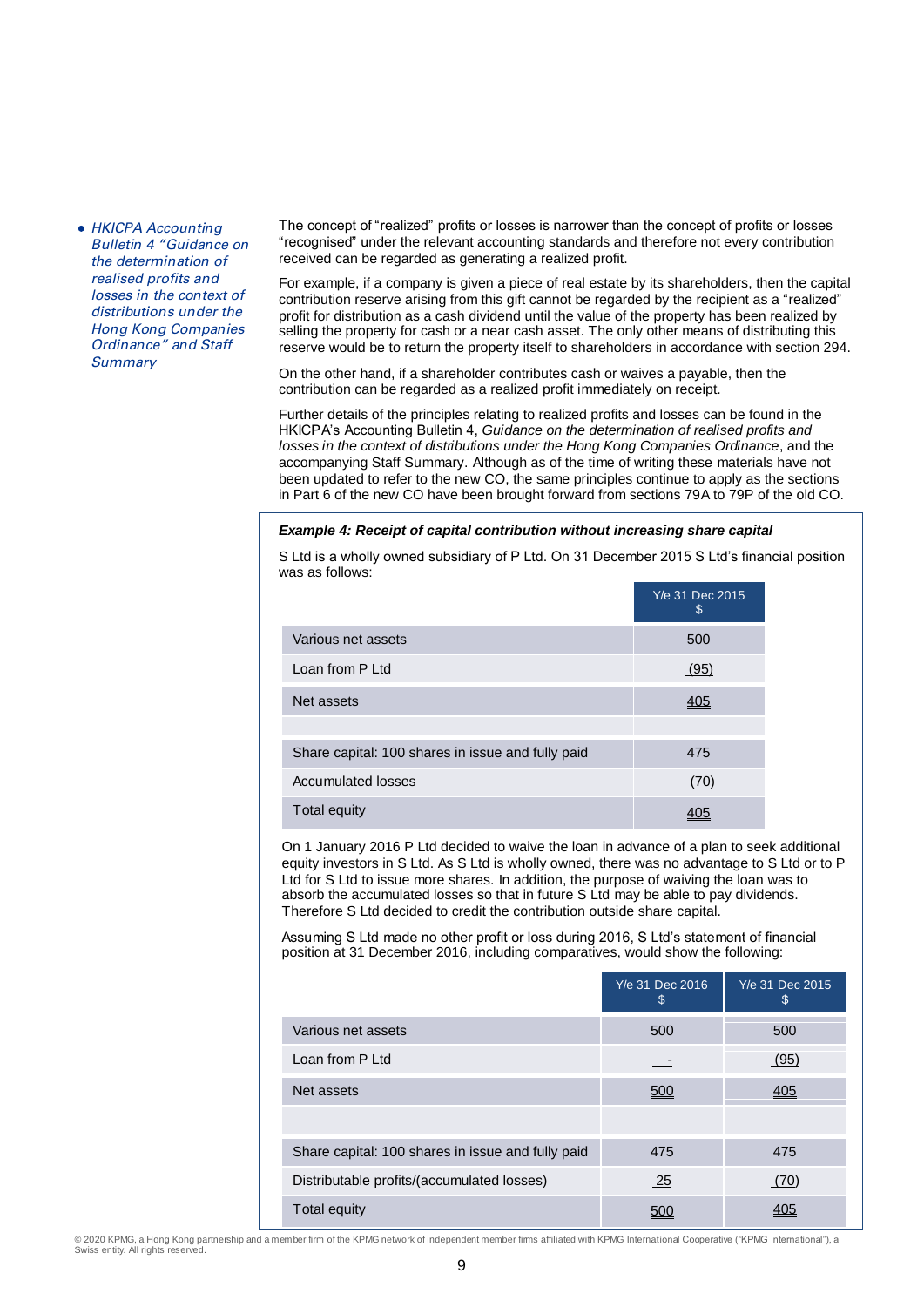# **Transitional provisions for moving to the no-par regime**

| • New CO Sch. 11.35-41     | Schedule 11 to the new CO contains the transitional and saving provisions that applied to<br>existing companies when the new CO came into effect on 3 March 2014. These included<br>transition rules to move companies automatically on to the no par regime as follows: |                                                                                                                                                                                                                                                                                                                                        |  |
|----------------------------|--------------------------------------------------------------------------------------------------------------------------------------------------------------------------------------------------------------------------------------------------------------------------|----------------------------------------------------------------------------------------------------------------------------------------------------------------------------------------------------------------------------------------------------------------------------------------------------------------------------------------|--|
|                            | <b>Circumstances</b><br><i>immediately before</i><br>the commencement<br>date of the new CO                                                                                                                                                                              | Transitional provisions in Schedule 11 of the new CO                                                                                                                                                                                                                                                                                   |  |
| $\bullet$ New CO Sch.11.37 | Any amounts included<br>in a share premium<br>account and/or capital<br>redemption reserve                                                                                                                                                                               | These became part of the company's "share capital" when the<br>new legislation became effective i.e. the transition was<br>automatic.                                                                                                                                                                                                  |  |
| $\bullet$ New CO Sch.11.39 | Liability for calls in<br>respect of money<br>remaining unpaid on<br>shares                                                                                                                                                                                              | The liability of a shareholder for calls on partly paid shares<br>issued before commencement date was not affected by the<br>share ceasing to have a nominal value i.e. the shareholder<br>continued to be liable.                                                                                                                     |  |
| $\bullet$ New CO Sch.11.40 | References in contracts<br>and other documents to<br>par or nominal value                                                                                                                                                                                                | As shares do not have a par or nominal value under the new<br>legislation, section 40 of Schedule 11 included rules on how to<br>interpret a term in a contract, resolution or deed made or entered<br>into before the commencement date of the new legislation which<br>includes the words "par-value" or "nominal" value of a share. |  |
|                            |                                                                                                                                                                                                                                                                          | As we highlight in "Is action needed by companies?" on page 3,<br>this may be one of the reasons why companies may wish to<br>review their Memorandum and legal documents, such as<br>contracts or trust deeds, for use under the no-par regime, to see<br>if any specific changes are needed.                                         |  |

## *Impact on the financial statements of existing companies in 2014*

• New CO Sch.11.35-41 The comprehensive transitional and deeming provisions meant that companies moved directly onto the new regime in 2014 when the new legislation took effect. As the change arose as a matter of a change of the law, it was treated as a change in circumstances and not as a change in accounting policy in the financial statements.

This is illustrated in the following example:

*Example 5 – Effect of the abolition of share premium and capital redemption reserve on the statement of financial position when the new CO was first effective*

D Ltd is a Hong Kong company, incorporated under the old CO (Cap. 32).

D Ltd's annual financial statements for the year ended 31 December 2013 included amounts in both the share premium account and the capital redemption reserve.

In 2014, D Ltd earned profit of \$70 but did not issue or buy back any shares.

*How should D Ltd have presented its equity section in 2014?*

D Ltd's first annual financial statements prepared under the new CO were for the year ended 31 December 2015. However, the changes related to share capital took effect in March 2014. The equity section of D Ltd's statement of financial position for 2014, together with comparatives for 2013, would therefore be presented as follows:

*(continued)*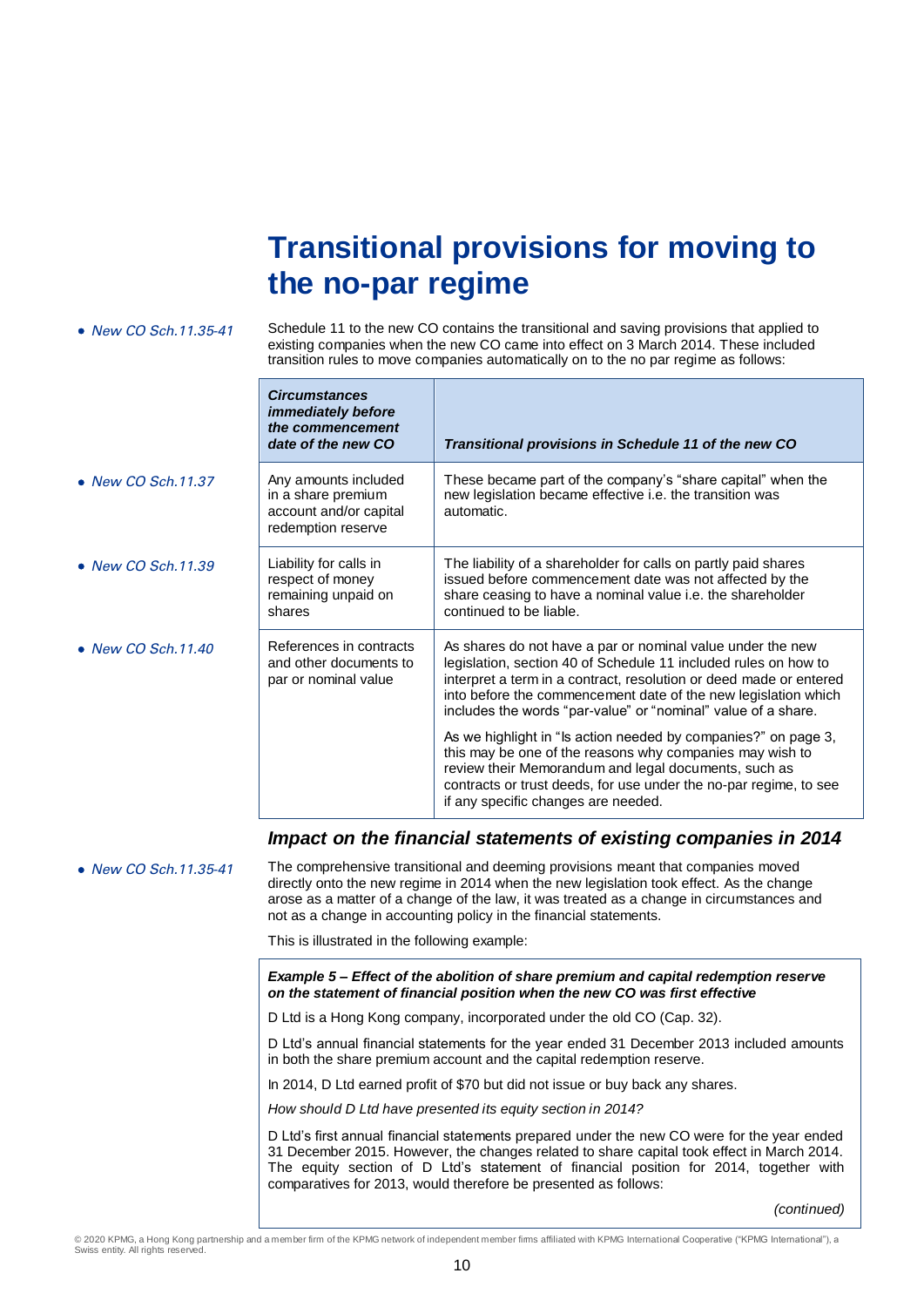|                                | Y/e 31 Dec 2014<br>\$ | Y/e 31 Dec 2013<br>\$ |
|--------------------------------|-----------------------|-----------------------|
| Nominal value of shares issued |                       | 100                   |
| Share premium account          |                       | 300                   |
| Capital redemption reserve     |                       | 50                    |
| <b>Share Capital</b>           | 450                   | 450                   |
| Retained earnings              | 270                   | 200                   |
| Total equity                   | 720                   | 650                   |

This would be reflected in D Ltd's statement of changes in equity as follows:

|                                   | Share<br>capital | Share<br>premium | Capital<br>redemption<br>reserve | Retained<br>earnings | Total<br>equity |
|-----------------------------------|------------------|------------------|----------------------------------|----------------------|-----------------|
| Balance at 1 January 2014         | 100              | 300              | 50                               | 200                  | 650             |
| Transition to no-par value regime | 350              | (300)            | (50)                             | ۰                    |                 |
| Profits for the year              |                  |                  |                                  | - 70                 | - 70            |
| Balance at 31 December 2014       | <u>450</u>       |                  | $\overline{\phantom{a}}$         | <u>270</u>           | <u>720</u>      |

*Did D Ltd need to take any action to effect this change?*

No. D Ltd did not need to pass any resolutions or take any steps to convert the existing par value shares to no-par shares. When the new CO took effect, all shares already issued were deemed to have no par value and the share premium account and capital redemption reserve were deemed to be part of share capital.

However, as discussed above, D Ltd may have reviewed its own situation to see if it needed to make changes to its specific documents because of its particular circumstances under the nopar regime e.g. its Memorandum, contracts entered into by the company or any trust deeds.

In this briefing note, we have focused so far on the changes surrounding the introduction of the no-par value regime, which impacted every Hong Kong incorporated company. In the appendices to this briefing note, we focus on other specific aspects of the new capital maintenance regime which may be of interest from time to time as capital needs change:

- the updated solvency test approach to any reduction of share capital;
- the introduction of a court-free procedure for merging ("amalgamating") two companies into one; and
- the reliefs available for mergers and group reconstructions which have been updated for the no-par regime.

If you would like further assistance on any of the matters discussed, please feel free to talk with your usual KPMG contact.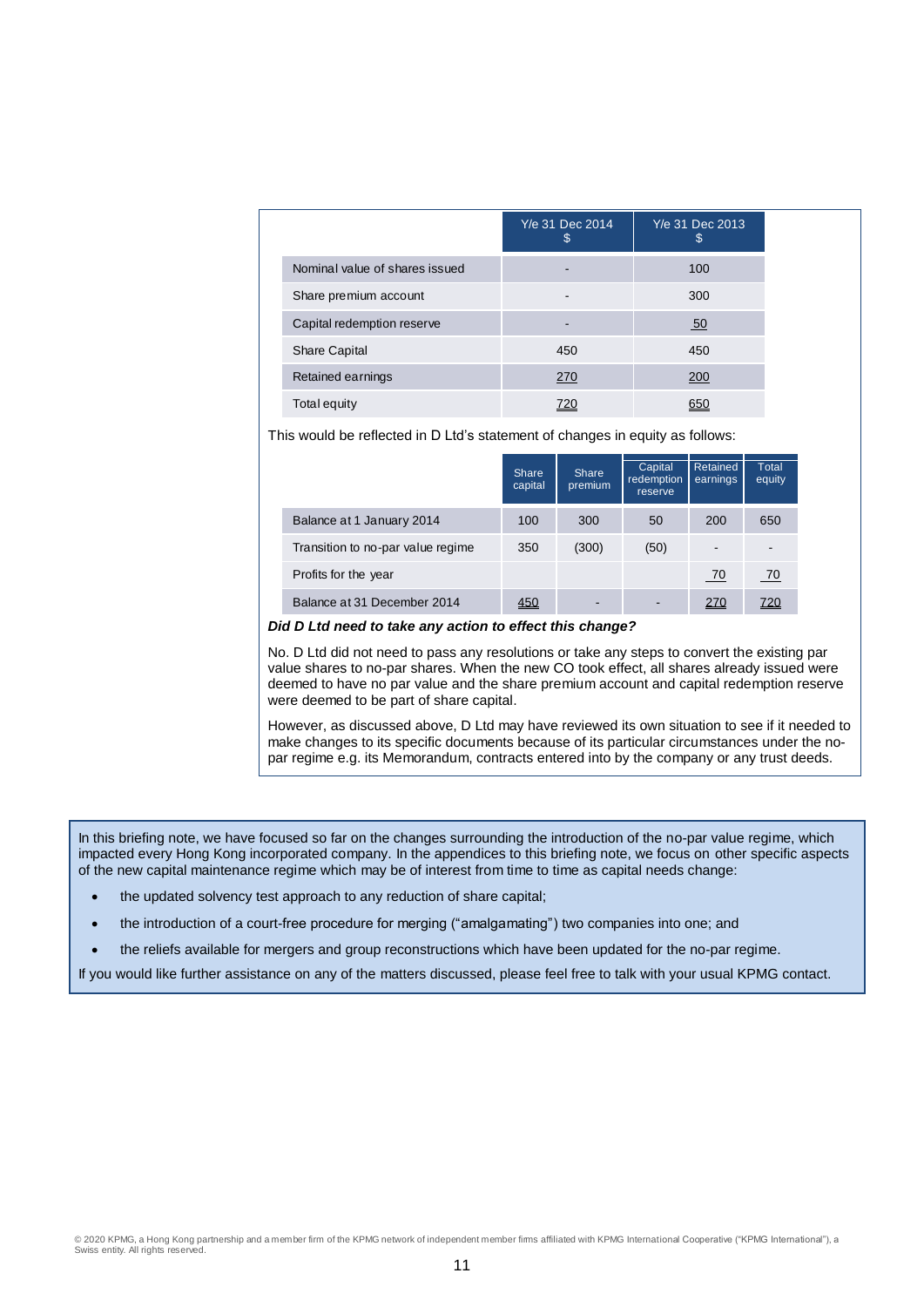## Appendix 1: Repurchase, redemption or other reduction of share capital based on a solvency test

As introduced on page 2 of this briefing note, the new CO has introduced flexibility into the management of share capital, while retaining aspects of the old CO designed to give protection to creditors. The new CO has also adopted a consistent approach for the procedures to be followed for various forms of reductions of share capital, whether this involves redeemable shares, share buy-backs under contract or other forms of capital reduction.

In this appendix we look more closely at these aspects of the new CO, including outlining the step-by-step procedures to be followed before share capital can be reduced and the content of the statement of solvency required from each director of a company that wishes to reduce its capital. As this text is only a summary, this appendix should not be relied upon as a substitute for referring to the original text of the various sections, schedules and regulations and seeking legal advice.

## **Overview: interaction of requirements relating to reduction of share capital and share buy-backs and redemptions**

 New CO Part 5 (s203- 289) & Part 6 (s290-306)

Similar to the old CO, the new CO maintains a distinction between reducing share capital and making other distributions of assets to shareholders out of distributable profits:

- Share capital can only be reduced once the directors have followed a series of approval and publicity steps, as well as making a solvency statement, primarily for the purposes of protecting creditors ("the solvency test regime").
- Other distributions to shareholders may be made at any time provided the company has sufficient distributable profits. The most common form of such distribution is a dividend, but distributable profits can also be used to finance a buy-back or redemption of shares.

The relationship between the two regimes can be summarised in the following diagram:



In the remainder of this appendix we look more closely at the requirements in Part 5 of the new CO so far as they relate to reductions of share capital and other methods by which a company may buy-back or redeem shares out of capital or chose to redeem or buy back out of distributable profits. We have included worked examples to illustrate the new flexibility in the CO and the requirements in practice.

As is explained on pages 8-9 of this briefing note, the concept of distributable profits, which is covered in Part 6 of the new CO, is broadly brought forward unchanged from sections 79A to 79P of the old CO. Further guidance on this concept can be found in the HKICPA's Accounting Bulletin 4 and accompanying Staff Summary.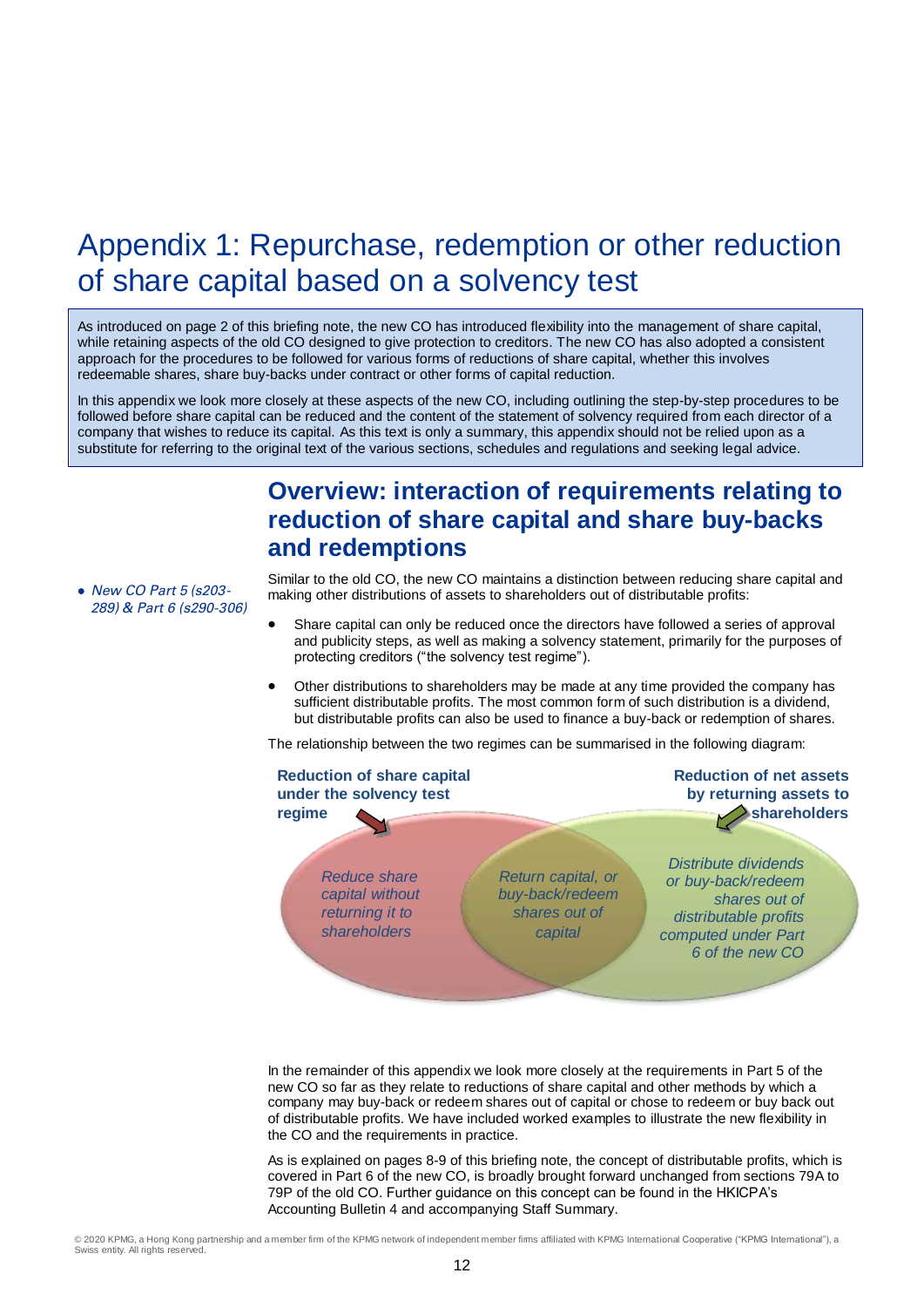## **Reduction of share capital under the new solvency test regime**

• New CO s209-211 The new CO has simplified the process by which any company may reduce its share capital. According to section 210 a company may reduce its share capital in any way provided it follows the correct procedures (these are looked at in more detail below). The examples of share capital reduction included at the end of section 210 of the new CO include:

- extinguish or reduce the liability on any share capital not fully paid up; and
- repay any paid-up share capital in excess of the wants of the company.

If a company properly reduces its share capital, but does not immediately pay out the amount of the reduction to shareholders, then section 214 explicitly states that any reserve created by the reduction is to be regarded as a realized profit under Part 6\* i.e. forms part of the pool of net distributable profits (or reduces the pool of net accumulated losses) under section 297. Such amounts remain within equity but would be presented outside of share capital, for example in a "capital reserve".

The company therefore has the flexibility to undertake the legal procedures to reduce share capital at a time convenient to the company and then, at a later date, to decide whether or not the directors wish to reduce the company's net assets by returning the funds to the shareholders through a normal distribution process. This flexibility is illustrated in the following example:

*(\*as explained on pages 8-9 of this briefing note, Part 6 deals with the concept of distributable reserves and is broadly brought forward from sections 79A to 79P of the old CO)*.

#### *Example 1.1: Reduction of share capital*

G Ltd is an unlisted private company. On 31 December 2015 G Ltd's financial position was as follows:

|                                                   | Y/e 31 Dec 2015<br>S |
|---------------------------------------------------|----------------------|
| Cash at bank                                      | 500                  |
| Various other net assets                          | 100                  |
| Net assets                                        | 600                  |
|                                                   |                      |
| Share capital: 100 shares in issue and fully paid | 400                  |
| Retained profits (all distributable)              | 200                  |
| Total equity                                      |                      |

The directors of G Ltd have noted that the level of share capital in the company probably exceeds the company's needs by at least 10%. As part of their discussions of this issue, they have asked the finance team to explain what the impact would be on G Ltd's statement of financial position if a reduction in capital of \$40 was (a) refunded to shareholders or (b) retained in the company. The finance team's answer should be as follows:

*(continued)*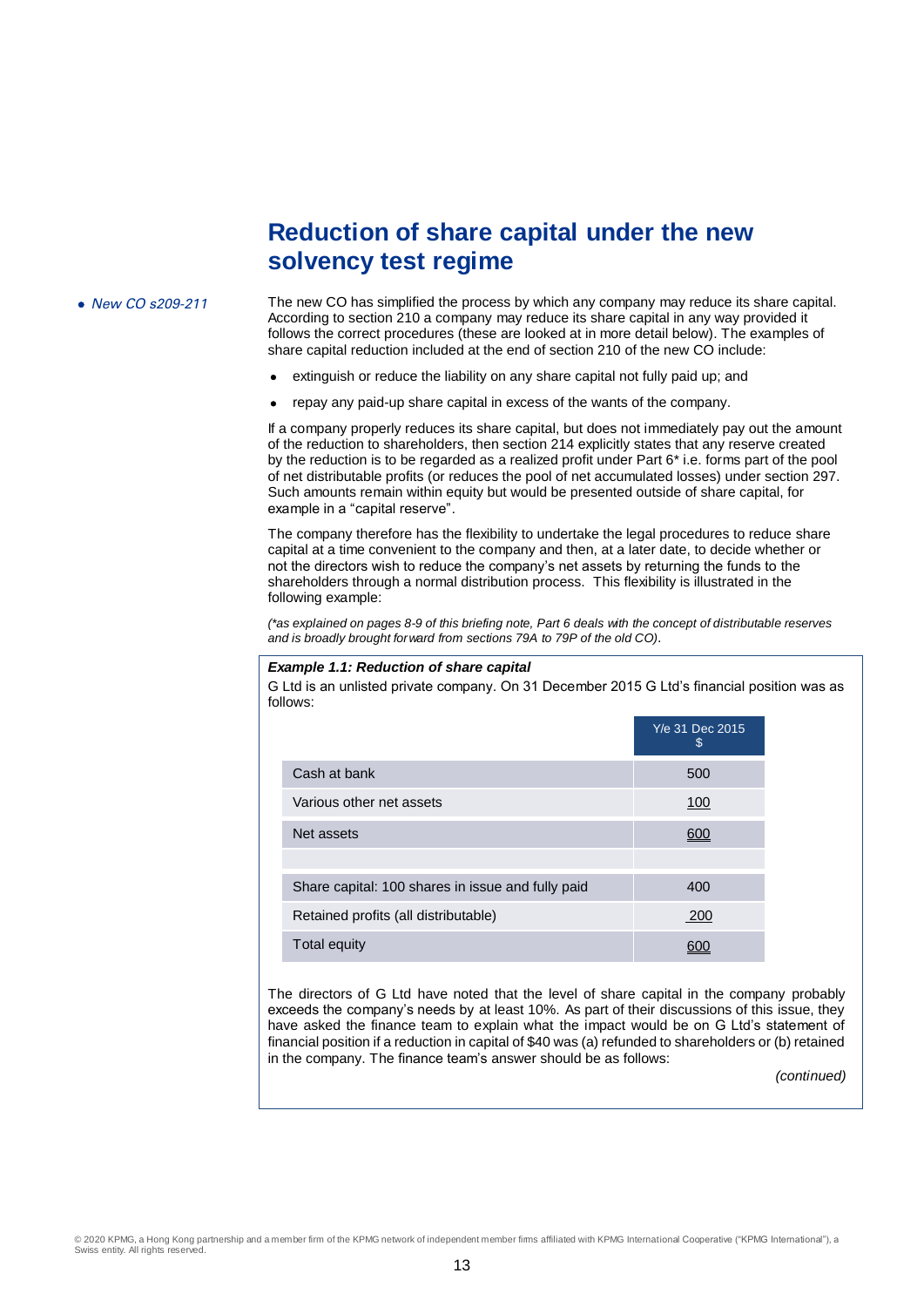|                                                      | <b>Before</b><br>\$ | Option (a):<br>Re-pay<br>shareholders?<br>\$ | Option (b):<br>Retain in the<br>company?<br>\$. |
|------------------------------------------------------|---------------------|----------------------------------------------|-------------------------------------------------|
| Cash at bank                                         | 500                 | 460                                          | 500                                             |
| Various other net assets                             | 100                 | 100                                          | 100                                             |
| Net assets                                           | 600                 | 560                                          | 600                                             |
|                                                      |                     |                                              |                                                 |
| Share capital: 100 shares in<br>issue and fully paid | 400                 | 360                                          | 360                                             |
| Capital reserve (distributable)                      |                     |                                              | 40                                              |
| <b>Retained profits</b>                              | 200                 | 200                                          | 200                                             |
| Total equity                                         | 600                 | 560                                          | 600                                             |

## *Mandatory procedures for reduction of share capital*



• New CO s211-225 The procedures to be followed under the new CO when reducing share capital provide safeguards for members and creditors of the company. They can be summarised in the following time-line, which will apply assuming there is no need to involve the courts:

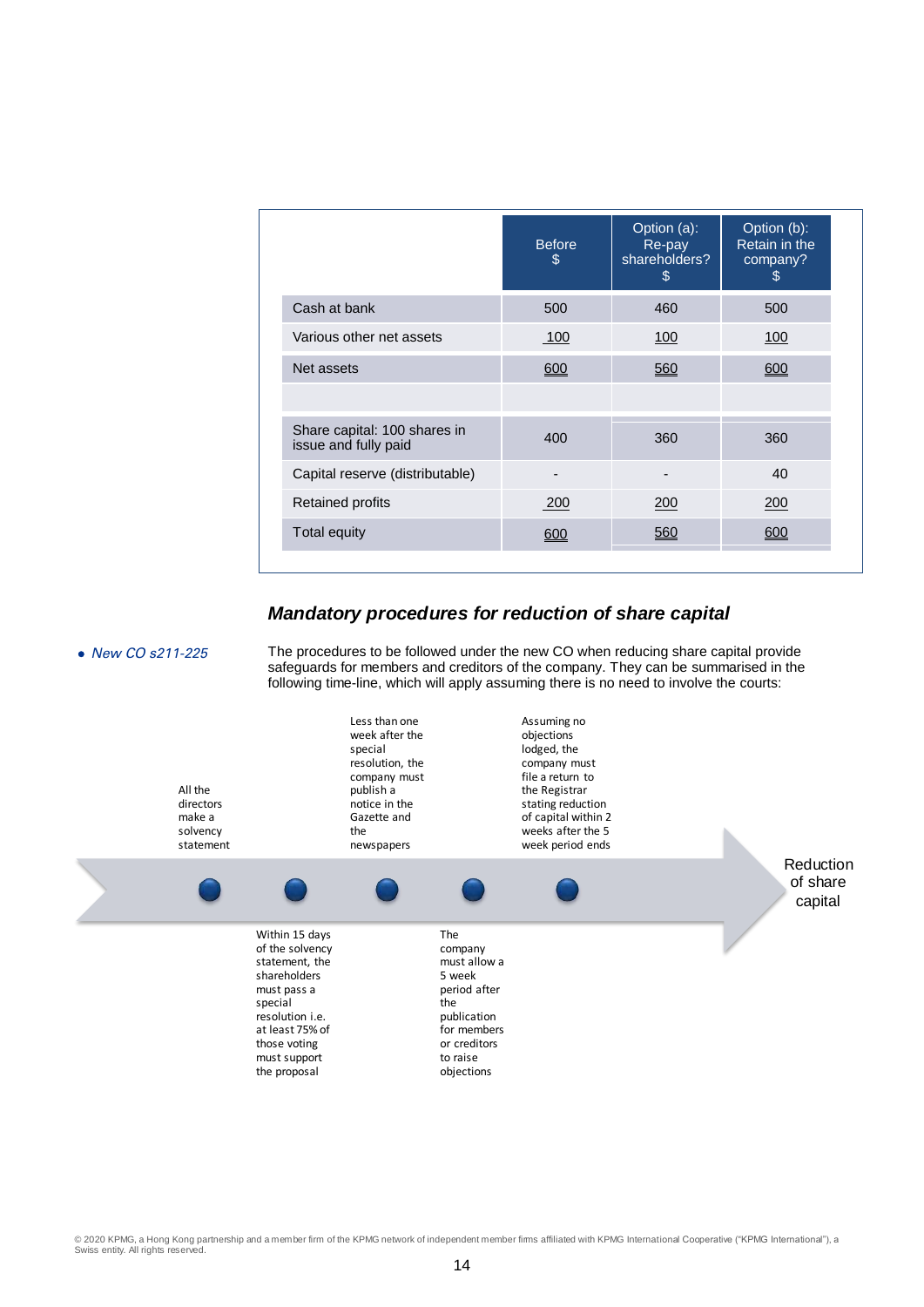• New CO s205-206

• New CO s216(1) From the directors' perspective, the most challenging part of the above process is making the solvency statement. All the directors of the company must make this solvency statement, and the statement must comply with the requirements of sections 205-208 of the new CO.

#### **Requirements relating to the solvency statement**

- A solvency statement is a statement that each of the directors has formed the opinion that the company satisfies the following solvency test:
	- a) immediately after the share capital reduction there will be no ground on which the company could be found unable to pay its debts; and
	- b) either:
		- i. if it is intended to commence winding up of the company within 12 months after the date of the capital reduction, the company will be able to pays its debts in full within 12 months after the commencement of the winding up; or
		- ii. in any other case, the company will be able to pay its debts as they become due during the period of 12 months immediately following the date of the transaction.
- In forming an opinion for the purpose of making a solvency statement, a director must:
	- a) inquire into the company's state of affairs and prospects; and
	- b) take into account all the liabilities of the company (including contingent and prospective liabilities).
- The solvency statement must:
	- a) state the date on which it was made;
	- b) state the name of the director making it; and
	- c) be signed by each director making it.
- New CO s216(1) compared to old CO  $s49K(5)$

There is no longer a requirement in law for the auditors to give any assurance in respect of this statement. However, in some circumstances the directors may feel more comfortable making a solvency statement if their inquiries into the company's state of affairs and prospects included engaging with the auditors and/or other external experts such as the company's financial advisors, lawyers or actuaries.

## **Share redemptions and buy-backs**

• New CO s233-273 Part 5 of the new CO deals with the following share transactions:

- issuance and redemption of redeemable shares;
- buy-back of shares by listed companies:
	- o under general offer;
	- o on a recognised stock market or approved stock exchange; or
	- o otherwise under contract; and
- buy-back of shares by unlisted companies under contract.

There are specific sections which deal with particular aspects of each of the above categories. However, all of the above are subject to the following general requirements: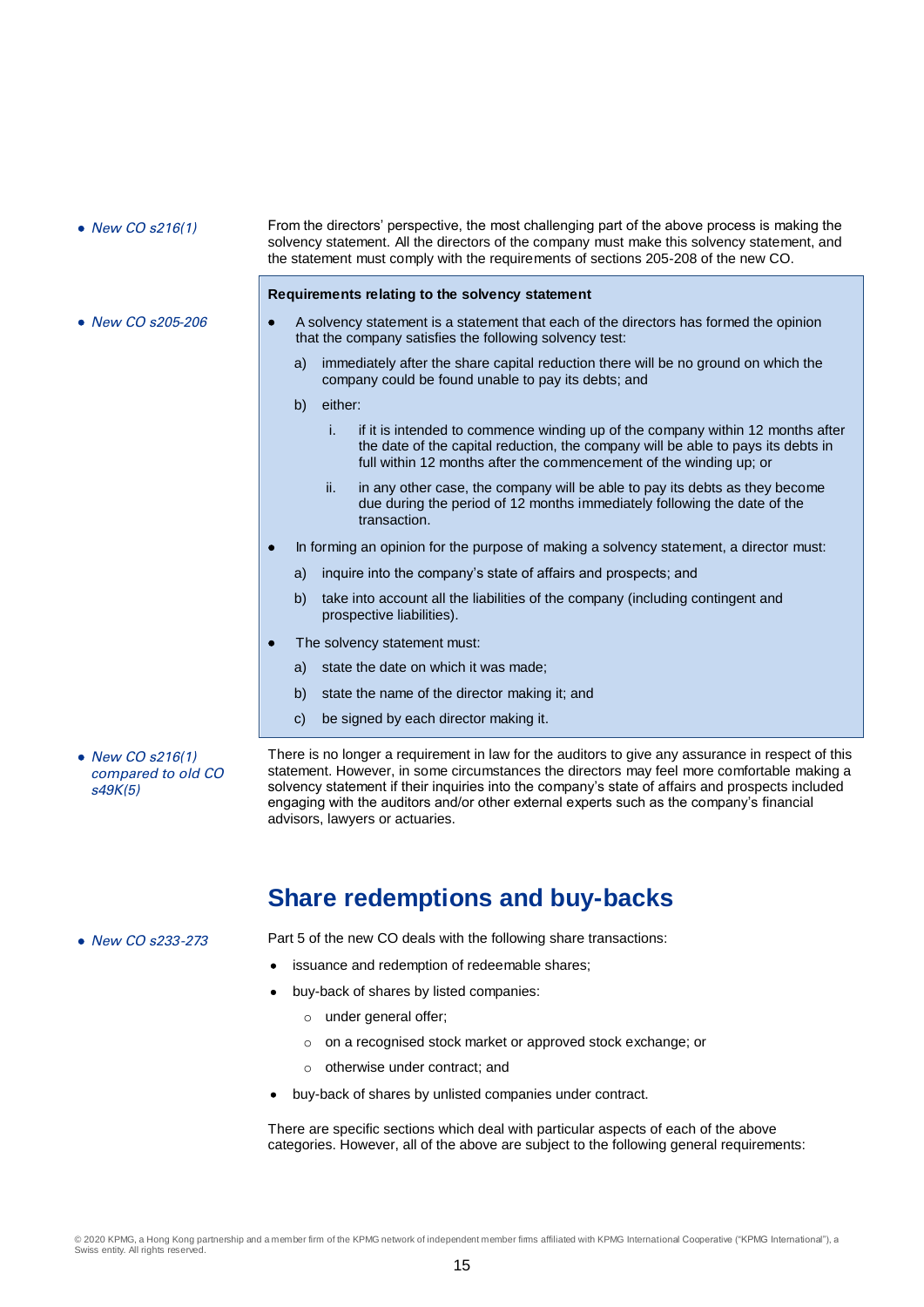| Section ref.     | Overview of requirements applicable to all redemptions and buy-backs                                                                                                                                                                                                                                                                                                                                                                  |  |  |  |  |
|------------------|---------------------------------------------------------------------------------------------------------------------------------------------------------------------------------------------------------------------------------------------------------------------------------------------------------------------------------------------------------------------------------------------------------------------------------------|--|--|--|--|
| S257(1)          | Shares which are redeemed or bought back must be paid for at the time<br>of the redemption or buy-back                                                                                                                                                                                                                                                                                                                                |  |  |  |  |
| $S257(2)-(5)$    | The payment for the redemption or buy-back may be made:                                                                                                                                                                                                                                                                                                                                                                               |  |  |  |  |
|                  | out of the company's distributable profits;<br>(a)                                                                                                                                                                                                                                                                                                                                                                                    |  |  |  |  |
|                  | out of the proceeds of a fresh issue of shares made for the<br>(b)<br>purpose of the redemption or buy-back; or                                                                                                                                                                                                                                                                                                                       |  |  |  |  |
|                  | out of capital, provided the necessary procedures are followed<br>(c)<br>(this third option is not available for a buy-back of own shares from<br>a recognised stock market or approved stock exchange)                                                                                                                                                                                                                               |  |  |  |  |
| S258-266         | If the payment is made out of capital then the statutory procedures must<br>be followed regarding the solvency statement by directors, the publicity<br>for the payment out of capital and the 5 week period of allowing time for<br>members or creditors to object - although these are set out in different<br>sections, the procedures are in practice the same as for the reduction of<br>capital discussed above on pages 13-15. |  |  |  |  |
| S268             | A company must not redeem or buy-back its own shares unless they<br>are fully paid.                                                                                                                                                                                                                                                                                                                                                   |  |  |  |  |
| S <sub>269</sub> | Shares redeemed or bought back are to be regarded as cancelled on<br>redemption or buy-back                                                                                                                                                                                                                                                                                                                                           |  |  |  |  |
| S270             | Any redemption or buy-back of shares needs to be registered within 15<br>days                                                                                                                                                                                                                                                                                                                                                         |  |  |  |  |
| S271-272         | A company cannot be sued for damages for failure to redeem shares or<br>fulfill a contract to buy-back shares, and, except on winding up, it<br>cannot be forced by the court to perform the terms of the redemption or<br>buy-back if the company shows that it is unable to make a payment in<br>respect of the redemption or buy-back out of distributable profits.                                                                |  |  |  |  |

## *"Payment" for the redemption or buy-back*

• New CO s257-262 compared to old CO s49A & s49I(3)

• New CO s257 When the CO refers to making "the payment" for the redemption or buy-back (or in the old CO: "financing" the redemption or buy-back), it is referring to where to record the transaction within equity i.e. where to book the debit entry when the company's net assets are reduced. The new CO introduces greater flexibility in this regard. As mentioned above, according to section 257, generally the payment may be made:

- (a) out of the company's distributable profits;
- (b) out of the proceeds of a fresh issue of shares made for the purpose of the redemption or buy-back; or
- (c) out of share capital, provided the necessary procedures are followed (this third option is not available for a buy-back of own shares from a recognised stock market or approved stock exchange)

Unlike under the old CO, a company can choose which of the above methods to use. If it chooses to make a payment out of share capital, rather than using up distributable profits, then the same procedures as described above for a reduction of share capital apply, including the solvency statement and publicity.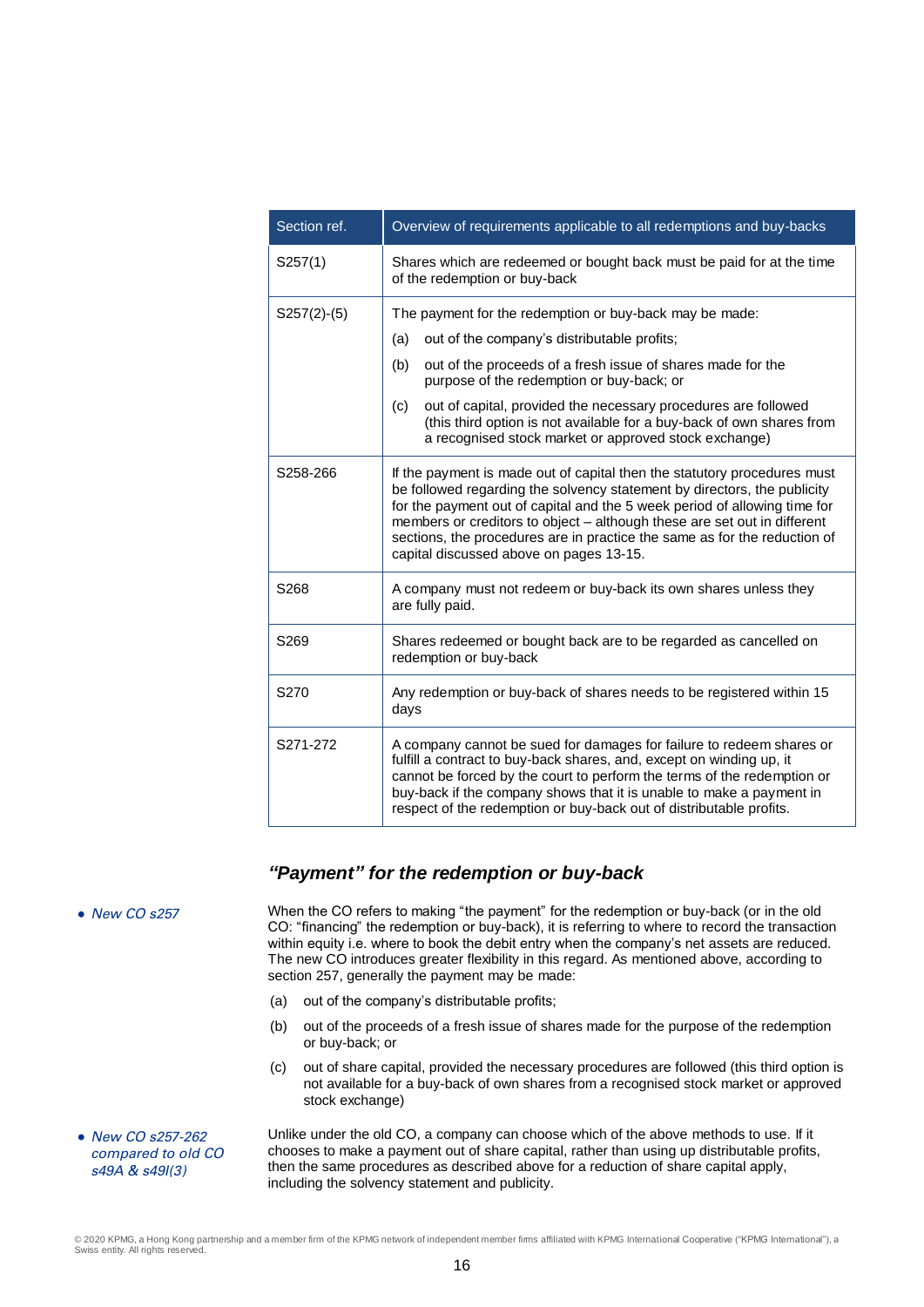The following simplified example illustrates the impact on the statement of financial position of financing a share buy-back out of share capital or out of distributable profits:

#### *Example 1.2: Share buy-back*

*Continuing Example 1.1 above:* as an alternative to the general reduction of share capital, Mr X, one of the shareholders of G Ltd, has offered to sell his 10 shares back to the company at a price of \$6 per share. What would be the impact on G Ltd's statement of financial position if this buy-back was paid for (a) out of distributable profits or (b) out of share capital?

|                                                        | <b>Before</b><br>\$ | Option (a):<br>Buy-back out of<br>profits?<br>\$ | Option (b):<br>Buy-back out of<br>capital?<br>\$ |
|--------------------------------------------------------|---------------------|--------------------------------------------------|--------------------------------------------------|
| Cash at bank                                           | 500                 | 440                                              | 440                                              |
| Various other net assets                               | 100                 | 100                                              | 100                                              |
| Net assets                                             | 600                 | 540                                              | 540                                              |
|                                                        |                     |                                                  |                                                  |
| Share capital: before: 100<br>shares, after: 90 shares | 400                 | 400                                              | 340                                              |
| <b>Retained profits</b>                                | <u>.200</u>         | 140                                              | 200                                              |
| Total equity                                           |                     | 540                                              | 540                                              |

G Ltd has sufficient distributable profits to cover this share buy-back from Mr X. If the directors use these profits, then there would be no need to make the solvency statement or publicise the buy-back (although a shareholders' special resolution under section 244 would still be required to authorise this transaction).

However, if the directors wish to keep the profits available for paying out in dividends to all the shareholders, then they would need to go through the necessary steps for the reduction of the share capital as outlined above.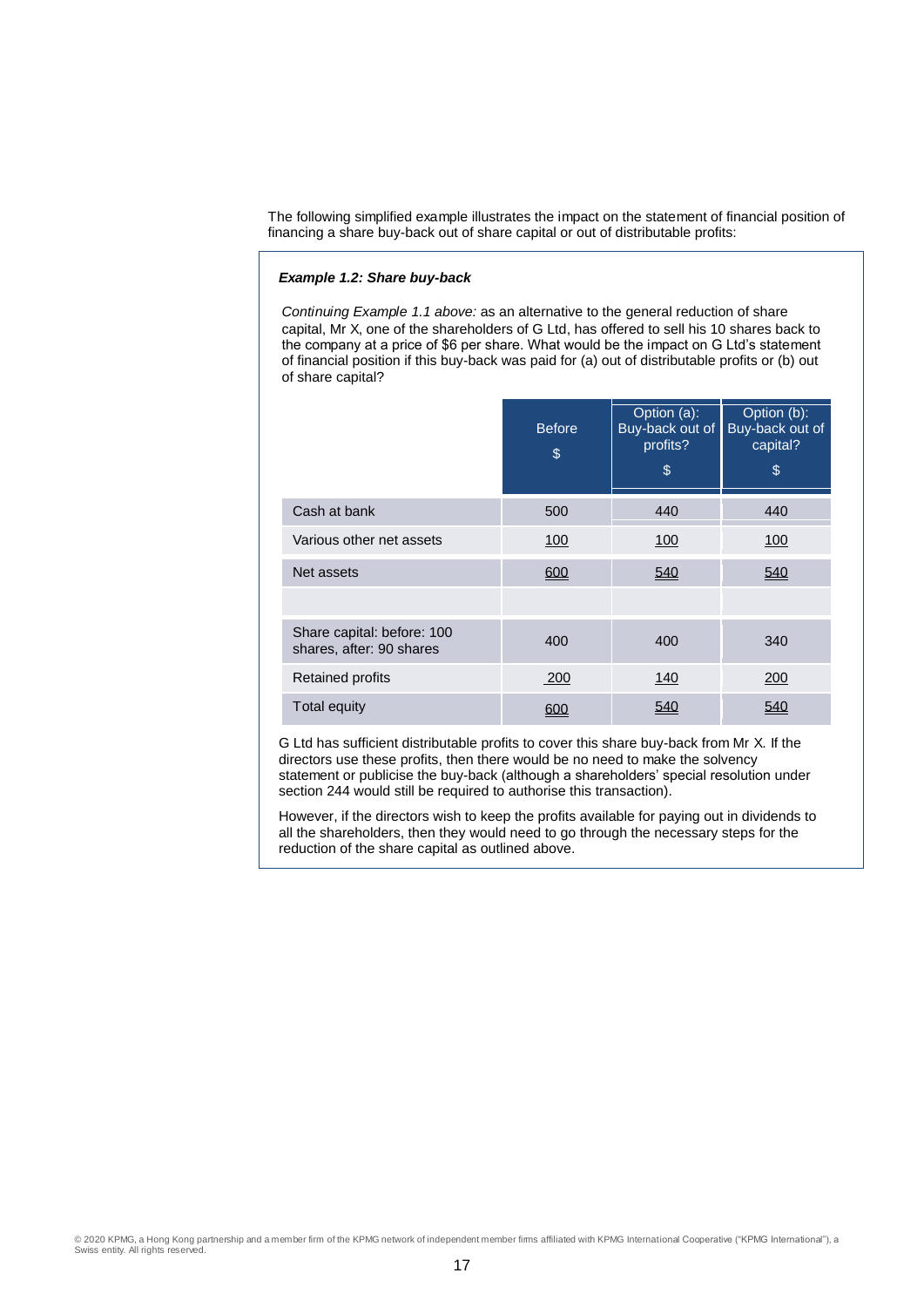## Appendix 2: New concept: Court-free amalgamations

As introduced on page 3 of this briefing note, the new CO has introduced a new concept of amalgamations which can be used to effect group reorganisations between wholly-owned subsidiaries and their holding company and/or between whollyowned subsidiaries of the same holding company.

In this appendix we look more closely at this new concept, including illustrating the impact on equity of amalgamating share capital in horizontal and vertical amalgamations. This guidance was updated in January and April 2017 to take into account clarifications from the Companies Registry on the question of the impact on share capital of an amalgamation and to expand the guidance on the legal effects and accounting implications of an amalgamation. As this text is only a summary and many of the matters discussed are legal matters, this appendix should not be relied upon as a substitute for referring to the original text of the various sections, schedules and regulations and seeking legal advice.

## **Court-free amalgamations**

 $\overline{a}$ 

• New CO s678-s686 The new CO introduces a new concept of "amalgamations" which can be used to merge two or more companies into one company without involving the court. Two types of amalgamations are possible:

|                                                                                                                                                                                                 | <b>Vertical amalgamations (s680)</b>                                                                                                                                                                                                                                                                                                                                 | <b>Horizontal amalgamations (s681)</b>                                                                                                                                                                                                                                                                                                                                                                                                         |  |                             |  |  |
|-------------------------------------------------------------------------------------------------------------------------------------------------------------------------------------------------|----------------------------------------------------------------------------------------------------------------------------------------------------------------------------------------------------------------------------------------------------------------------------------------------------------------------------------------------------------------------|------------------------------------------------------------------------------------------------------------------------------------------------------------------------------------------------------------------------------------------------------------------------------------------------------------------------------------------------------------------------------------------------------------------------------------------------|--|-----------------------------|--|--|
| owned subsidiaries and continue as one company.                                                                                                                                                 | A company may amalgamate with one or more of its wholly                                                                                                                                                                                                                                                                                                              | Two or more wholly owned subsidiaries of another body<br>corporate <sup>1</sup> may amalgamate and continue as one company                                                                                                                                                                                                                                                                                                                     |  |                             |  |  |
| <b>Before</b>                                                                                                                                                                                   | After                                                                                                                                                                                                                                                                                                                                                                | <b>Before</b>                                                                                                                                                                                                                                                                                                                                                                                                                                  |  | After                       |  |  |
| <b>HoldCo</b><br>Sub <sub>2</sub><br>Sub <sub>1</sub><br>In the case of a vertical amalgamation, the holding<br>the amalgamating subsidiary or subsidiaries (here: Sub 1)<br>will be cancelled. | HoldCo<br>and Sub 1<br>Sub <sub>2</sub><br>company is always the surviving company. So the shares of                                                                                                                                                                                                                                                                 | <b>HoldCo</b><br>Sub <sub>2</sub><br>Sub <sub>1</sub><br>In the case of a horizontal amalgamation, one of the<br>subsidiaries will be designated as the surviving company.<br>This means that the shares of all of the other amalgamating<br>subsidiaries will be cancelled. So in this example, either Sub<br>1 or Sub 2 will be designated as the surviving entity, and the<br>shares of the other subsidiary will be cancelled.             |  | <b>HoldCo</b><br>Subs 1 & 2 |  |  |
| $\bullet$ New CO $\,678\text{-}5686$                                                                                                                                                            |                                                                                                                                                                                                                                                                                                                                                                      | Various conditions need to be met before the amalgamation can take place, including<br>shareholder approval, notifying secured creditors, publicising the amalgamation in the<br>newspapers and the directors making a solvency statement as regards the ability of the<br>companies concerned to be able to pay their debts as they fall due for the next 12 months, in<br>a similar manner to the solvency statement outlined in Appendix 1. |  |                             |  |  |
|                                                                                                                                                                                                 | The procedures make a distinction between an " <b>amalgamating</b> " company and the<br>"amalgamated" company. An "amalgamating" company is a company which is the subject of<br>an amalgamation proposal. It follows that each amalgamation proposal will involve two or<br>more "amalgamating" companies. Once the amalgamation is completed, the single surviving |                                                                                                                                                                                                                                                                                                                                                                                                                                                |  |                             |  |  |

<sup>&</sup>lt;sup>1</sup> The 2019 Amendment Ordinance amended s678 and s681 to clarify the definition of a wholly-owned subsidiary for the purposes of this Division of the new CO. As a result of these amendments, it is now clear that wholly-owned subsidiaries may horizontally amalgamate even if their common parent is not a Hong Kong incorporated company. This is indicated by the use of "body corporate" in this definition, rather than "company" as was previously the case.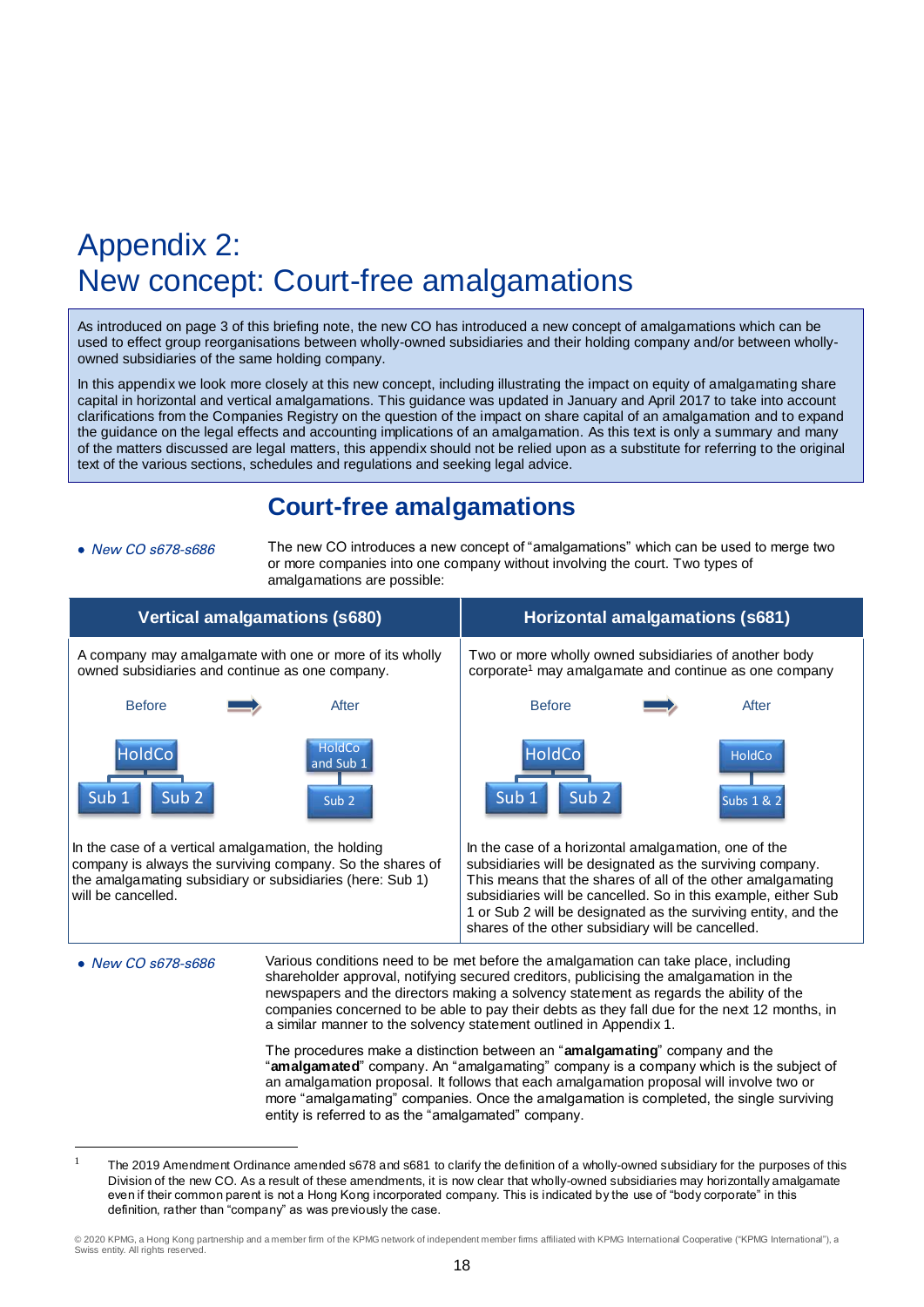The focus in the procedures in respect of creditors is on the unsecured creditors or those creditors whose interests are secured by a floating charge or security unattached to specific assets, as it is these creditors who may be most affected by an amalgamation of two limited liability companies which are not equal in terms of their credit worthiness. In accordance with section 686, the court has the ability to step in if the court is satisfied that giving effect to an amalgamation proposal would unfairly prejudice a member or creditor of an amalgamating company.

Specifically, the procedures are as follows:

| <b>Procedures</b>       |       |              | Vertical amalgamations                                                                                                                                                                                                                                                                                       | Horizontal amalgamations                                                                                                                                                                                                                                                                                        |  |  |  |  |
|-------------------------|-------|--------------|--------------------------------------------------------------------------------------------------------------------------------------------------------------------------------------------------------------------------------------------------------------------------------------------------------------|-----------------------------------------------------------------------------------------------------------------------------------------------------------------------------------------------------------------------------------------------------------------------------------------------------------------|--|--|--|--|
| Shareholder<br>approval | (i)   |              | The shareholders of the amalgamating holding company<br>must approve the amalgamation by way of a special<br>resolution on a poll at a general meeting (and this cannot be<br>by written resolution) ( $s680(1)(a)$ and (3))                                                                                 | Same as (ii) for vertical<br>amalgamations i.e. the<br>shareholders of each of the<br>subsidiaries that are                                                                                                                                                                                                     |  |  |  |  |
|                         | (ii)  |              | The shareholders of each of the subsidiaries that are<br>amalgamating with the holding company must also approve<br>the amalgamation by way of a special resolution, but this can<br>be either by poll at a general meeting or by written resolution<br>$(s680(1)(b)$ and $(4)$ ).                           | amalgamating must approve the<br>amalgamation by way of a special<br>resolution, but this can be either<br>by poll at a general meeting or by<br>written resolution (s681(1) and<br>$(3)$ ).                                                                                                                    |  |  |  |  |
|                         |       |              | NB a "special resolution" is a resolution passed by 75% of those voting - further details of voting<br>requirements are in s564 of the new CO, as well as in s588 onwards                                                                                                                                    |                                                                                                                                                                                                                                                                                                                 |  |  |  |  |
| Solvency<br>statement   |       |              | Sections $680(2)(c)$ and $681(2)(c)$ state that the terms of the amalgamation must include the condition that<br>the directors of each amalgamating company:                                                                                                                                                 |                                                                                                                                                                                                                                                                                                                 |  |  |  |  |
|                         | (i)   |              | are satisfied that, as at the date of the solvency statement made by them, there is no ground on<br>which the amalgamating company could be found to be unable to pays its debts;                                                                                                                            |                                                                                                                                                                                                                                                                                                                 |  |  |  |  |
|                         | (ii)  |              | is to become effective $(s680(2)(c)$ and $s681(2)(c)$ ; and                                                                                                                                                                                                                                                  | after taking into account all the liabilities of the amalgamated company (including contingent and<br>prospective liabilities) are satisfied that the amalgamated company will be able to pay its debts as<br>they fall due during the period of 12 months immediately after the date on which the amalgamation |  |  |  |  |
|                         | (iii) |              | have confirmed that as at the date of the solvency statement made by them that:                                                                                                                                                                                                                              |                                                                                                                                                                                                                                                                                                                 |  |  |  |  |
|                         |       | a.           | there exists no floating charge or other security created by the amalgamating company over a<br>class of assets to any of which the security has not been attached; or                                                                                                                                       |                                                                                                                                                                                                                                                                                                                 |  |  |  |  |
|                         |       | b.           | if such a charge or security exists, then each person entitled to the charge or security has<br>consented in writing to the amalgamation proposal (s680(2)(d) and s681(2)(d)).                                                                                                                               |                                                                                                                                                                                                                                                                                                                 |  |  |  |  |
|                         |       | certificate: | Section 683 states that every director who votes in favour of making a solvency statement must issue a                                                                                                                                                                                                       |                                                                                                                                                                                                                                                                                                                 |  |  |  |  |
|                         | (a)   |              | stating that in their opinion the two solvency tests set out above within (i) and (ii) are satisfied;                                                                                                                                                                                                        |                                                                                                                                                                                                                                                                                                                 |  |  |  |  |
|                         | (b)   |              | stating the grounds for that opinion; and                                                                                                                                                                                                                                                                    |                                                                                                                                                                                                                                                                                                                 |  |  |  |  |
|                         | (c)   |              | stating that the conditions set out above within (iii) are satisfied.                                                                                                                                                                                                                                        |                                                                                                                                                                                                                                                                                                                 |  |  |  |  |
| <b>Publicity</b>        |       |              | Per section 682(2), the directors of each amalgamating company must:                                                                                                                                                                                                                                         |                                                                                                                                                                                                                                                                                                                 |  |  |  |  |
|                         | (a)   |              | give written notice of the proposed amalgamation to every secured creditor; and                                                                                                                                                                                                                              |                                                                                                                                                                                                                                                                                                                 |  |  |  |  |
|                         | (b)   |              | publish notice of the proposed amalgamation in an English language newspaper and in a Chinese<br>language newspaper circulating in Hong Kong.                                                                                                                                                                |                                                                                                                                                                                                                                                                                                                 |  |  |  |  |
|                         |       |              | For vertical amalgamations, this publicity must occur at least 21 days before the date of the meeting at<br>which the holding company's poll will take place. For horizontal amalgamations approved by written<br>resolution, this publicity must be on or before the date of circulation of the resolution. |                                                                                                                                                                                                                                                                                                                 |  |  |  |  |
| Registration            |       |              | Section 684 sets out the details of the documents which should be delivered to the Registrar within 15<br>days of the approval of the amalgamation proposal.                                                                                                                                                 |                                                                                                                                                                                                                                                                                                                 |  |  |  |  |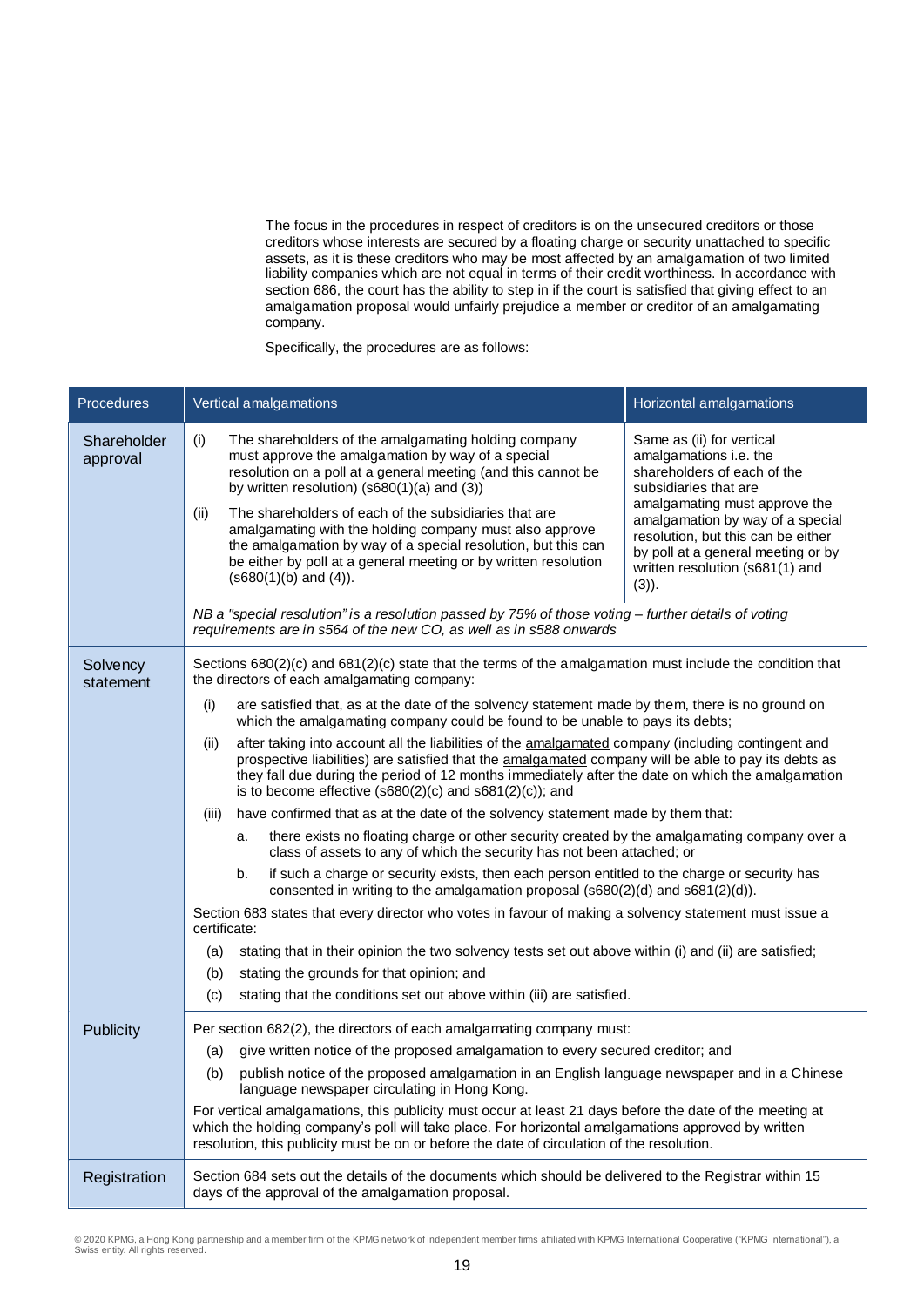## **Legal effect of a successful amalgamation proposal**

• New CO s685 According to the new CO, if the amalgamation goes ahead, then as from its effective date:

- each amalgamating company ceases to exist as a separate entity from the amalgamated company; and
- the amalgamated company succeeds to all the property, rights and privileges, and all the liabilities and obligations of each amalgamating company.

Legal and expert tax advice should be sought on understanding how this applies in practice, for example, whether after the effective date of an amalgamation any proceedings pending against an amalgamating company may be continued against the amalgamated company as a whole and how the amalgamating and amalgamated companies will be assessed for tax purposes by the Hong Kong Inland Revenue Department.

*Impact of the amalgamation on the shares in issue of the amalgamated (surviving) company and non-surviving company or companies*

The amalgamation has no impact on the no-par shares in issue of the surviving company. That is, the number of no-par shares in issue of the surviving company after the amalgamation is simply the same as the number of no-par shares of the surviving company that were already in issue immediately prior to the amalgamation. The rights of each shareholder of the surviving company relative to the other shareholders of the surviving company (if any) are therefore unaffected by the amalgamation.

So far as the non-surviving company or companies are concerned, sections 680(2)(a) and 681(2)(a) are clear that in an amalgamation the shares of any non-surviving company are cancelled.

• New CO s678(2). s170(2)(c), s171

• New CO s680(2)(a), s681(2)(a)

> *Impact of the amalgamation on the amount of share capital of the amalgamated (surviving) company*

So far as the amount of share capital is concerned, section 678(2) explicitly states that an amalgamation is not a reduction of capital for the purpose of Part 5 of the CO. This is the only reference in the CO to the impact of an amalgamation on the amount of share capital and therefore raises the question as to how to deal with the share capital amount of a nonsurviving company that was reported in its statement of financial position immediately prior to the amalgamation. Should the share capital of the non-surviving company be added to the share capital of the surviving company to preserve the same amount of share capital on an amalgamated basis as existed prior to the amalgamation? Or should the share capital of the surviving company remain the same as it was before the amalgamation?

This question is not specifically addressed in the CO. However, practice has now evolved in the course of companies making use of the new ability to amalgamate under the CO, which has led to the Companies Registry issuing an FAQ to clarify its position on this matter. The FAQ confirms that there is no requirement under Division 3 of Part 13 of the CO ("Amalgamation of companies within group") for the amalgamated (surviving) company to increase its share capital upon amalgamation.<sup>2</sup> In other words, the share capital of the surviving company should continue to be the amount of the share capital that was reported by this company immediately prior to the amalgamation, all other things being equal.

It then follows that if the surviving company decides to include all or part of the share capital of any or all of the non-surviving companies in its own share capital, this will be a form of voluntary increase in share capital by way of capitalization of reserves which falls under section 170(2)(c). It will therefore be necessary for the surviving company to file a notice of alteration of share capital with the Companies Registry in accordance with section 171. Such a notice should be filed within one month after altering the share capital.

 $\overline{2}$ <sup>2</sup> The Companies Registry's FAQ was issued in March 2017 and can be found under the topic "Transactions in relation to Share Capital" in the Frequently Asked Questions section of their New CO specific topic page.

<sup>© 2020</sup> KPMG, a Hong Kong partnership and a member firm of the KPMG network of independent member firms affiliated with KPMG International Cooperative ("KPMG International"), a Swiss entity. All rights reserved.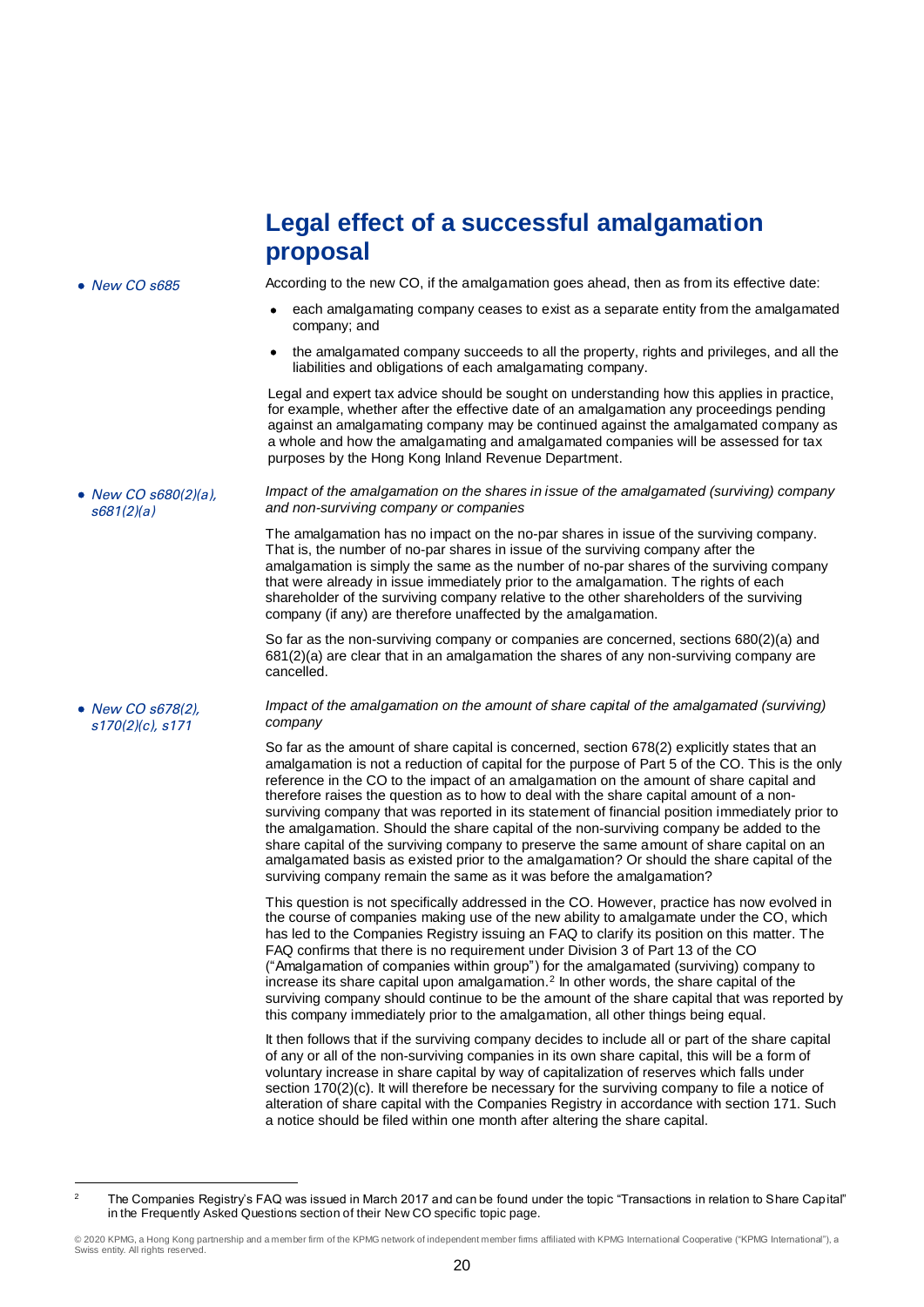- New CO Part 6 (s290- 306, specifically s297) compared to old CO s79A-79P
- HKICPA Accounting Bulletin 4 "Guidance on the determination of realised profits and losses in the context of distributions under the Hong Kong Companies Ordinance" ("AB4") and Staff Summary

#### *Impact on distributable reserves*

As the amalgamation has no impact on the surviving company's share capital, it follows that any increase in the net assets of the surviving company which arises as a result of the amalgamation gives rise to potentially distributable reserves outside of share capital.

The distributability of these reserves will need to be established by reference to the provisions of Part 6 of the CO i.e. based on the general concept set out in section 297(2) that distributions may only be made out of accumulated net realized profits computed on an aggregate basis at the company level. This concept is brought forward from the predecessor CO as discussed on pages 8 to 9 of this briefing note.

Further details of the general principles relating to realized profits and losses can be found in the HKICPA's Accounting Bulletin 4, *Guidance on the determination of realised profits and losses in the context of distributions under the Hong Kong Companies Ordinance* ("AB4") and the accompanying Staff Summary. Although as of the time of writing these materials have not been updated to refer to the new CO, the same principles continue to apply as the relevant sections of the new CO have been brought forward from sections 79A to 79P of the old CO.

The specific issues to be considered when applying these principles to an amalgamation are as follows:

Vertical amalgamations

In a vertical amalgamation, the net assets of the surviving holding company will increase by the amount of the net assets of the non-surviving subsidiary or subsidiaries, less the cost of investment in those subsidiaries that was previously recognized by the surviving holding company immediately prior to the amalgamation. This is illustrated in Illustration 1 of Example 2.1 below.

The result is that the reserves of the surviving holding company will only absorb the reserves of the non-surviving subsidiaries to the extent that those reserves arose *after* the subsidiaries were originally acquired (commonly referred to as "post-acquisition profits"). This effect on the surviving company's reserves is similar to the effect seen when preparing consolidated financial statements under accounting standards as can be seen from Illustration 1 below in Example 2.1.

*How to determine whether the additional reserves are distributable?*

Determining whether the post-acquisition reserves of any non-surviving subsidiary are distributable in the books of the surviving holding company after amalgamation is a 2 step process:

- Step 1: determining how much of these additional reserves are realized profits; and
- Step 2: adding those additional realized profits to the surviving company's other net realized profits to determine the net amount of the surviving company's distributable reserves from the date of amalgamation on an aggregate basis.
- *Step 1: Determining how much of the additional reserves are "realized"*

Part 6 does not explicitly deal with how to determine whether these additional reserves appearing in the surviving holding company's books through an amalgamation are realized or unrealized. It would therefore be safe to assume that the amalgamation itself does not change the nature of these additional reserves. That is, only if the additional reserve was previously regarded as a realized profit in the books of the nonsurviving company before the amalgamation, would it be regarded as a realized profit in the books of the surviving company at the date of amalgamation. As mentioned above, reference can be made to the HKICPA's AB4 for further guidance on this concept.

#### *Step 2: computing net distributable profits*

As distributable reserves are computed on an aggregate net basis at the company level, the distributability of the additional reserves will be impacted by the amalgamation if the holding company had accumulated realized losses immediately before the vertical amalgamation. This is because the additional reserves become part of the accumulated pot of the surviving company's reserves for the purposes of determining the aggregate amount of that company's distributable profits under Part 6 of the CO.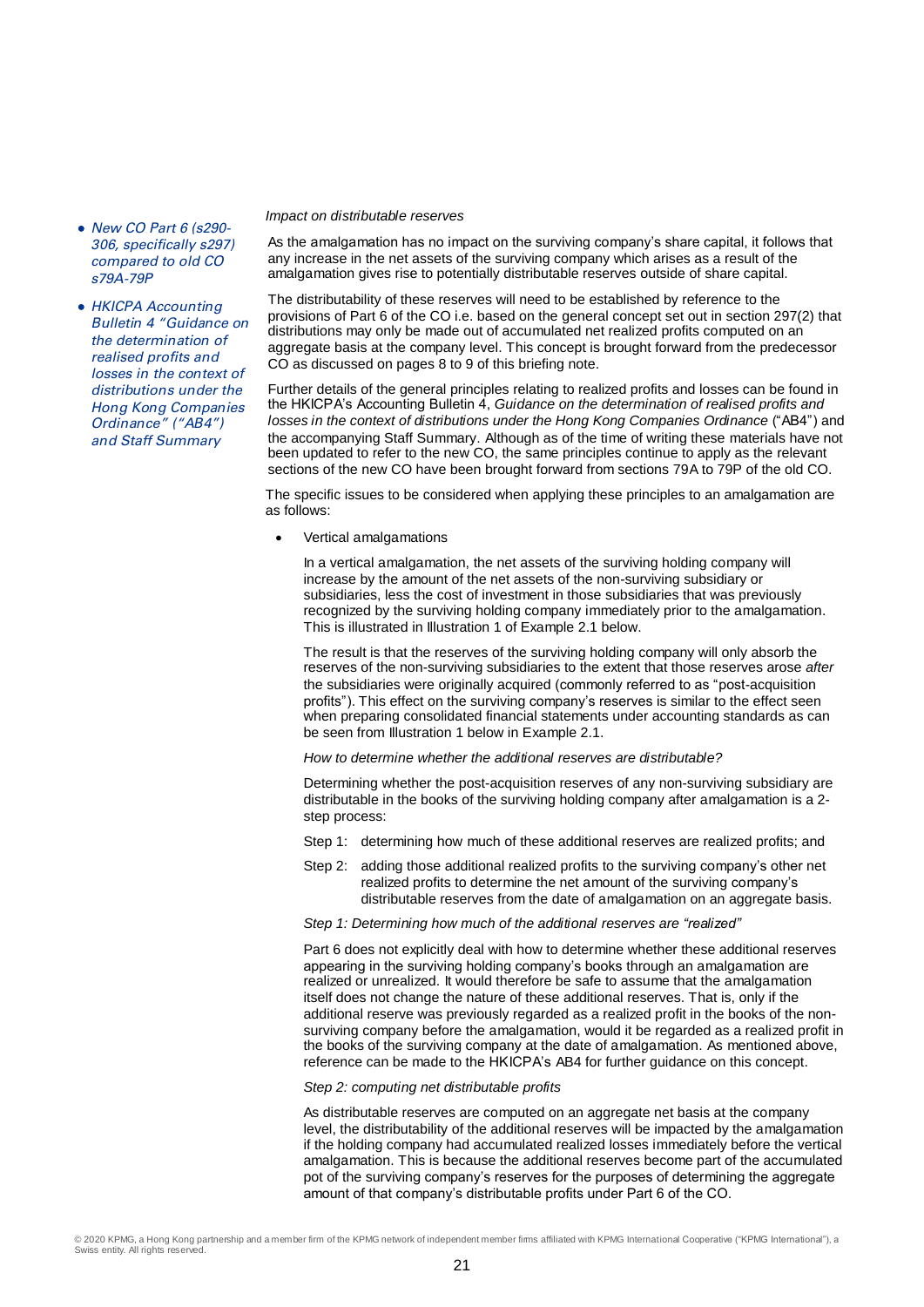*For example, Company H and Sub S decide to enter into a vertical amalgamation. Immediately before the amalgamation, H has realized losses of \$20 and S has realized profits of \$70, of which \$30 are post-acquisition. In this case, the distributable profits of the amalgamated company (H) after the amalgamation would be \$10, being the net of H's pre-amalgamation realized losses of \$20 and the post-acquisition profits of \$30 which have been amalgamated from S.*

Similarly, if the non-surviving subsidiary or subsidiaries had post-acquisition accumulated realized losses immediately before the amalgamation, then after the amalgamation the surviving holding company's ability to make a distribution will be reduced by these losses.

Horizontal amalgamations

The steps outlined in the discussion above concerning how to determine whether the additional reserves are distributable are applicable to a horizontal amalgamation, as well as to a vertical amalgamation.

However, there are 2 key differences to note:

- In a horizontal amalgamation there will be no cost of investment to eliminate. Therefore, all of the reserves from the non-surviving company or companies will be amalgamated into the surviving company's books, regardless of whether those reserves are pre-acquisition or post-acquisition reserves from the common holding company's perspective; and
- 2 In a horizontal amalgamation an amount representing the non-surviving companies' share capital will also be recognized outside of the surviving company's share capital in a reserve (in the examples below we have called this an "other reserve").

This is illustrated in Illustrations 2 and 3 of Example 2.1 below.

*Is the "other reserve" arising in a horizontal amalgamation a realized profit?*

As the "other reserve" represents amounts that were previously share capital in the non-surviving company's or companies' books, the question of "realized" or "unrealized" for these amounts will not have been addressed before. Also it appears that the "other reserve" cannot be assumed automatically to be realized in accordance with section 214 of Part 5, as section 678(2) states that an amalgamation is not a reduction of capital for the purpose of Part 5 of the CO.

Instead the principles of AB4 can be considered. These principles would look to whether the reserve originally arose from the receipt of "qualifying consideration", and, if not, whether the reserve became realized later, as a result of the subsequent receipt of qualifying consideration or impairment.

For example:

- if the non-surviving company received cash when it originally issued its shares, then this was a form of "qualifying consideration" and therefore it would seem reasonable to regard the "other reserve" which arises when this company is amalgamated with its fellow subsidiary as a form of "realized profit".
- However, if those shares were originally issued in exchange for a property then the assessment of whether this "other reserve" is realized or unrealized at the time of the amalgamation would be more complex as a property is an illiquid asset. In such cases it would depend on whether the property is still held by the nonsurviving company immediately before the amalgamation. If the property is still held and carried at the same or more than the original amount, then the reserve is a still form of unrealized profit for the time being, as the property is not a form of "qualifying consideration". However, if the property had already been sold for qualifying consideration (e.g. cash) then the "other reserve" could reasonably be regarded as realized. Similarly, if an impairment loss had been recognized against the property's carrying value, then the "other reserve" could reasonably be regarded as realized to the extent of the loss recognized.

Further guidance on qualifying consideration and realized profits can be found in AB4.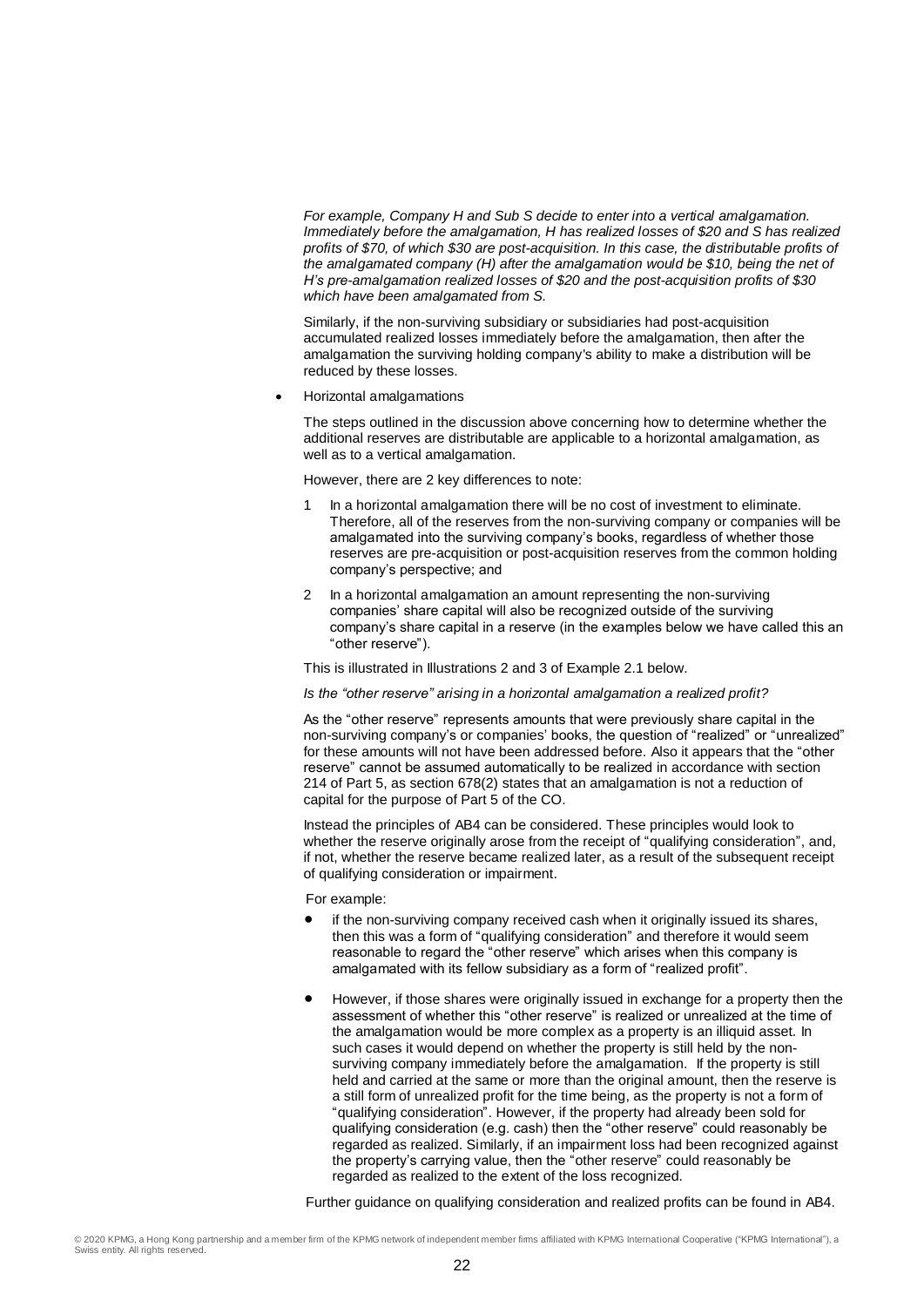• HKICPA Accounting Guideline 5 "Merger Accounting for Common Control Combinations"

## **How should an amalgamation be recognized in the surviving company's financial statements?**

As amalgamations are a new concept for Hong Kong, there is no specific accounting guidance yet from the HKICPA. However, in a series of Frequently Asked Questions issued by the HKICPA in September 2018, the HKICPA confirmed that, as all such amalgamations can only occur within wholly-owned groups under the new CO, reference can be made to the HKICPA's Accounting Guideline 5, *Merger Accounting for Common Control Combinations*. This Guideline sets out a generally accepted methodology for accounting for two or more entities as if they had always been part of the same group as from the date that common control for these entities first occurred. This includes bringing in all assets and liabilities at their carrying amounts in the previous financial statements from the controlling parent's perspective and restating comparative amounts to include the combined history of the entities.

In the absence of any requirements from the HKICPA, other approaches to recognizing common control combinations, for example recognizing the additional net assets from the date of amalgamation rather than restating comparatives, may also be acceptable. It is therefore important that the financial statements of the surviving company clearly disclose the approach taken, and that consideration is given to how the pre- and post-amalgamation results relating to the non-surviving companies will be reported to the relevant authorities for tax purposes.

The adjustments required to effect a vertical or horizontal amalgamation are illustrated in the following simple example:

## **Example 2.1: Illustration of the impact on equity of horizontal and vertical amalgamations**

The simplified example below illustrates the financial reporting impact of amalgamating two companies under Part 13 of the new CO for a group consisting of 3 companies. The group structure before the amalgamation is as follows:



*Sub 1 is a wholly-owned subsidiary acquired several years ago when Sub 1's statement of financial position was as follows:*

| Net assets (at fair value) | <u>85</u> |
|----------------------------|-----------|
| Share capital              | 35        |
| Retained profits           | <u>50</u> |
| Total equity               | <u>85</u> |

*As Holdco paid \$100 when the fair value of Sub 1's net assets was \$85, \$15 goodwill arose on acquisition of Sub 1.*

*Sub 2 has been wholly owned by HoldCo since the date of its incorporation.*

Immediately prior to the date of amalgamation the individual statements of financial position of each group company and the consolidated statement of financial position of the group were as follows:

|                             |               | Company-level    |                          |          | Consolidation journals |                       |  |
|-----------------------------|---------------|------------------|--------------------------|----------|------------------------|-----------------------|--|
|                             | <b>HoldCo</b> | Sub <sub>1</sub> | Sub <sub>2</sub>         | Re Sub 1 | Re Sub 2               | Consolidated<br>group |  |
| Investment in Sub 1 & Sub 2 | 110           |                  | $\overline{\phantom{a}}$ | (100)    | (10)                   |                       |  |
| Goodwill                    |               |                  |                          | 15       |                        | 15                    |  |
| Other net assets            | $-60$         | <u>125</u>       | 80                       | $\equiv$ | $\sim$ $-$             | 265                   |  |
| Net assets                  | 170           | 125              | 80                       | (85)     | (10)                   | 280                   |  |
|                             |               |                  |                          |          |                        |                       |  |
| Share capital               | 110           | 35               | 10                       | (35)     | (10)                   | 110                   |  |
| <b>Retained profits</b>     | $-60$         | 90               | 70                       | (50)     | 二                      | 170                   |  |
| Total equity                | <u>170</u>    | 125              | 80                       | (85)     | (10)                   | 280                   |  |

© 2020 KPMG, a Hong Kong partnership and a member firm of the KPMG network of independent member firms affiliated with KPMG International Cooperative ("KPMG International"), a Swiss entity. All rights reserved.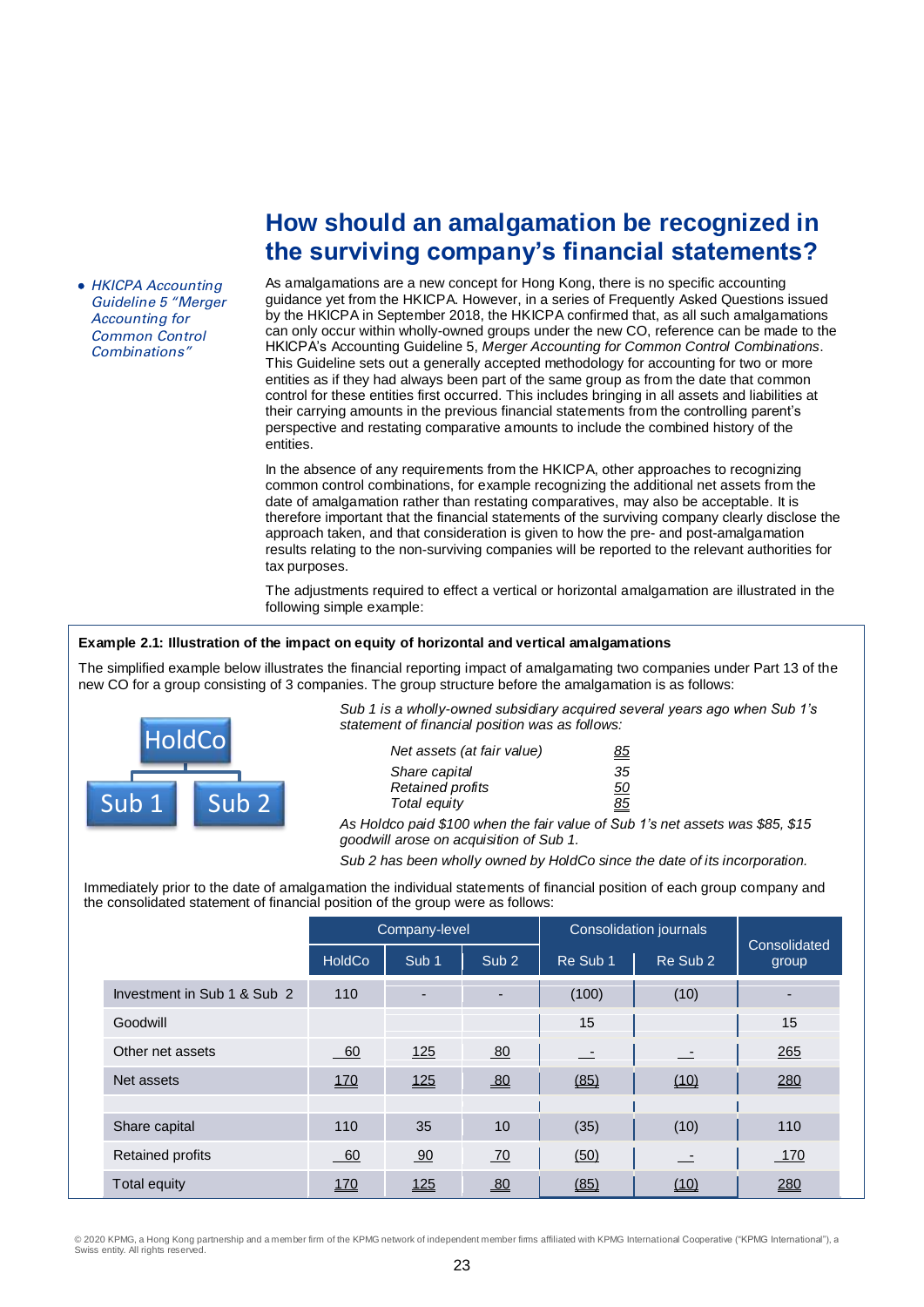In such a group various amalgamations are possible:

- HoldCo could vertically amalgamate with either Sub 1 or Sub 2 or with both of these subsidiaries; or
- Sub 1 and Sub 2 could horizontally amalgamate with each other, with either Sub 1 or Sub 2 being designated as the surviving "amalgamated" company.

In each case, the impact of the amalgamation will be on the standalone financial statements of the surviving amalgamated company. However, there will be no impact on the consolidated financial statements of the group as a whole. This is demonstrated in the following illustrations of vertical and horizontal amalgamations.



The effect of the vertical amalgamation is to increase HoldCo's own net assets and retained profits by the amount of Sub 1's post-acquisition profits (i.e. an increase in HoldCo's net assets of \$40, from \$170 to \$210). The goodwill of \$15 which arose on the original acquisition of Sub 1 appears on HoldCo's own statement of financial position, in the same way as it would have done, if Sub 1 had been an unincorporated business when it was first acquired by HoldCo.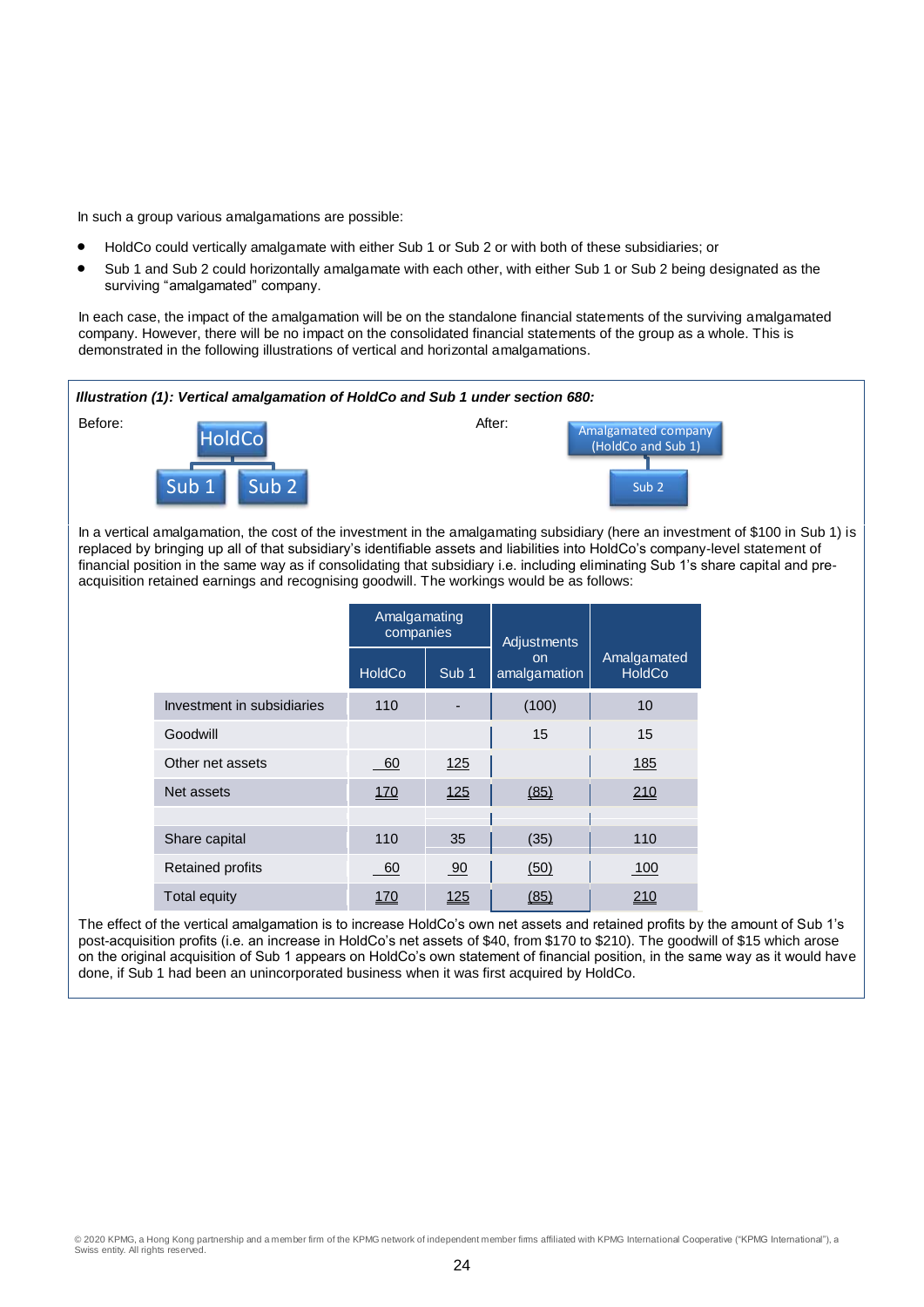| After amalgamation the consolidated statement of financial position for the whole group would be computed as follows: |                                   |                  |                                   |                       |  |                       |
|-----------------------------------------------------------------------------------------------------------------------|-----------------------------------|------------------|-----------------------------------|-----------------------|--|-----------------------|
|                                                                                                                       | The group after the amalgamation  |                  |                                   |                       |  | <b>Before</b>         |
|                                                                                                                       | Company level                     |                  |                                   |                       |  |                       |
|                                                                                                                       | Amalga-<br>mated<br><b>HoldCo</b> | Sub <sub>2</sub> | Consolidation<br>journal re Sub 2 | Consolidated<br>group |  | Consolidated<br>group |
| Investment in subsidiaries                                                                                            | 10                                |                  | (10)                              |                       |  |                       |
| Goodwill                                                                                                              | 15                                |                  |                                   | 15                    |  | 15                    |
| Other net assets                                                                                                      | <u>185</u>                        | 80               |                                   | 265                   |  | 265                   |
| Net assets                                                                                                            | 210                               | 80               | (10)                              | 280                   |  | 280                   |
|                                                                                                                       |                                   |                  |                                   |                       |  |                       |
| Share capital                                                                                                         | 110                               | 10               | (10)                              | 110                   |  | 110                   |
| Retained profits                                                                                                      | 100                               | 70               |                                   | 170                   |  | 170                   |
| Total equity                                                                                                          | 210                               | 80               | (10)                              | 280                   |  | 280                   |

It can be seen from comparing the consolidated statement of financial position before and after the amalgamation, that the vertical amalgamation of Sub 1 into HoldCo's own financial statements has had no impact on the consolidated statement of financial position for the group as a whole.

*Illustration (2): Horizontal amalgamation of Sub 1 and Sub 2 under section 681, with Sub 1 surviving:*





In a horizontal amalgamation, the non-surviving subsidiary's identifiable assets and liabilities are included into the surviving subsidiary's company-level statement of financial position. The workings would be as follows:

|                            | Amalgamating<br>companies |                  | Adjustments              |                                 |
|----------------------------|---------------------------|------------------|--------------------------|---------------------------------|
|                            | Sub <sub>1</sub>          | Sub <sub>2</sub> | on<br>amalgamation       | Amalgamated<br>Sub <sub>1</sub> |
| Investment in subsidiaries |                           |                  |                          |                                 |
| Goodwill                   |                           |                  | $\overline{\phantom{a}}$ |                                 |
| Other net assets           | 125                       | 80               |                          | 205                             |
| Net assets                 | 125                       | 80               | 二                        | 205                             |
|                            |                           |                  |                          |                                 |
| Share capital              | 35                        | 10               | (10)                     | 35                              |
| Other reserves             |                           |                  | 10                       | 10                              |
| <b>Retained profits</b>    | 90                        | 70               | $\overline{\phantom{a}}$ | 160                             |
| Total equity               | <u>125</u>                | $\underline{80}$ | —                        | <u> 205</u>                     |

© 2020 KPMG, a Hong Kong partnership and a member firm of the KPMG network of independent member firms affiliated with KPMG International Cooperative ("KPMG International"), a<br>Swiss entity. All rights reserved.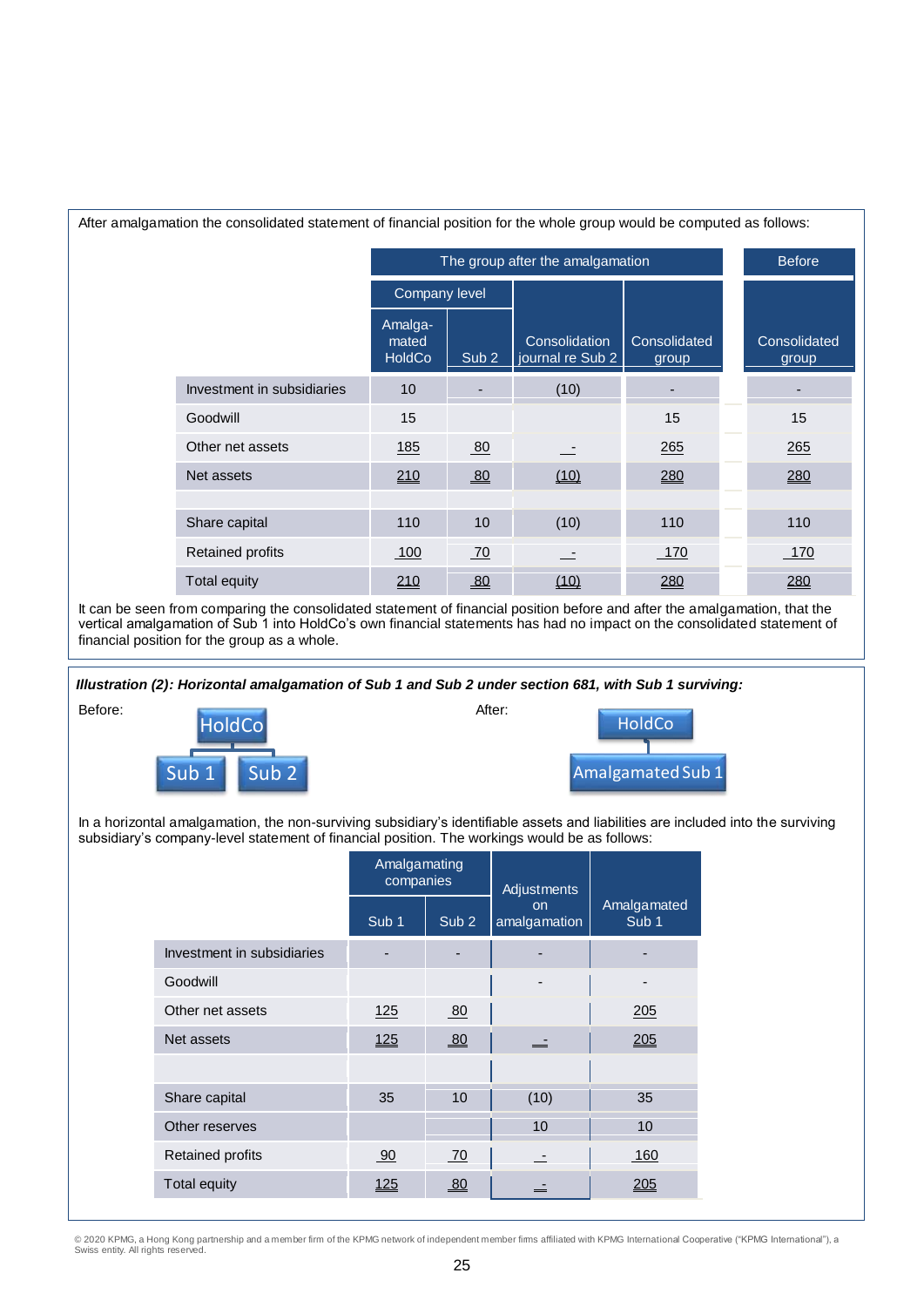The effect of the amalgamation is to increase Sub 1's own net assets and retained profits by the amount of Sub 2's net assets (i.e. an increase in Sub 1's net assets of \$80, from \$125 to \$205). Sub 1's share capital remains unaltered at \$35 and therefore an "other reserve" is created outside of share capital to record the amount that Sub 2 previously recorded as share capital (\$10).

As mentioned above, the distributability of this "other reserve" will need to be established by reference to the provisions of Part 6 of the CO i.e. based on the concept of making distributions out of accumulated net realized profits. This concept is brought forward from the predecessor CO as discussed on pages 8 to 9 of this Briefing Note and similar considerations apply to horizontal amalgamations as apply when assessing whether a capital contribution is realized profit (as discussed on those earlier pages). That is, the distributability of this other reserve depends on whether this reserve can be traced back to a receipt of qualifying consideration or not.

For example, in this worked example, if Sub 2 had originally received the \$10 in cash from HoldCo in exchange for issuing its shares, then the "other reserve" arising on amalgamation with Sub 1 would be a form of realized profit in Sub 1's books as the original cash received was a form of "qualifying consideration". The "other reserve" would therefore be able to be included in computing Sub 1's accumulated realized profits less its accumulated realized losses. However, if Sub 2's shares were originally issued in exchange for non-cash assets then the assessment of whether this "other reserve" is realized or unrealized would be more complex, and would depend on whether the non-cash assets were still held by Sub 2 immediately before the amalgamation.

If the group decided instead that some or all of Sub 2's share capital amount should be capitalised to increase Sub 1's share capital, we understand that the Companies Registry would regard this as a form of increase in share capital in accordance with section 170(2)(c). It would therefore be necessary for Sub 1 to file a return under section 171 within one month of the increase.

So far as HoldCo is concerned, the horizontal amalgamation of Sub 1 and Sub 2 has no impact on its company-level financial statement of position. Instead, after the amalgamation, the cost of investment in subsidiaries of \$110 simply represents the cost of investment in the amalgamated Sub 1, as this subsidiary now includes all of the net assets of non-surviving Sub 2. The consolidated statement of financial position for this group would be computed as follows:

|                            | The group after the amalgamation | <b>Before</b>                        |                          |                       |                       |
|----------------------------|----------------------------------|--------------------------------------|--------------------------|-----------------------|-----------------------|
|                            | Company level                    |                                      |                          |                       |                       |
|                            | <b>HoldCo</b>                    | Amalga-<br>mated<br>Sub <sub>1</sub> | Consolidation<br>journal | Consolidated<br>group | Consolidated<br>group |
| Investment in subsidiaries | 110                              |                                      | (110)                    |                       |                       |
| Goodwill                   |                                  |                                      | 15                       | 15                    | 15                    |
| Other net assets           | 60                               | 205                                  | - 1                      | 265                   | 265                   |
| Net assets                 | 170                              | 205                                  | (95)                     | 280                   | 280                   |
|                            |                                  |                                      |                          |                       |                       |
| Share capital              | 110                              | 35                                   | (35)                     | 110                   | 110                   |
| Other reserve              |                                  | 10                                   | (10)                     |                       |                       |
| <b>Retained profits</b>    | 60                               | 160                                  | (50)                     | 170                   | 170                   |
| <b>Total equity</b>        | <u>170</u>                       | 205                                  | (95)                     | 280                   | 280                   |

It can be seen from comparing the consolidated statement of financial position before and after the amalgamation, that the horizontal amalgamation of Sub 1 and Sub 2 has had no impact on the consolidated statement of financial position for the group as a whole.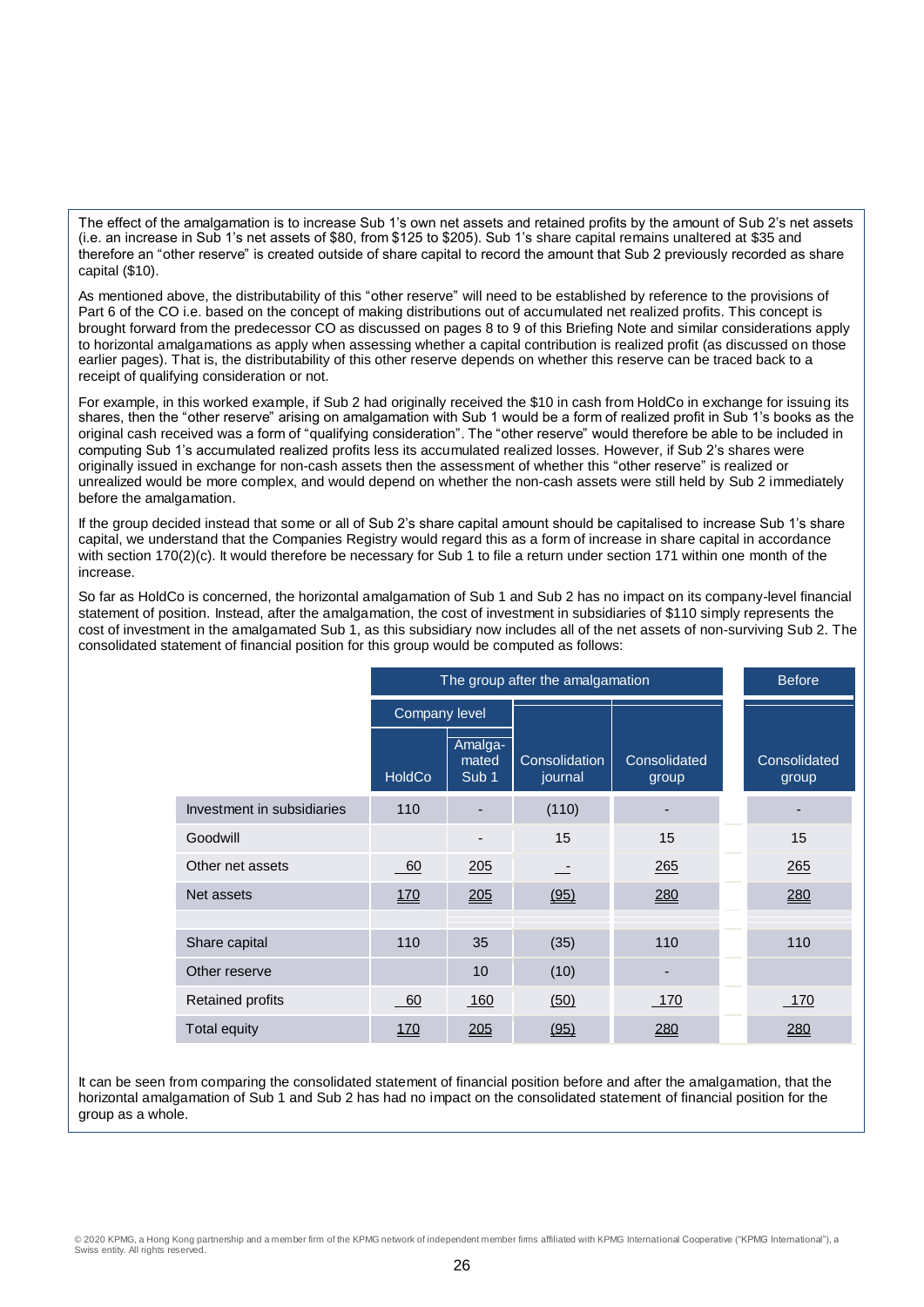

If Sub 2 was designated as the surviving company, rather than Sub 1, the only difference compared to Illustration 2 would be in the amount of the share capital and other reserve. This can be seen from the following workings:

|                         | Amalgamating<br>companies |                  | Adjustments               |                                 |  |
|-------------------------|---------------------------|------------------|---------------------------|---------------------------------|--|
|                         | Sub <sub>1</sub>          | Sub <sub>2</sub> | <b>on</b><br>amalgamation | Amalgamated<br>Sub <sub>2</sub> |  |
| Other net assets        | $125$                     | 80               |                           | 205                             |  |
| Net assets              | <u>125</u>                | 80               | ≟                         | 205                             |  |
|                         |                           |                  |                           |                                 |  |
| Share capital           | 35                        | 10               | (35)                      | 10                              |  |
| Other reserves          |                           |                  | 35                        | 35                              |  |
| <b>Retained profits</b> | 90                        | 70               |                           | 160                             |  |
| Total equity            | 125                       | 80               |                           | 205                             |  |

After this amalgamation the group consists only of HoldCo and Sub 2. The consolidated statement of financial position for this group would be computed as follows:

|                            | The group after the amalgamation |                                      |                          |                       |  | <b>Before</b>         |
|----------------------------|----------------------------------|--------------------------------------|--------------------------|-----------------------|--|-----------------------|
|                            | Company level                    |                                      |                          |                       |  |                       |
|                            | <b>HoldCo</b>                    | Amalga-<br>mated<br>Sub <sub>2</sub> | Consolidation<br>journal | Consolidated<br>group |  | Consolidated<br>group |
| Investment in subsidiaries | 110                              |                                      | (110)                    |                       |  |                       |
| Goodwill                   |                                  |                                      | 15                       | 15                    |  | 15                    |
| Other net assets           | 60                               | 205                                  | - 1                      | 265                   |  | 265                   |
| Net assets                 | <u>170</u>                       | 205                                  | (95)                     | 280                   |  | 280                   |
|                            |                                  |                                      |                          |                       |  |                       |
| Share capital              | 110                              | 10                                   | (10)                     | 110                   |  | 110                   |
| Other reserve              |                                  | 35                                   | (35)                     |                       |  |                       |
| Retained profits           | 60                               | 160                                  | (50)                     | 170                   |  | 170                   |
| Total equity               | <u>170</u>                       | 205                                  | (95)                     | 280                   |  | 280                   |

It can be seen from comparing Illustration 2 and Illustration 3 that it makes no difference to the consolidated financial statements whether Sub 1 or Sub 2 is designated as the surviving company.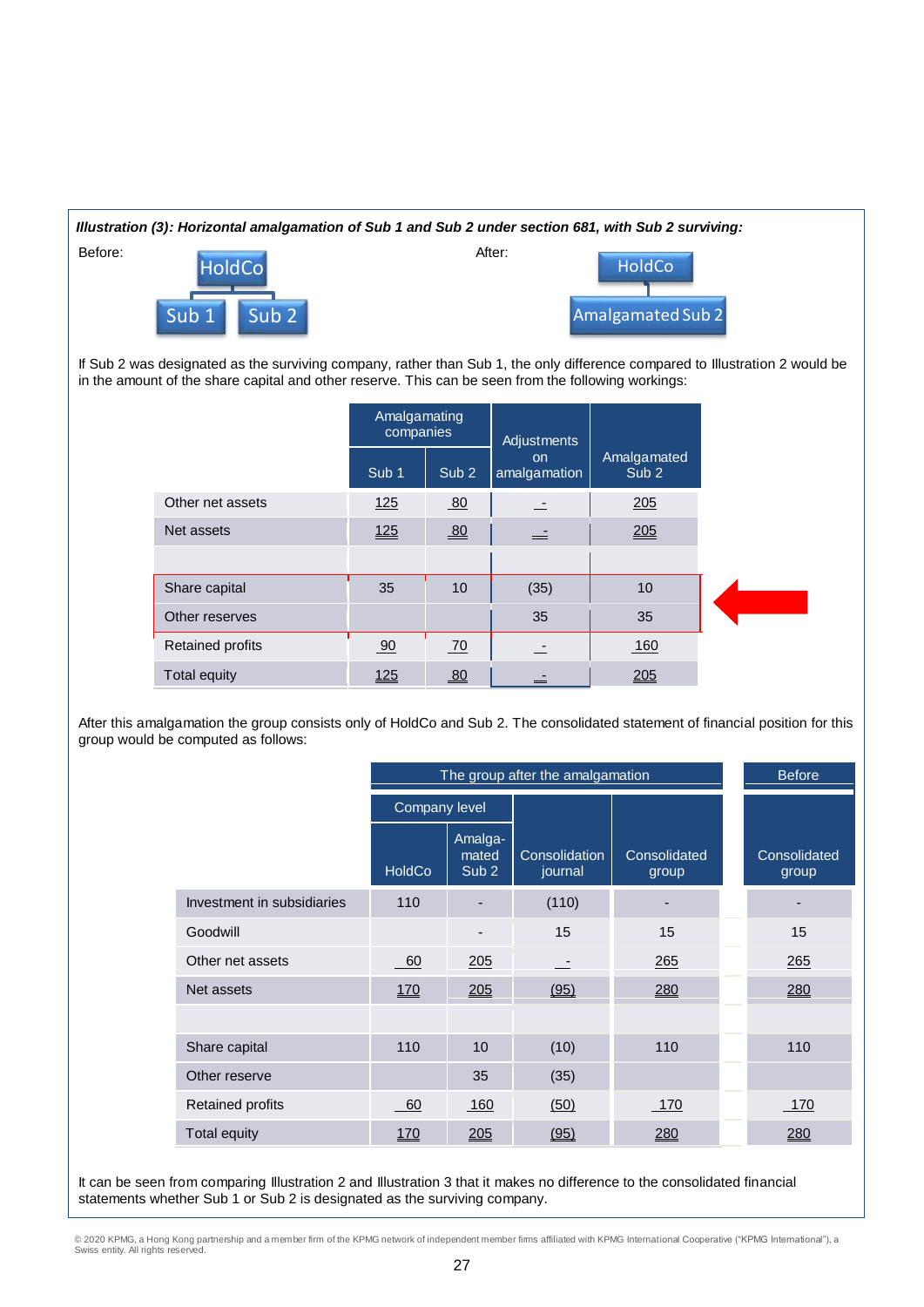## Appendix 3 Updated reliefs for mergers and group reconstructions

As introduced on page 3 of this briefing note, the new CO has retained the concepts of merger relief and group reconstruction relief which apply in certain situations where shares are issued to acquire another company or assets from another group company, but has changed the detail in respect of how the amounts of relief are computed.

In this appendix we look more closely at these aspects of the new CO, including illustrating the importance of taking the reliefs at the time when they are on offer, in order to facilitate profit distribution at a later date. As this text is only a summary, this appendix should not be relied upon as a substitute for referring to the original text of the various sections, schedules and regulations and seeking legal advice.

## **Merger relief**

## *What is merger relief?*

| • New CO s196-199<br>compared to old CO<br>s48C | "Merger relief" is the relief from recording part of the consideration received in share capital. It<br>is given under both the old and the new CO if a company obtains at least a 90% equity<br>holding in another company by issuing its own equity shares as consideration. From an<br>accounting perspective the relief is reflected in the company-level financial statements.                                                                                                                                                                                     |
|-------------------------------------------------|-------------------------------------------------------------------------------------------------------------------------------------------------------------------------------------------------------------------------------------------------------------------------------------------------------------------------------------------------------------------------------------------------------------------------------------------------------------------------------------------------------------------------------------------------------------------------|
|                                                 | Merger relief is important because of the restrictions on making distributions out of share<br>capital. By giving relief from recording amounts in share capital it prevents a "dividend trap"<br>arising in a parent. A "dividend trap" is when pre-acquisition distributable profits are blocked<br>from onward distribution at the parent company level.                                                                                                                                                                                                             |
|                                                 | Why is merger relief still relevant?                                                                                                                                                                                                                                                                                                                                                                                                                                                                                                                                    |
| • Old CO s48C                                   | Under the old CO, a company taking merger relief was not required to record any premium<br>on the issue of shares in its share premium account if certain criteria were met. The shares<br>issued were therefore only recorded at their nominal or par value.                                                                                                                                                                                                                                                                                                           |
| $\bullet$ New CO s135                           | Now that the new CO has become effective, shares longer have a nominal value and a<br>company no longer has a share premium account. But this does not make the concept of<br>"merger relief" redundant: without merger relief the consideration received from issuing<br>shares would still need to be recorded in share capital under the new CO, and there<br>continues to be a difference in the CO between the rules on making distributions out of profits<br>and out of share capital. So the need to prevent "dividend traps" still exists under the new<br>CO. |
| • New CO s196-197                               | However, as there is no longer the concept of "par value" and "share premium", the amount<br>at which the issuing company records the shares when taking merger relief is calculated<br>differently under the new legislation.                                                                                                                                                                                                                                                                                                                                          |
|                                                 | Computing merger relief under the new CO                                                                                                                                                                                                                                                                                                                                                                                                                                                                                                                                |
| • New CO s196(2)                                | The new CO changes the way merger relief is calculated as reference can no longer be<br>made to par value and share premium. Instead, the new CO states that when a company<br>meets the conditions for merger relief, the minimum that it must record as consideration for<br>the issue of the shares is the "subscribed capital" attributable to the shares of the other<br>company it has acquired. It can ignore any excess of the value of the equity shares acquired,<br>or cancelled, over the subscribed share capital of the subsidiary acquired.              |
|                                                 | The example below illustrates the impact on the parent company's statement of financial<br>position of taking and not taking merger relief under the new CO:                                                                                                                                                                                                                                                                                                                                                                                                            |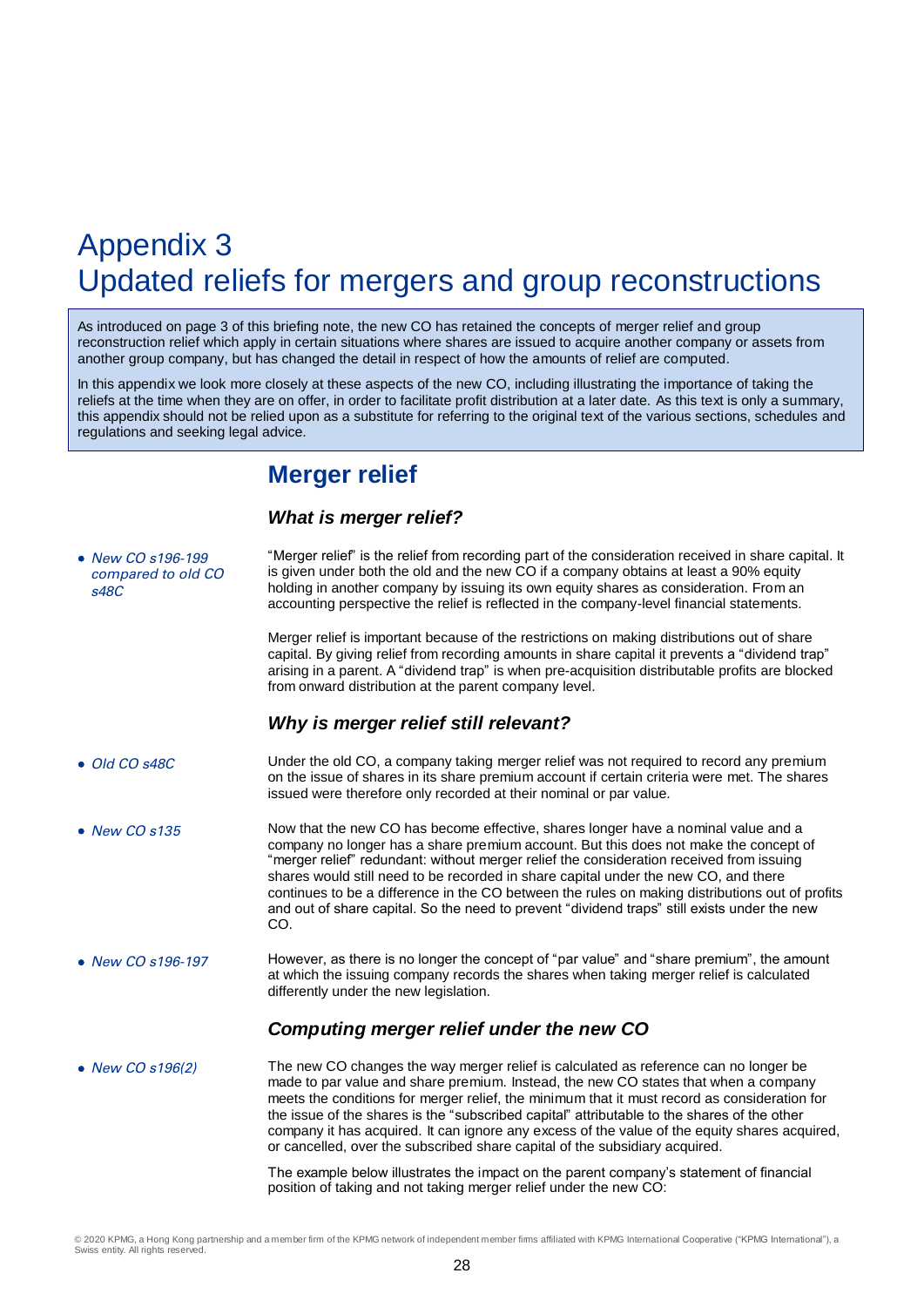## *Example 3.1 – Impact of merger relief under the new CO*

On 31 December 2014, P Ltd issued 50,000 of its own equity shares to the shareholders of S Ltd in exchange for all their shares in S Ltd.

As S Ltd was previously owned by third parties, P Ltd records the investment in S Ltd at fair value in its stand-alone statement of financial position. At the time of gaining control over S Ltd, P Ltd's shares were trading at \$4.80 per share. So the fair value of the consideration given for 100% of the equity of S Ltd (being 50,000 shares in P Ltd) is measured at \$240,000.



The structure *before* the share swap is as follows: The statement of financial position of the two companies at 31 December 2014, immediately *before* the share swap is as follows:

|                     | P Ltd  | S Ltd  |
|---------------------|--------|--------|
|                     | \$'000 | \$'000 |
| Sundry net assets   | 500    |        |
| Share capital       | 200    | 50     |
| Retained profits    | 300    | 150    |
| <b>Total equity</b> |        |        |

## *After the share swap …*



The structure after the share swap is as follows: The company-level statement of financial position of P Ltd under the new CO immediately after the share swap, without and with merger relief<sup>1</sup>, would be:

|                             | Without<br>merger relief | With merger<br>relief |
|-----------------------------|--------------------------|-----------------------|
|                             | \$'000                   | \$'000                |
| Sundry net assets           | 500                      | 500                   |
| Investment in S Ltd         | 240                      | 240                   |
| Net assets                  | <u>740</u>               | <u>740</u>            |
| Share capital <sup>1</sup>  | 440                      | 250                   |
| Merger reserve <sup>1</sup> |                          | 190                   |
| <b>Retained profits</b>     | 300                      | 300                   |
| Total equity                |                          |                       |

#### *Note 1:*

*Merger relief is optional – at the time of acquiring all the equity in S Ltd (i.e. 31 December 2014) P Ltd had the choice whether or not to take advantage of the relief:*

- *If P Ltd did not take advantage of merger relief then P Ltd's share capital would have increased by the full amount of the consideration for the shares issued i.e. it would have increased by \$240,000 from \$200,000 to \$440,000.*
- *If P Ltd took advantage of the relief then P Ltd's share capital only needed to increase by the amount of the subscribed capital acquired. In this example, this would be \$50,000 (i.e. 100% of the carrying value of S Ltd's share capital at acquisition). P Ltd's share capital therefore would have increased from \$200,000 to \$250,000. The balance of the consideration (being \$240,000 less \$50,000 = \$190,000) would have been recorded in a merger reserve which sits in P Ltd's equity outside the statutory measure of "share capital".*

*Note that the decision to take the relief must be made at the time when the subsidiary is acquired. The parent cannot decide retrospectively to take merger relief in a later year.*

<sup>© 2020</sup> KPMG, a Hong Kong partnership and a member firm of the KPMG network of independent member firms affiliated with KPMG International Cooperative ("KPMG International"), a Swiss entity. All rights reserved.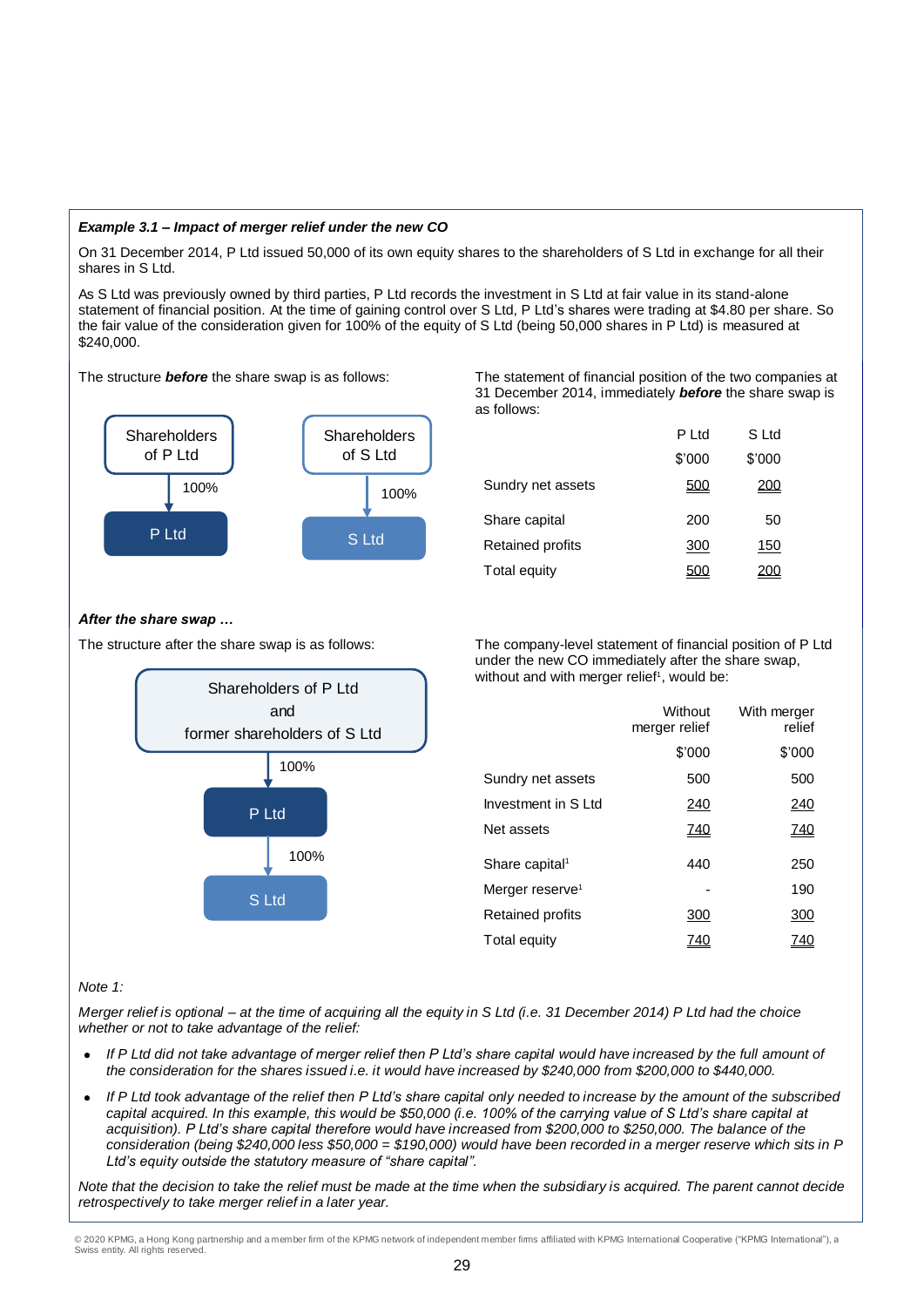## *Merger relief – what is the impact on distributable profits if the subsidiary pays a dividend to the parent out of pre-acquisition distributable profits?*

- New CO Part 6 (in particular s297) Accounting Bulletin 4 issued by the HKICPA As outlined above, the benefit of taking merger relief is that a merger reserve can become a distributable reserve under Part 6 of the new CO (i.e. primarily section 297) if the subsidiary pays up a dividend in the form of a cash or near cash asset. To illustrate the benefit of taking merger relief, we continue the previous example and consider the case of a subsidiary which pays a dividend to its parent out of its pre-acquisition profits and the parent prepares its financial statements under HKFRSs. HKAS 27.12 HKAS 27, *Separate Financial Statements*, requires that a dividend from a subsidiary must be
- recognised in profit and loss in the parent's stand-alone financial statements and cannot be offset against the investment in the subsidiary. For this purposes it is irrelevant whether the dividend is paid out of pre- or post-acquisition profits.
- HKAS 36.12(h) However, HKAS 36, *Impairment of Assets,* requires that a parent must record an impairment of its investment in a subsidiary if the recoverable amount of its investment falls to below its carrying value (or cost) in the parent's balance sheet. This may happen if a subsidiary pays a dividend out of pre-acquisition profits, particularly if the payment is shortly after acquisition.

We continue with the previous example to illustrate how the merger reserve may become realised if there is a subsequent impairment of the investment in the subsidiary.

#### *Continuing on from Example 3.1 – Impact on distributable profits if merger relief is taken*

On 1 January 2015, immediately after the share-for-share exchange, S Ltd distributes all its retained profit of \$150,000 to P Ltd.

 $\bullet$  HKAS 36.12(h) In its stand-alone financial statements, P Ltd recognises the dividend received/receivable in profit and loss, but then carries out an impairment review on its investment in S Ltd as:

- the carrying value of the investment of S Ltd in P Ltd's separate financial statements exceeds the carrying amount of S Ltd's net assets in P Ltd's consolidated financial statements: and
- the dividend exceeds the total comprehensive income of S Ltd in the period the dividend is declared.

P Ltd determines that it must impair its investment in S Ltd by \$150,000 as a result of the distribution.

What would be the impact on the distributable profits of P Ltd? Would taking merger relief have made a difference? The analysis would be as follows:

## *Analysis*

In P Ltd's company-level financial statements, the initial accounting entries to recognise the dividend and the impairment loss would be as follows:

|                               | \$'000 | \$'000 |                         | \$'000 | \$'000 |
|-------------------------------|--------|--------|-------------------------|--------|--------|
| Dividend income:              |        |        | <i>Impairment loss:</i> |        |        |
| Dr Dividend receivable / cash | 150    |        | Cr Investment in S Ltd  |        | 15C    |
| Cr Income statement           |        | 150    | Dr Income statement     | 150    |        |

In other words, because P Ltd has to recognize an impairment loss at the same time as the dividend income, it is not able to show a net profit in its income statement in this example. Taking advantage of merger relief would have made no difference to this accounting presentation of P Ltd's lack of real income in 2015.

Nevertheless, taking advantage of merger relief would have helped P Ltd avoid this dividend trap. Here's how this works:

© 2020 KPMG, a Hong Kong partnership and a member firm of the KPMG network of independent member firms affiliated with KPMG International Cooperative ("KPMG International"), a Swiss entity. All rights reserved.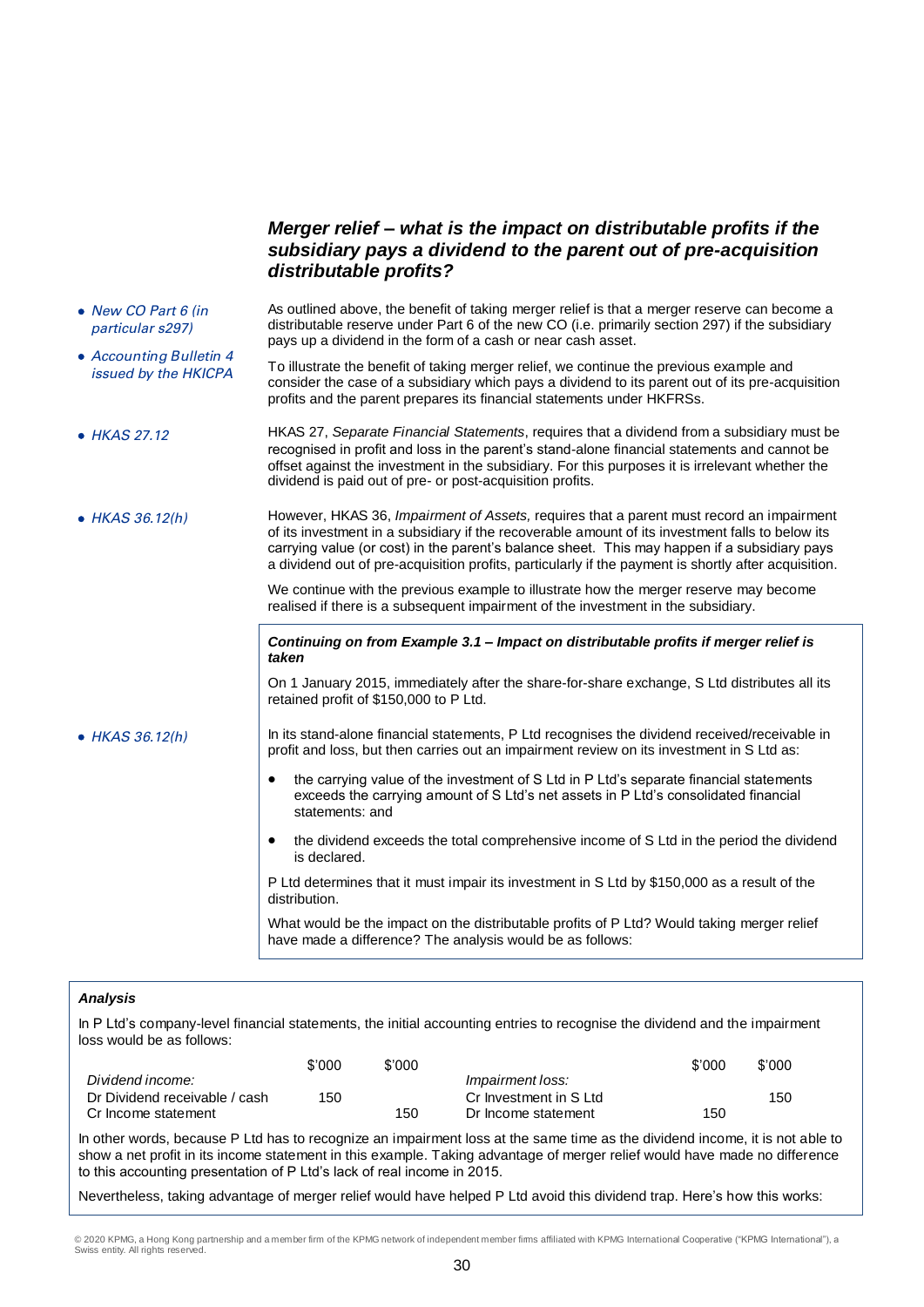|                                   | P Ltd without merger relief   |                       | P Ltd with merger relief          |                               |
|-----------------------------------|-------------------------------|-----------------------|-----------------------------------|-------------------------------|
|                                   | <b>Before</b><br>distribution | After<br>distribution |                                   | <b>Before</b><br>distribution |
|                                   | \$'000                        | \$'000                |                                   | \$'000                        |
| Sundry net assets                 | 500                           | 500                   | Sundry net assets                 | 500                           |
| Dividend receivable<br>from S Ltd |                               | 150                   | Dividend receivable from<br>S Ltd |                               |
| Investment in S Ltd               | 240                           | 90                    | Investment in S Ltd               | 240                           |
| Net assets                        | <u>740</u>                    | <u>740</u>            | Net assets                        | <u>740</u>                    |
| Share capital                     | 440                           | 440                   | Share capital                     | 250                           |
| Retained profits                  | 300                           | 300                   | Merger reserve                    | 190                           |
| Total equity                      | 740                           | <u>740</u>            | <b>Retained profits</b>           | 300                           |
|                                   |                               |                       |                                   |                               |

The above illustrates that if P Ltd has not taken merger relief, then the receipt of the dividend from S Ltd cannot increase P Ltd's distributable reserves, because its effect is offset by the subsequent impairment of the investment in S Ltd. The dividend is effectively "trapped" at P Ltd's level.

In this case, the only way for P Ltd to be able to pass this dividend upwards on to its own shareholders would be to go through a formal share capital reduction under the solvency test regime, as introduced in Appendix 1 to this briefing note.

| P Ltd with merger relief          |                        |                       |  |  |  |  |
|-----------------------------------|------------------------|-----------------------|--|--|--|--|
|                                   | Before<br>distribution | After<br>distribution |  |  |  |  |
|                                   | \$'000                 | \$'000                |  |  |  |  |
| Sundry net assets                 | 500                    | 500                   |  |  |  |  |
| Dividend receivable from<br>S Ltd |                        | 150                   |  |  |  |  |
| Investment in S Ltd               | 240                    | -90                   |  |  |  |  |
| Net assets                        | <u>740</u>             | <u>740</u>            |  |  |  |  |
| Share capital                     | 250                    | 250                   |  |  |  |  |
| Merger reserve                    | 190                    | 40                    |  |  |  |  |
| Retained profits                  | <u>300</u>             | 450                   |  |  |  |  |
| Total equity                      | <u>740</u>             | <u>740</u>            |  |  |  |  |

If P Ltd has taken merger relief, then the merger reserve would be available to offset the impairment of the investment in S Ltd in accordance with Part 6 of the new CO. So in this example, \$150,000 of that reserve can be regarded as realised. This has been reflected above by transferring \$150,000 from the merger reserve to retained profits.

This means that, as a result of P Ltd taking advantage of merger relief, \$150,000 pre-acquisition distributable profits of S Ltd (the subsidiary) paid up as dividends to P Ltd (the parent) are still available for onward distribution by the parent under the Part 6 distributable profits regime.

## **Merger relief in new parent formation and common control situations**

- New CO s196(2), 198
- HKAS 27.13
- KPMG International's publication "Insights into IFRSs" section 5.13.110

As discussed above, when a company meets the conditions for merger relief and chooses to take advantage of it, the new CO requires that the minimum that it must record as consideration for the issue of the shares is the "subscribed capital" attributable to the shares of the other company it has acquired. It can ignore any excess of the value of the equity shares acquired, or cancelled, over the subscribed share capital of the subsidiary acquired.

The new CO does not contain any other specific requirements relating to the value at which the investment in the new subsidiary must be stated, as this is a matter for accounting standards. In Example 3.1 above, we illustrated the case of an acquisition of a subsidiary from a third party and in this case, the cost of the investment was stated at fair value, with the difference between this and the statutory amount of "share capital" being recorded in a "merger reserve". However, the treatment may be different if the new subsidiary was acquired by a newly set-up parent company or otherwise in a common control situation.

Specifically, the current situation under HKFRSs is as follows:

- paragraphs 13-14 of HKAS 27 specify the amount to be recognised as the cost of the investment in the subsidiary when a new parent is inserted above an existing company (the existing company may itself be a parent or a stand-alone company) – this is looked at more closely in Example 3.2 below
- in all other cases of an entity gaining control over another entity by issuing shares in a common control situation, in our view companies can make an accounting policy choice of either book value accounting or fair value accounting, as discussed in section 5.13.110 of our publication *Insights into IFRS*, issued by KPMG International. This choice arises as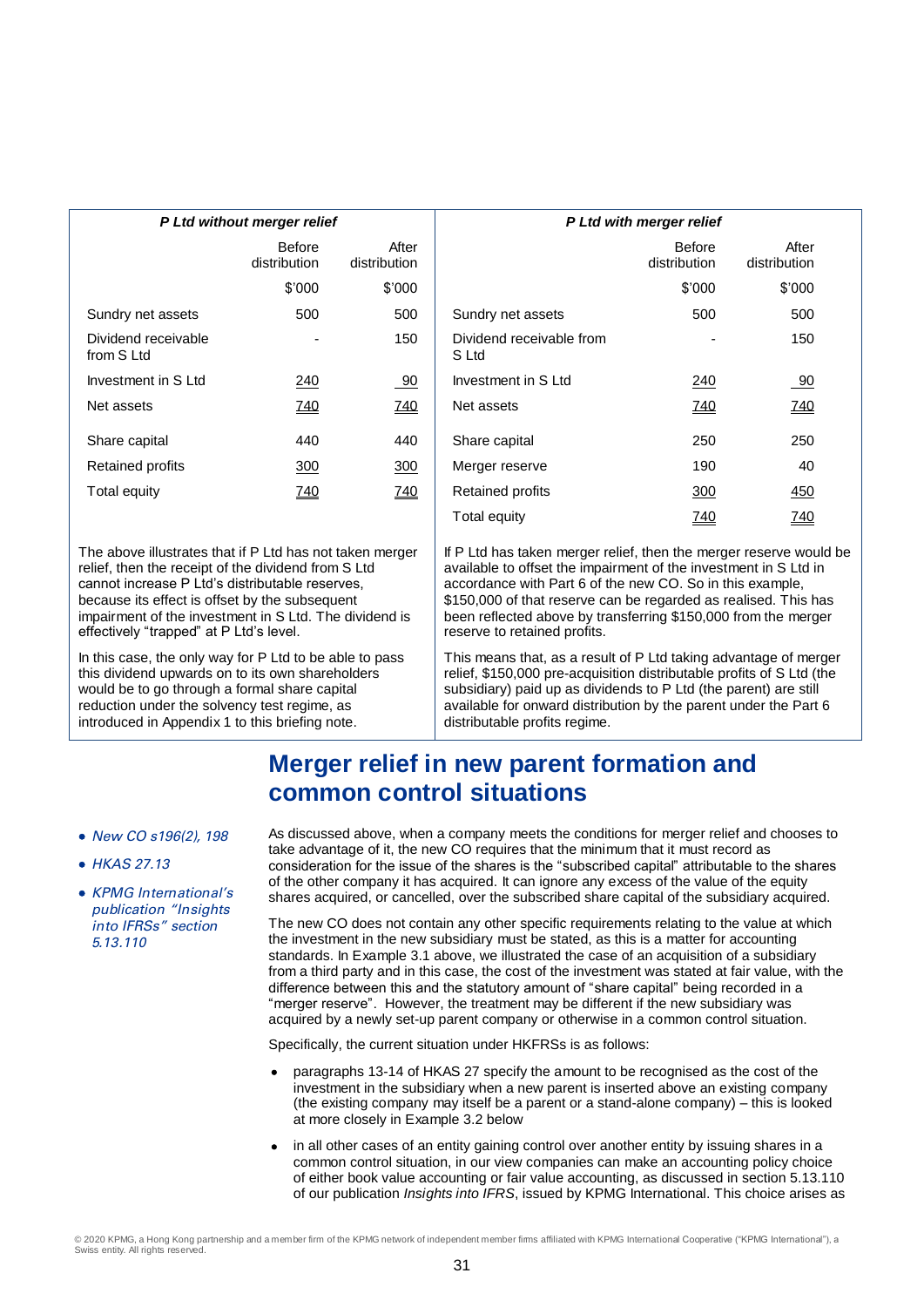a result of the common control exemption currently set out in IFRS 3 *Business Combinations* and consequently HKFRS 3 of the same name.

#### **Example 3.2 – Interaction of merger relief under the new CO and HKAS 27.13-14**

On 31 December 2014, OpCo Ltd established a new entity HoldCo Ltd. HoldCo's only transaction on that day is to issue 50,000 of its own equity shares to the shareholders of OpCo in exchange for all their shares in OpCo.

This transaction falls within the scope of HKAS 27.13 as it meets the three conditions in HKAS 27.13:

- a) HoldCo obtains control of OpCo by issuing its own equity instruments in exchange for OpCo's equity instruments
- b) the assets and liabilities of the new group (headed by HoldCo) and the original group (headed by OpCo) are the same immediately before and after the reorganisation; and
- c) the owners of OpCo before the reorganisation have the same absolute and relative interests in the net assets of the OpCo group and the HoldCo group immediately before and after the reorganisation.



The structure before the share swap is as follows: OpCo's company-level statement of financial position at 31 December 2014, immediately before the share swap is as follows:

|                                         | OpCo Ltd |
|-----------------------------------------|----------|
|                                         | \$'000   |
| Investment in<br>subsidiaries and other |          |
| sundry net assets                       |          |
| Share capital                           | 50       |
| <b>Retained profits</b>                 | 150      |
| Total equity                            |          |

## *After the formation of HoldCo and the share swap …*

As the reorganisation falls within the scope of HKAS 27.13, HoldCo is required by HKAS 27.13 to record the cost of its investment in OpCo at its share of the equity items shown in the company-level financial statements of OpCo at the date of the reorganisation (which in this example is a 100% share). HoldCo's company-level statement of financial position under the new CO immediately after the share swap, without and with merger relief, would be as follows:



## The structure after the share swap is as follows: **HoldCo's company-level statement of financial position after the share swap**

|                             | Without<br>merger relief | With merger<br>relief |
|-----------------------------|--------------------------|-----------------------|
|                             | \$'000                   | \$'000                |
| Investment in<br>OpCo Ltd   | 200                      | 200                   |
| Sundry net assets           |                          |                       |
| Net assets                  | ンいい                      |                       |
| Share capital <sup>1</sup>  | 200                      | 50                    |
| Merger reserve <sup>1</sup> |                          | 150                   |
| <b>Retained profits</b>     |                          |                       |
| Total equity                |                          |                       |

*(continued)*

© 2020 KPMG, a Hong Kong partnership and a member firm of the KPMG network of independent member firms affiliated with KPMG International Cooperative ("KPMG International"), a<br>Swiss entity. All rights reserved.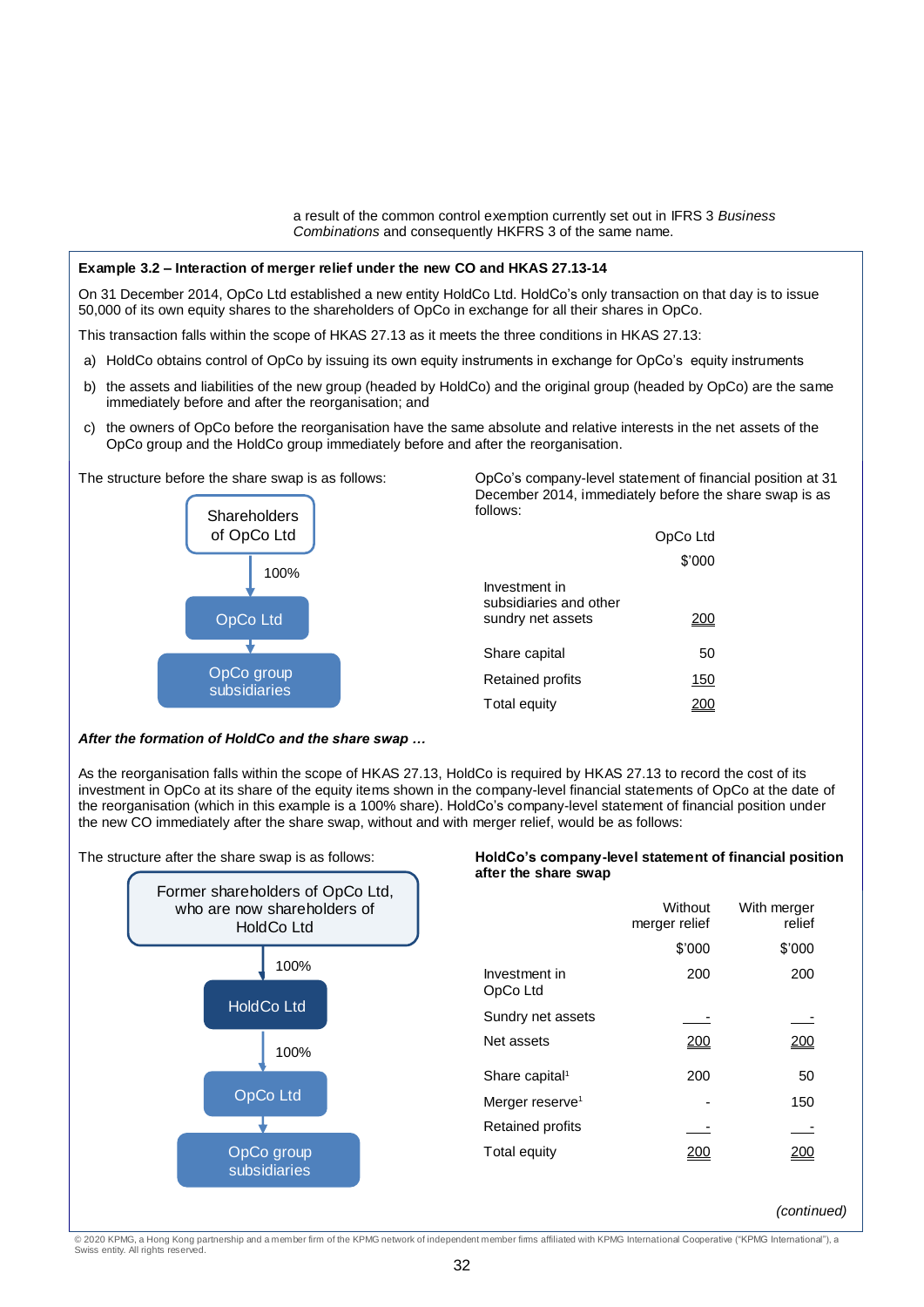#### *Note 1:*

*Merger relief is optional – at the time of acquiring all the equity in OpCo, HoldCo can choose whether or not to take advantage of the relief:*

- *If HoldCo does not take advantage of merger relief then HoldCo's share capital is stated at the full amount of the consideration recorded under HKAS 27.13 for the shares issued i.e. \$200,000.*
- *If HoldCo does take advantage of the relief then HoldCo's share capital only needs to increase by the amount of the subscribed capital acquired. In this example, this would be \$50,000 (i.e. 100% of the carrying value of OpCo's share capital at acquisition). The balance of the consideration computed under HKAS 27.13 (being \$200,000 less \$50,000 = \$150,000) is recorded in a merger reserve which sits in HoldCo Ltd's equity outside the statutory measure of "share capital".*

*Note that the decision to take the relief must be made at the time when the subsidiary is acquired. The parent cannot decide retrospectively to take merger relief in a later year.*

## *What difference does following HKAS 27.13 make?*

As shown in the above Example 3.2, HKAS 27.13 limits the amount that can be recorded as the cost of the investment to the new parent's share of the subsidiary's equity (in the above example that share was 100%). By contrast in Example 3.1, the investment in S Ltd was recorded at fair value, which will be greater than the subsidiary's equity in the case of profits retained further down the group, unrecorded goodwill and other off-balance sheet intangibles, such as customer relationships.

This difference is illustrated in the above two examples: S Ltd and OpCo Ltd had identical statements of financial position prior to the share swap, but P Ltd in Example 3.1 records its investment in S Ltd at fair value of \$240,000, while HoldCo Ltd in Example 3.2 records its investment in OpCo Ltd at a deemed cost of \$200,000 computed under HKAS 27.13.

So what would happen if on 1 January 2015, immediately after the share-for-share exchange, OpCo Ltd, like S Ltd, distributes all its retained profit of \$150,000 to HoldCo Ltd? The continuation of Example 3.2 would be as follows:

## HKAS 36.12(h) *Continuation of Example 3.2: what happens when a distribution is paid by OpCo Ltd?*

In its stand-alone financial statements, HoldCo, like P Ltd in Example 3.1, recognises the dividend received/receivable in profit and loss, and then carries out an impairment review on its investment in OpCo as specifically required by HKAS 36.12(h) since:

- the carrying value of the investment in OpCo in HoldCo's separate financial statements (i.e. \$200,000) exceeds the carrying amount of OpCo's net assets in HoldCo's consolidated financial statements after the declaration of the dividend: and
- the dividend exceeds the total comprehensive income of OpCo in the period the dividend is declared.

HoldCo estimates that the recoverable amount of its equity investment in OpCo, after OpCo has declared the dividend, is \$90,000, based on its estimates of the higher of OpCo's fair value less costs of disposal and value in use. As a result, HoldCo identifies that it needs to impair its investment in OpCo by \$110,000 as a result of the distribution.

What would be the impact on the distributable profits of HoldCo? Would taking merger relief have made a difference? The analysis would be as follows:

*(continued)*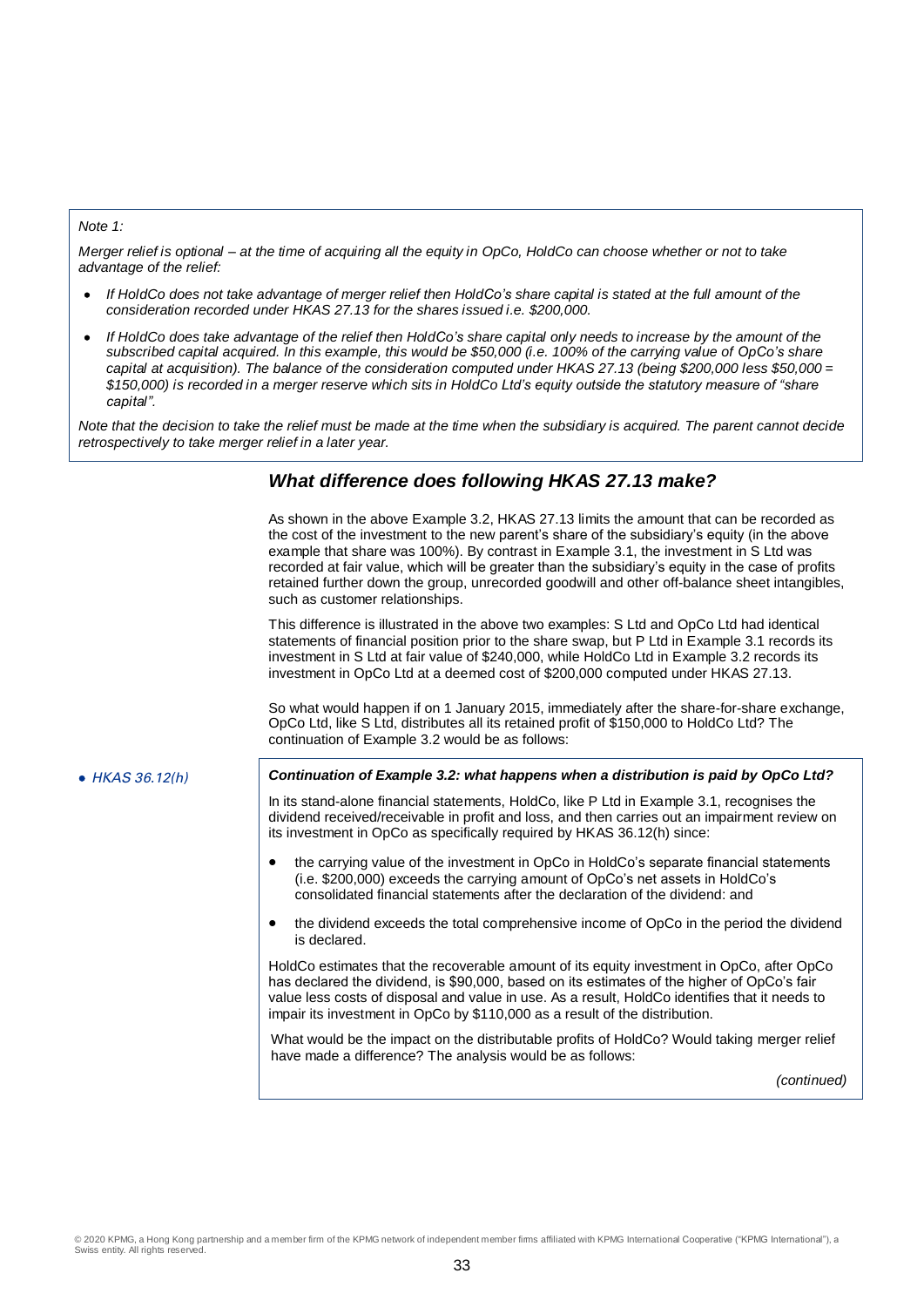#### *Analysis*

Whether or not HoldCo had taken advantage of merger relief, in HoldCo's company-level financial statements the accounting entries to recognize the dividend income and impairment loss would be as follows:

|                               | \$'000 | \$'000 |                         | \$'000 | \$'000 |
|-------------------------------|--------|--------|-------------------------|--------|--------|
| Dividend income:              |        |        | <i>Impairment loss:</i> |        |        |
| Dr Dividend receivable / cash | 150    |        | Cr Investment in OpCo   |        | 110    |
| Cr Income statement           |        | 150    | Dr Income statement     | 110    |        |

In other words, because HoldCo has to recognize an impairment loss at the same time as the dividend income, it is only able to show a net profit in its income statement of \$40,000 in this example. Taking advantage of merger relief would have made no difference to this accounting presentation of HoldCo's income in 2015.

Nevertheless, as in Example 3.1, taking advantage of merger relief would have helped HoldCo avoid a dividend trap, as can be seen from the following:

|                                                                                                                                                                                                                                                                                           | <b>HoldCo Ltd without merger relief</b> |                       |                                                                                                                                                                                                                                                                                                          | <b>HoldCo Ltd with merger relief</b> |                       |  |  |
|-------------------------------------------------------------------------------------------------------------------------------------------------------------------------------------------------------------------------------------------------------------------------------------------|-----------------------------------------|-----------------------|----------------------------------------------------------------------------------------------------------------------------------------------------------------------------------------------------------------------------------------------------------------------------------------------------------|--------------------------------------|-----------------------|--|--|
|                                                                                                                                                                                                                                                                                           | <b>Before</b><br>distribution           | After<br>distribution |                                                                                                                                                                                                                                                                                                          | <b>Before</b><br>distribution        | After<br>distribution |  |  |
|                                                                                                                                                                                                                                                                                           | \$'000                                  | \$'000                |                                                                                                                                                                                                                                                                                                          | \$'000                               | \$'000                |  |  |
| Sundry net assets                                                                                                                                                                                                                                                                         |                                         |                       | Sundry net assets                                                                                                                                                                                                                                                                                        |                                      |                       |  |  |
| Dividend receivable<br>from OpCo                                                                                                                                                                                                                                                          |                                         | 150                   | Dividend receivable<br>from OpCo                                                                                                                                                                                                                                                                         |                                      | 150                   |  |  |
| Investment in OpCo                                                                                                                                                                                                                                                                        | <u> 200</u>                             | 90                    | Investment in OpCo                                                                                                                                                                                                                                                                                       | <u> 200</u>                          | 90                    |  |  |
| Net assets                                                                                                                                                                                                                                                                                | 200                                     | <u>240</u>            | Net assets                                                                                                                                                                                                                                                                                               | <u> 200</u>                          | <u>240</u>            |  |  |
| Share capital                                                                                                                                                                                                                                                                             | 200                                     | 200                   | Share capital                                                                                                                                                                                                                                                                                            | 50                                   | 50                    |  |  |
| Retained profits                                                                                                                                                                                                                                                                          |                                         | $-40$                 | Merger reserve                                                                                                                                                                                                                                                                                           | 150                                  | 40                    |  |  |
| Total equity                                                                                                                                                                                                                                                                              | <u> 200</u>                             | 240                   | Retained profits                                                                                                                                                                                                                                                                                         |                                      | <u>150</u>            |  |  |
|                                                                                                                                                                                                                                                                                           |                                         |                       | Total equity                                                                                                                                                                                                                                                                                             | 200                                  | 240                   |  |  |
| The above illustrates that if HoldCo does not take<br>advantage of merger relief, then the receipt of the dividend<br>from OpCo can only increase HoldCo's distributable<br>reserves by the net amount recorded in the income<br>statement i.e. \$110,000 of the dividend is "trapped" at |                                         |                       | If HoldCo does take advantage of merger relief, then the<br>merger reserve is available to offset the impairment of the<br>investment in OpCo in accordance with Part 6 of the new<br>CO. So in this example, \$110,000 of that reserve can be<br>regarded as realized. This has been reflected above by |                                      |                       |  |  |

retained profits.

HoldCo's level. In this case, the only way for HoldCo to be able to pass the full amount of this dividend on to its own shareholders would be to go through a share capital reduction under the solvency test regime, as introduced in Appendix 1 to this briefing note.

In this way, pre-acquisition distributable profits of OpCo (the subsidiary) paid up as dividends to HoldCo (the new parent) are still available for onward distribution by the parent under the Part 6 distributable profits regime.

transferring this amount from the merger reserve to

To summarise: comparing Example 3.1 with Example 3.2, it can be seen that the application of HKAS 27.13 has the following effects:

- the carrying value of the investment in the new subsidiary will generally be lower under HKAS 27.13 than a full fair value model;
- as a consequence, impairment losses booked on that investment, for example when pre-acquisition dividends are paid up by the subsidiary, may be lower; but
- provided that the parent takes advantage of merger relief when the subsidiary is acquired, this different income statement outcome makes no difference to the amount of distributable profits computed under Part 6 of the new CO, as the merger reserve created by that relief can be regarded as realized to the extent that a subsequent impairment loss related to the acquired subsidiary has been recognised.

© 2020 KPMG, a Hong Kong partnership and a member firm of the KPMG network of independent member firms affiliated with KPMG International Cooperative ("KPMG International"), a Swiss entity. All rights reserved.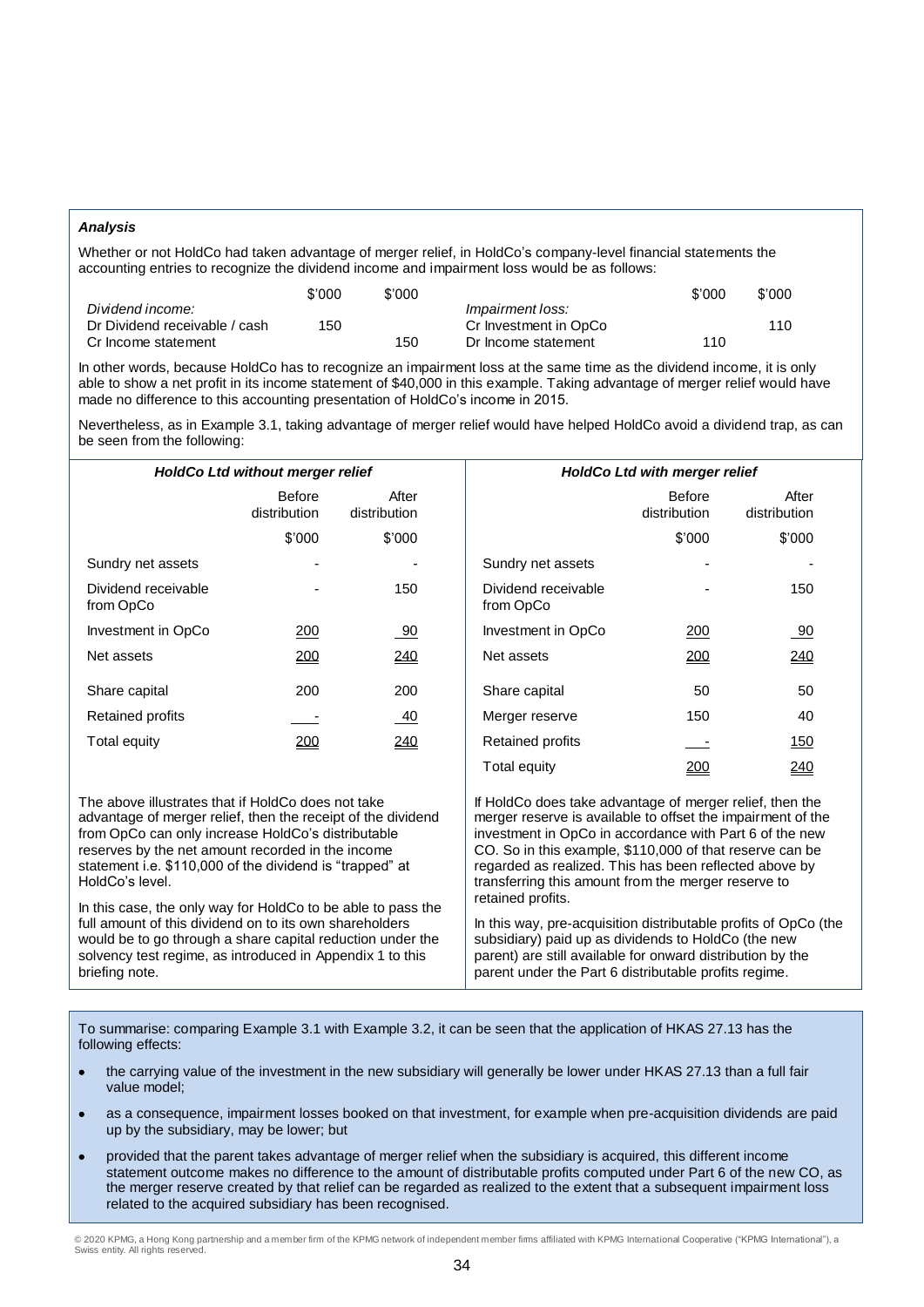## **Group reconstruction relief**

## *What is group reconstruction relief?*

• New CO s195 compared to old CO s48D

follows:

Similar to merger relief, "group reconstruction relief" is the relief from recording part of the consideration received in share capital. It is given under both the old and the new CO if a wholly-owned subsidiary issues its own equity shares as consideration for the transfer of noncash assets from the company's holding company or any of the holding company's whollyowned subsidiaries. From an accounting perspective the relief is reflected in the companylevel financial statements.

As with merger relief, group reconstruction relief is important because of the restrictions on making distributions out of share capital. By giving relief from recording amounts in share capital it prevents "dividend traps" arising in the share-issuing company, which are when distributable profits are blocked from onward distribution at this company's level. In the case of a group reconstruction this would be when the transferred asset, such as a property, has a fair value in excess of its current carrying value.

## *Example 3.3 – Group reconstruction relief*

Q Ltd is a wholly owned subsidiary of H Ltd. On 31 December 2014, Q Ltd issues 1,000 of its own equity shares to H Ltd in exchange for a property owned by H Ltd. The property is a factory used by H Ltd for the group's manufacturing operations and is carried at its depreciated cost of \$5m. A recent appraisal of the property estimated its current market value is \$15m.



The group structure and the transaction are as

Q Ltd's statement of financial position immediately before and after the transaction is as follows:

|                               | <b>Before</b><br>$\mathsf{\$}'$ m | After.<br>with<br>relief <sup>1</sup> | After.<br>without<br>relief <sup>1</sup> |
|-------------------------------|-----------------------------------|---------------------------------------|------------------------------------------|
|                               |                                   | $\mathsf{S}'\mathsf{m}$               | \$'m                                     |
| Sundry net assets             | 50                                | 50                                    | 50                                       |
| Factory building <sup>2</sup> |                                   | <u>_5</u>                             | 15                                       |
| Net assets                    | <u>50</u>                         | 55                                    | 65                                       |
| Share capital <sup>1</sup>    | 10                                | 15                                    | 25                                       |
| Retained profits              | <u>40</u>                         | <u>40</u>                             | <u>40</u>                                |
| Total equity                  | 50                                | <u>55</u>                             | 65                                       |

- *Note 1: Group reconstruction relief is optional – at the time of acquiring the factory Q Ltd can choose whether or not to take advantage of the relief:*
	- *If Q Ltd takes advantage of the relief then Q Ltd's share capital only needs to increase by the "base value" of the assets acquired. In this example, this would be \$5m (i.e. the carrying value of property in H Ltd's accounting records immediately prior to the transfer). "Base value" is defined in section 195(4) of the new CO as the lesser of (a) the cost of the assets to the transferor company (here H Ltd) and (b) the amount at which those assets are stated in the transferor company's accounting records immediately prior to transfer.*
	- *If Q Ltd does not take advantage of the relief then Q Ltd's share capital increases by the full amount of the consideration for the shares issued i.e. it increases by \$15m from \$10m to \$25m. Note that the decision to take the relief must be made at the time when the shares are issued. The issuer cannot decide retrospectively to take the relief in a later year.*
- *Note 2: As this is a transaction between entities under common control, in our view it is acceptable to adopt a policy of using book values. Alternatively, if fair value is used when group reconstruction relief is taken, then a capital reserve would be created in Q Ltd's financial statements to hold the difference in equity in a similar way to that illustrated in Example 3.1.*